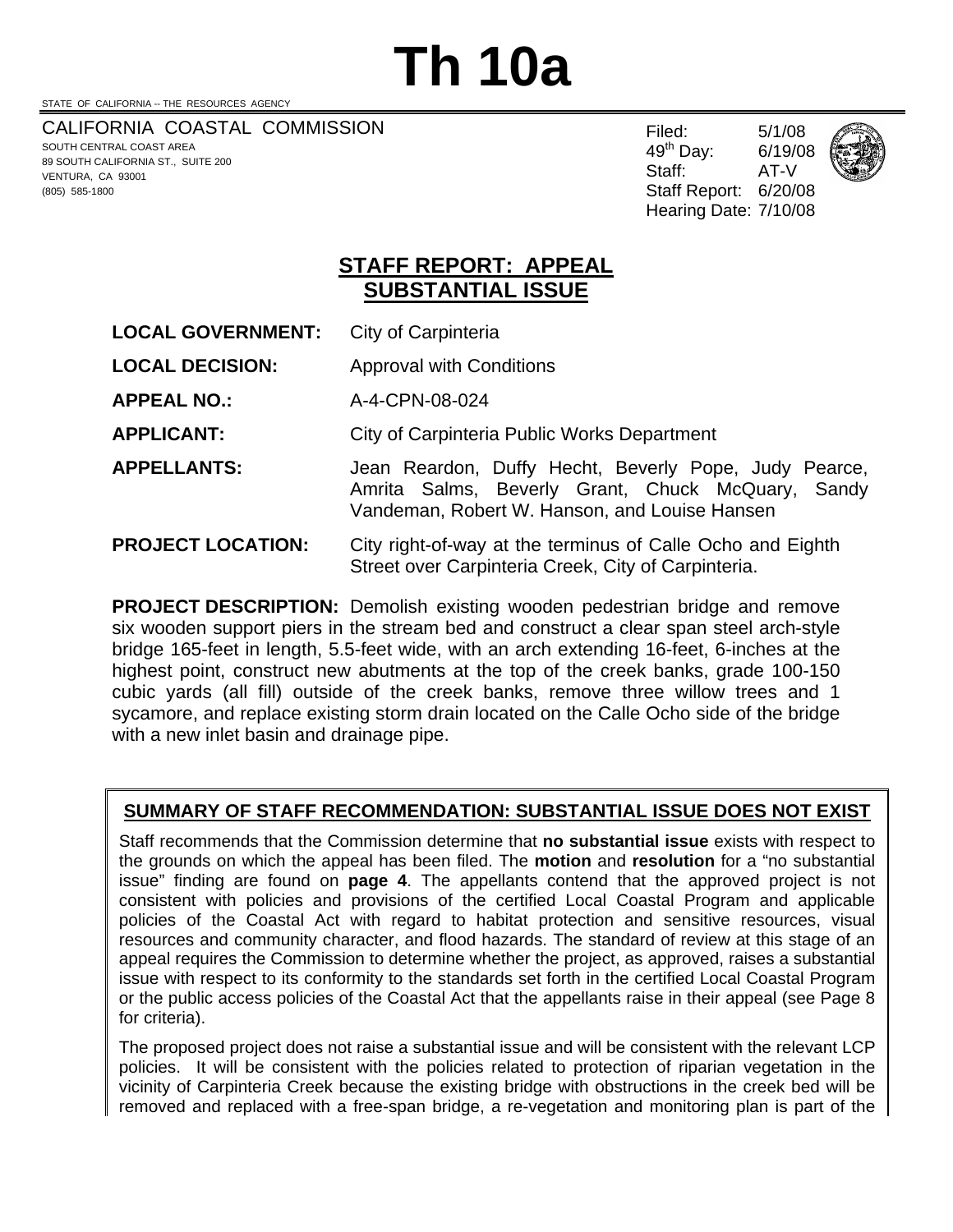project, and tree replacement mitigation is provided for the removal of 3 willow trees (5:1) and 1 sycamore tree (10:1). The project will be consistent with LCP visual resources and community character policies because views of the riparian canopy will not be blocked, the City provided a thorough analysis of design alternatives; and the City provided factual support indicating that the bridge is consistent with LCP flood protection policies.

# **Table of Contents**

| $\mathsf{A}$                                             |     |
|----------------------------------------------------------|-----|
| B.                                                       |     |
| Ι.                                                       |     |
| 2.                                                       |     |
| $\mathfrak{Z}$ .                                         |     |
|                                                          |     |
| II. STAFF RECOMMENDATION OF NO SUBSTANTIAL ISSUE4        |     |
|                                                          |     |
| III. FINDINGS AND DECLARATIONS FOR NO SUBSTANTIAL ISSUE5 |     |
| $\mathsf{A}$ .                                           |     |
| B.                                                       |     |
|                                                          |     |
| D.                                                       |     |
| $l_{\cdot}$                                              |     |
|                                                          |     |
| $\mathcal{R}$                                            | .20 |
| E.                                                       |     |
|                                                          |     |

# **EXHIBITS**

|                          | <b>Exhibit 1.</b> Final Local Action Notice (City Approval With Conditions) |
|--------------------------|-----------------------------------------------------------------------------|
|                          | <b>Exhibit 2.</b> City Conditions of Approval and Resolution                |
|                          | <b>Exhibit 3. City Council's Revisions</b>                                  |
| <b>Exhibit 4.</b> Appeal |                                                                             |
|                          | <b>Exhibit 5.</b> Vicinity Map                                              |
|                          | <b>Exhibit 6.</b> Approved Arch Bridge Cross Sections                       |
|                          | <b>Exhibit 7.</b> Approved Arch Bridge Design                               |
|                          | <b>Exhibit 8.</b> Alternative H-Truss Design Plan                           |

**SUBSTANTIVE FILE DOCUMENTS:** City of Carpinteria Local Coastal Program; Proposed Final Mitigated Negative Declaration and Attachments for the Eight Street Pedestrian Bridge Replacement Project (07-1385), Eight Street & Calle Ocho at Carpinteria Creek.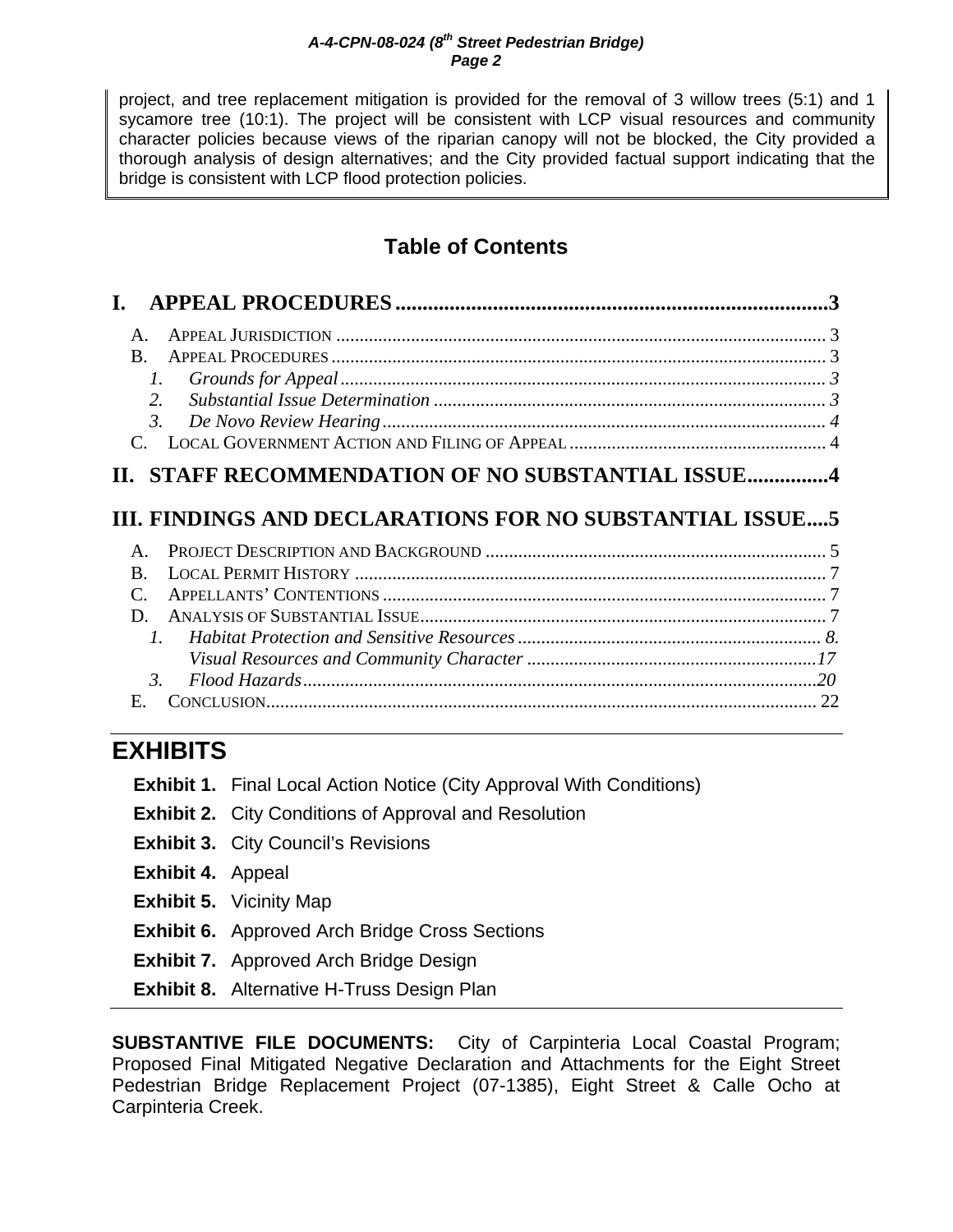# **I. APPEAL PROCEDURES**

# **A. APPEAL JURISDICTION**

Under Section 30603 of the Coastal Act, development approved by a local government may be appealed to the Commission if it is located within the appealable areas, such as those located between the sea and the first public road paralleling the sea, within 300 feet of the inland extent of any beach or of the mean high-tide line of the sea where there is no beach, whichever is greater, on state tidelands, or along or within 100 feet of any wetland, estuary, or stream. Further, any development approved by a coastal county that is not designated as the principal permitted use within a zoning district may also be appealed to the Commission, irrespective of its geographic location within the coastal zone. Finally, development that constitutes major public works or major energy facilities may also be appealed to the Commission.

The City of Carpinteria's final local action is appealable to the Commission pursuant to Section 30603(a)(2) because the City approved development within the 100-foot wide corridor on either side of the Carpinteria Creek, a stream specifically identified in the City's Local Coastal Program (LCP).

# **B. APPEAL PROCEDURES**

The Coastal Act provides that after certification of Local Coastal Programs, a local government's actions on Coastal Development Permits in certain areas and for certain types of development may be appealed to the Coastal Commission. Local governments must provide notice to the Commission of their coastal permit actions. During a period of 10 working days following Commission receipt of a notice of local permit action for an appealable development, an appeal of the action may be filed with the Commission.

# **1. Grounds for Appeal**

Pursuant to Section 30603(b)(1) of the Coastal Act, the grounds for appeal of development approved by the local government and subject to appeal to the Commission are limited to an allegation that the development does not conform to the standards set forth in the certified Local Coastal Program or the public access policies set forth in the Coastal Act (Sections 30210-30214 of the Public Resources Code).

# **2. Substantial Issue Determination**

Section 30625(b) of the Coastal Act requires the Commission to hear an appeal unless the Commission determines that no substantial issue exists with respect to the grounds on which the appeal was filed. When Commission staff recommends that no substantial issue exists with respect to the grounds listed for an appeal, the Commission will hear arguments and vote on the issue of whether a substantial issue is raised. A majority vote of the members of the Commission is required to determine that the Commission will not hear an appeal. If the Commission determines that no substantial issue exists, then the local government's coastal development permit action will be considered final.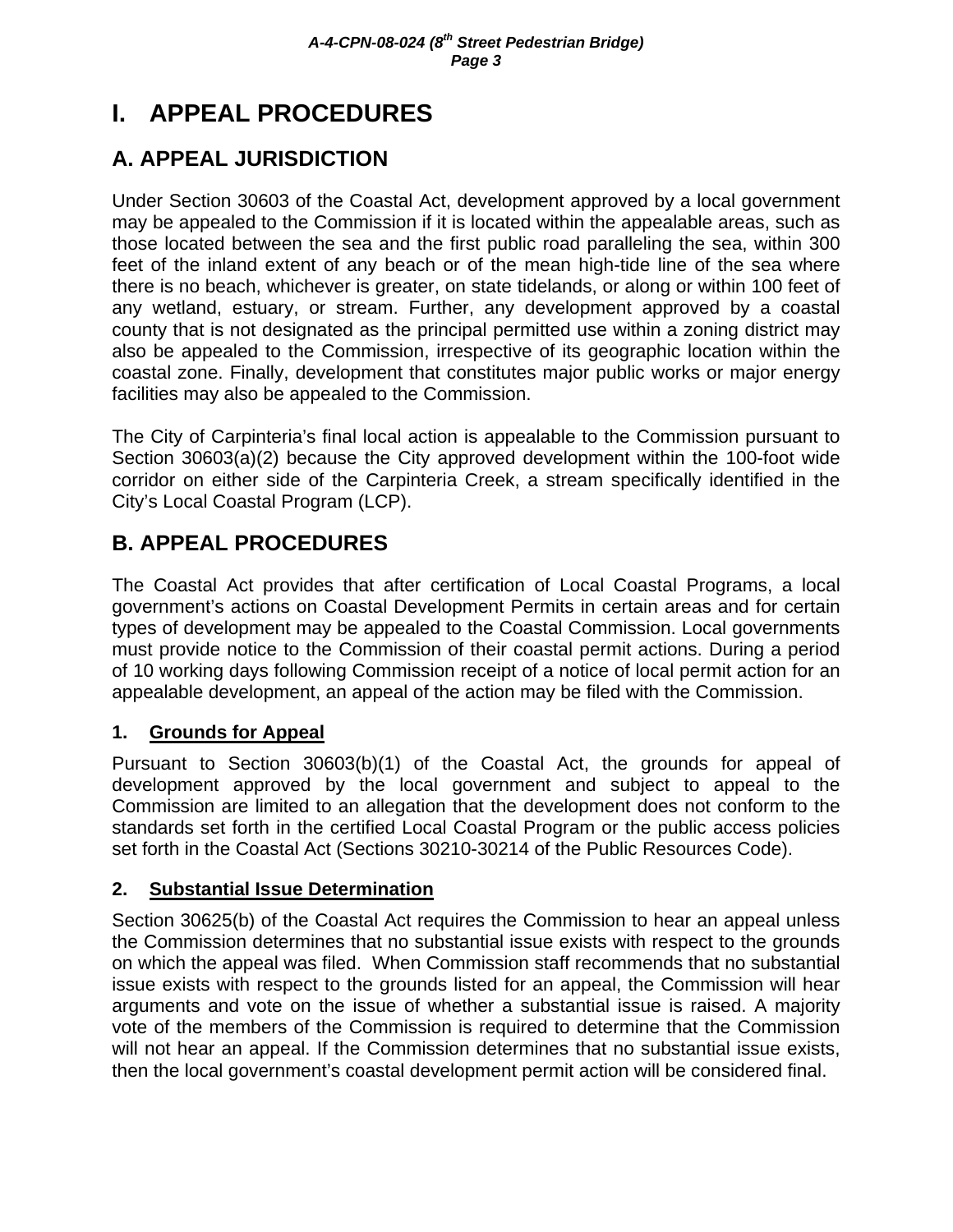# **3. De Novo Review Stage of the Hearing**

Should the Commission find that the appeal does raise a substantial issue, the Commission will consider the City's action *de novo*. The applicable test for the Commission to consider in a de novo review of the project is whether the proposed development is in conformity with the certified Local Coastal Program. If a de novo review is conducted as part of the hearing, testimony may be taken from all interested persons.

# **C. LOCAL GOVERNMENT ACTION AND FILING OF APPEAL**

On April 14, 2008, the Carpinteria City Council approved Conditional Use Permit/ Coastal Development Permit # 07-1385 to demolish the existing wooden pedestrian bridge over Carpinteria Creek connecting the termini of Eight Street and Calle Ocho and replace it with a clear span arch-style bridge. The Notice of Final Action for the project was received by Commission staff on April 21, 2008. A ten working day appeal period was set and notice was provided beginning April 22, 2008 and extending to May 5, 2008.

An appeal of the City's action was filed by Jean Reardon, Duffy Hecht, Beverly Pope, Judy Pearce, Amrita Salms, Beverly Grant, Chuck McQuary, Sandy Vandeman, Robert W. Hanson, and Louise Hansen during the appeal period, on May 1, 2008. Commission staff notified the City of Carpinteria, the City of Carpinteria Public Works Department (the applicant), and all interested parties that were listed on the appeals. The City waived its right, under Section 30621, to require the Commission to act within 49 days of the filing of the appeal.

# **II. STAFF RECOMMENDATION OF NO SUBSTANTIAL ISSUE**

**MOTION:** *I move that the Commission determine that Appeal No. A-4- CPN-08-024 raises NO substantial issue with respect to the grounds on which the appeal has been filed under Section 30603 of the Coastal Act.*

# **STAFF RECOMMENDATION:**

Staff recommends a **YES** vote. Passage of this motion will result in a finding of No Substantial Issue and adoption of the following resolution and findings. If the Commission finds No Substantial Issue, the Commission will not hear the application de novo and the local action will become final and effective. The motion passes only by an affirmative vote by a majority of the Commissioners present.

# **RESOLUTION TO FIND SUBSTANTIAL ISSUE:**

The Commission hereby finds that Appeal No. A-4-CPN-08-024 raises **no substantial issue** with respect to the grounds on which the appeal has been filed under Section 30603 of the Coastal Act regarding consistency with the Certified LCP.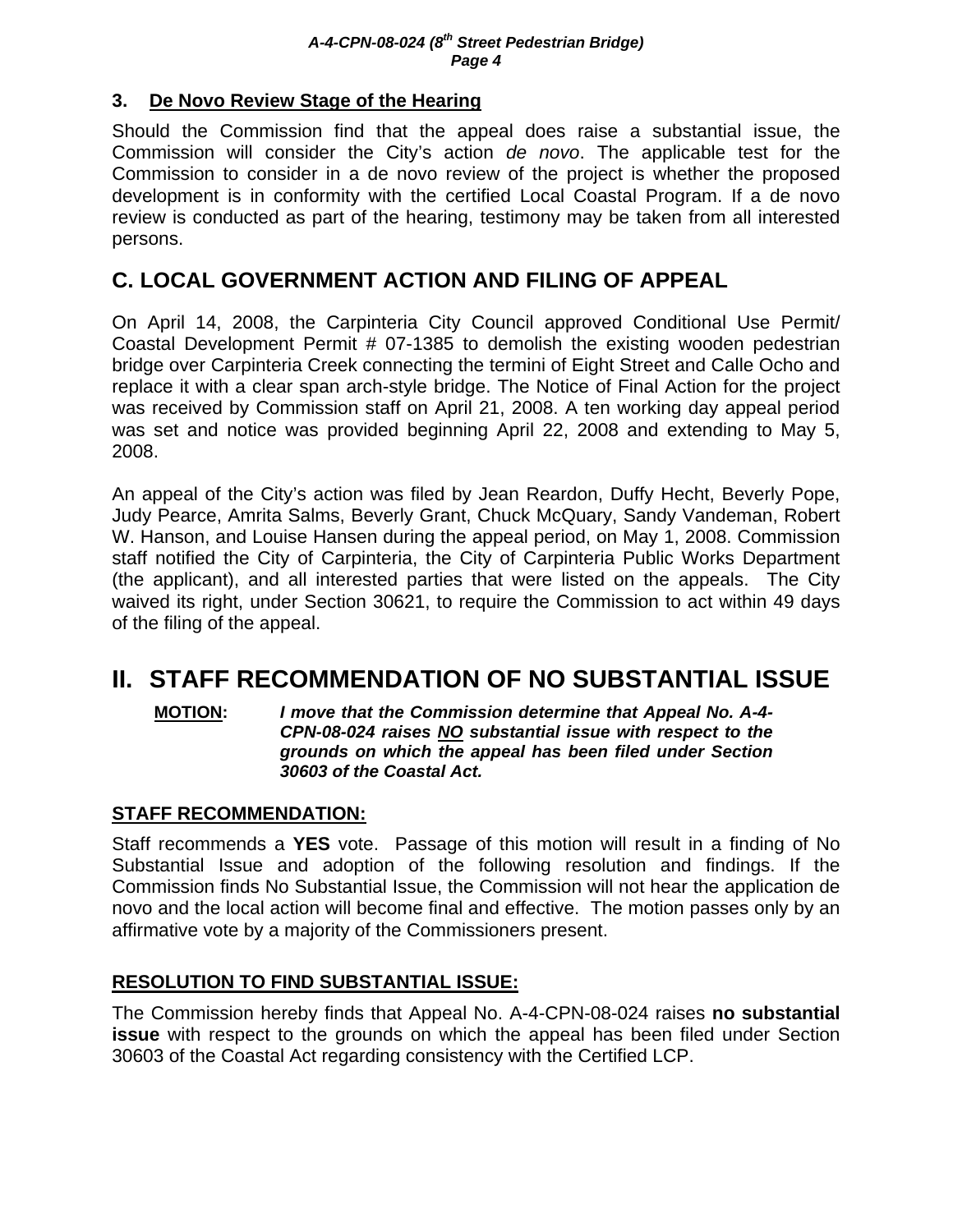# **III. FINDINGS AND DECLARATIONS FOR NO SUBSTANTIAL ISSUE**

The Commission hereby finds and declares:

# **A. PROJECT DESCRIPTION AND BACKGROUND**

On April 14, 2008, the Carpinteria City Council approved, on appeal from the action of the Carpinteria Planning Commission, a coastal development permit for the demolition of the existing wooden pedestrian bridge crossing Carpinteria Creek and connecting Eight Street and Calle Ocho and replacement with a clear span arch-style bridge.

The project site is located at the western and eastern ends of Calle Ocho and Eighth Street, respectively, at Carpinteria Creek. The existing 172-foot long wooden bridge spans the creek, connecting these two streets and serves as a pedestrian linkage between the Concha Loma and Downtown neighborhoods. The project site is bounded on all four sides by residential development, including single family residential and multifamily condominiums and apartments. Carpinteria Creek is a natural creek with dense riparian vegetation along its length within the City. It is considered an important regional wildlife movement corridor as it provides water, foraging habitat, cover, and a direct connection between coastal resources and the upstream foothills through an area dominated by agricultural and urban uses. The creek is known to contain steel head trout, tidewater goby, red-legged frogs, and over 200 bird species.

The existing wooden bridge has a five and one-half foot wide deck and has six supporting frames constructed of wooden piles driven approximately 30-40 feet down into the creek bottom. The elevation of the existing bridge is 23-25 feet above the creek and is capable of passing the 50-year flood event. The original date of construction is unknown, but was most likely constructed in the late 1950's and then rebuilt in the 1970's after the 1969 floods. The existing bridge is in a deteriorated condition and is beyond the point of repair. Regular inspections are conducted by the City to monitor the safety of the bridge.

The approved new pedestrian arch-style bridge (Exhibits 6 and 7) would be 165 feet long, 5.5-feet in width, and would be situated along the same approximate alignment as the existing bridge. The bridge will be ADA accessible. The arch would be anchored into footings at the top of both banks and would provide support for the deck. Total vertical rise of the arch is 22.5 feet from abutment to mid-span. The height from the deck of the bridge to the highest point of the arch at mid-span would be 16 feet 6 inches. The bridge arch tube would be about twelve inches in diameter and would be constructed of a selfweathering steel that will oxidize to form a protective layer that is dark red brown. Handrails, posts, and deck flooring would be constructed using Forest Stewardship Council-certified sustainably harvested ipê hardwood (*Tabebuia* sp.). The individual planks on the deck flooring will be closely spaced (approximately  $1/8<sup>th</sup>$  inch spacing). A wooden picket railing will extend between the deck handrails for safety. The wood framing would be supported underneath by self-weathering steel framing members ("I" beams) attached by cable/rods to the arches. The bridge will have a width of five and one-half feet (subject to engineer's approval), rather than a 6-foot width as proposed.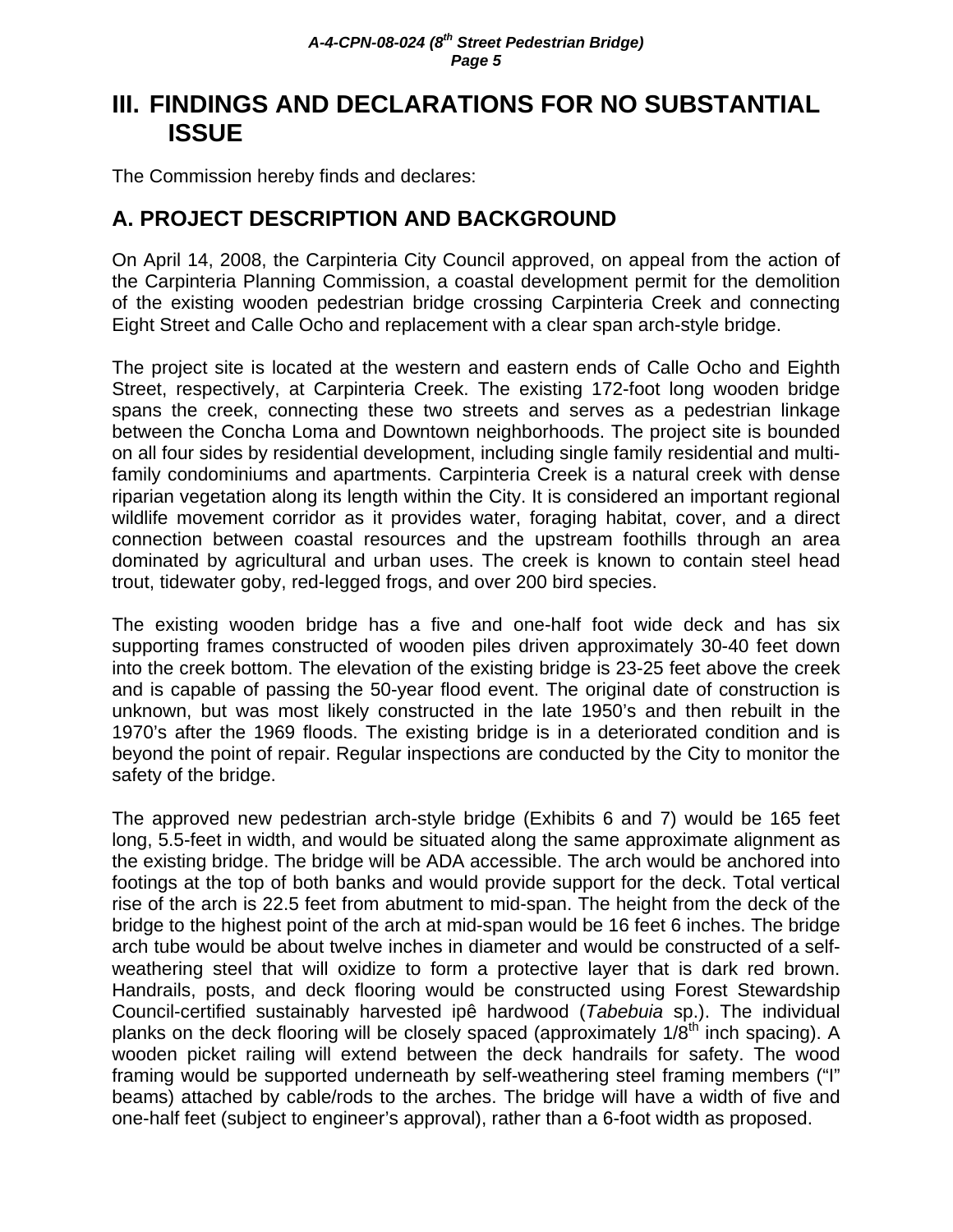The bridge will be anchored by a concrete abutment at each end. The abutment will be constructed on top of steel concrete-filled piles which will be drilled into the ground and the abutments will encapsulate the pile heads. The abutments will be finished with a river rock stone veneer and treated with a weather seal paint. About 100-150 cubic yards of fill material will be used to slightly raise the grade at the bridge approach to provide a gentle transition from Eighth Street and Calle Ocho. The actual location of the abutments on the east bank may be moved upstream or downstream during final design and construction for the purpose of reducing possible effects to buried cultural resources and, based on the final approved project at the March 14, 2008 City Council hearing, to avoid removal of the southern trunk of the triple-trunked sycamore.

Vegetation in the project area will have to be removed to provide sufficient clearance from the bridge for safety and maintenance. Four trees will be cut down, including three arroyo willow trees and one sycamore tree. Two willows are four feet south of the existing bridge location, one willow is ten feet south, and one sycamore is under the bridge. The southern trunk of a second sycamore tree, a three-trunked sycamore tree, was also originally supposed to be removed, but the City Council's approval on March 14, 2008 requires avoiding the removal of that tree trunk. Further, the tree stumps and root systems will be left in place to allow re-sprouting. Additionally, mitigation for the loss of these trees is proposed as part of the project. The city would replace the sycamore tree at a 10:1 ratio and the willows at a 5:1 ratio. All non-native weeds within the work area will be removed during project implementation. A re-vegetation plan for disturbed areas within the project site is included in the project description. This plan is included in the mitigation measures identified in the Proposed Final Mitigated Negative Declaration.

Overhead utility lines above the existing bridge are proposed to be relocated within a utility conduit supported on the floor beams under the deck. The existing water main that underlies the creek under the bridge is planned to be relocated to the underside of the bridge deck as well. The bridge will be too narrow for automobiles; however, bollards to prevent vehicle use would be placed at both entrances, spaced to allow access by wheelchair and electric handicap scooters. Safety signage will be added and lighting is not proposed. Additionally, as part of the project, the existing storm drain located on the Calle Ocho side of the bridge would be removed and replaced with a new inlet basin and drainage pipe which would include an oil/water/trash separation and removal system. The new storm drain would discharge onto a rock mat at the existing bottom of the creek bed.

The new bridge would be constructed using the existing bridge deck as a platform, or false-work. The old bridge may need to be temporarily supported between the current spans using wood timbers to bear the weight of the new bridge elements. This temporary support would be in place for two to four weeks. Demolition of the existing bridge would occur once the false-work was no longer needed and would require approximately two to three days to complete. A major portion of the demolition is the removal of the existing wooden piers, which extend approximately 30 to 40 feet below the creek bed. The concrete reinforcement at the surface on each pier would be removed using a jack-hammer or other similar methods. The concrete debris material would be removed from the creek. The wooden piers would then be cut three feet below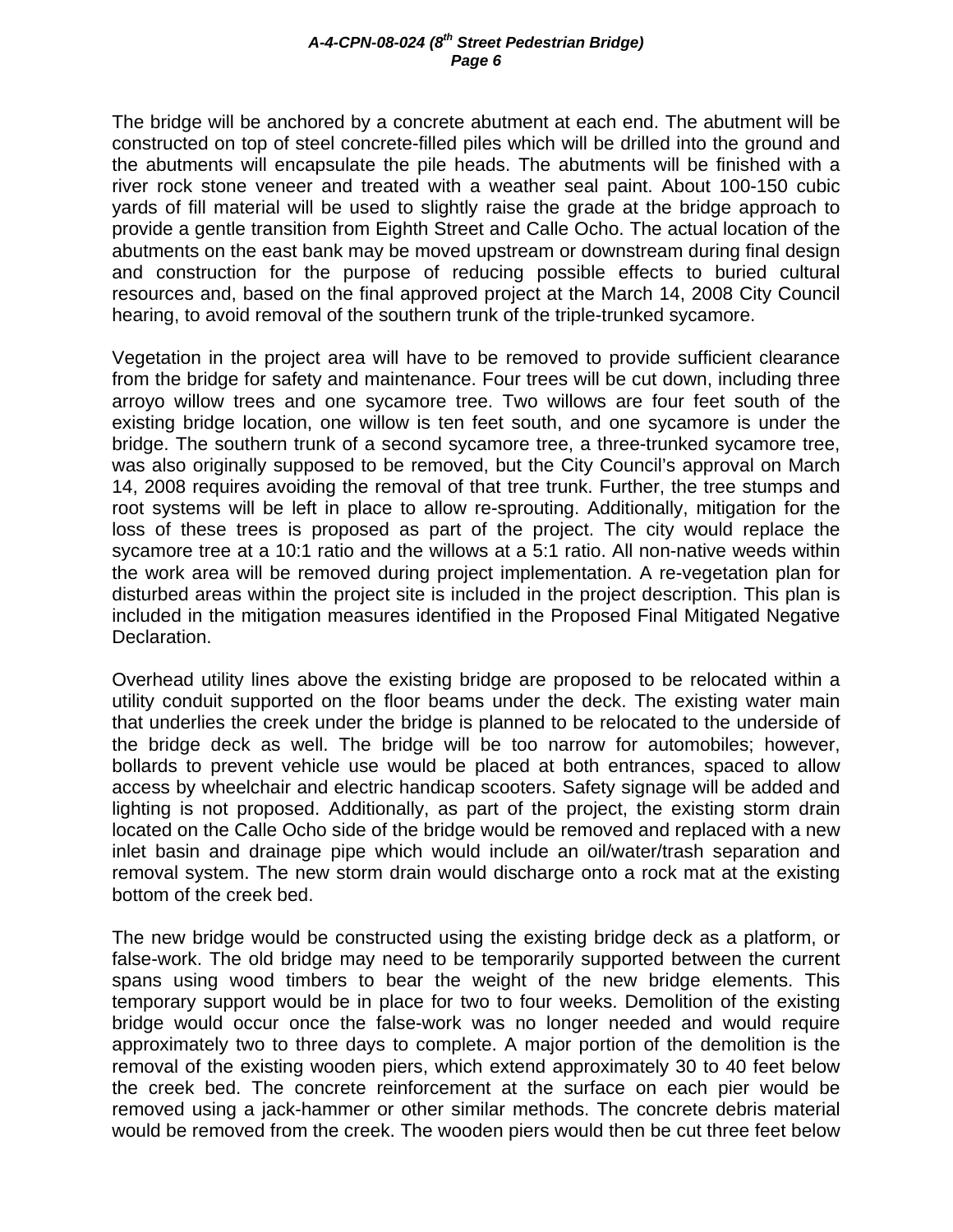the creek bed and the upper portions removed. The lower portions would remain intact and buried below the existing stream gradient. Areas where the piers and concrete have been removed would be backfilled with local materials to match the existing contour of the creek bed.

Equipment needed for construction will include a drilling rig, delivery trucks, concrete trucks, and dirt and debris removal via a back-hoe and dump trucks. Approximately 15- 20 truck loads of fill material would be delivered to the site using back-end dump trucks to level the ground at both abutments. Construction of the new bridge is anticipated to take approximately two to four months, and would commence in late summer or early fall when creek flows are minimal (July through November).

# **B. LOCAL PERMIT HISTORY**

On February 4, 2008, the City of Carpinteria Planning Commission hearing on the subject conditional use permit and coastal development permit resulted in a procedural denial of the Eight Street Bridge Replacement project because of a split 2-2 Commission vote. The City Manager, acting on behalf of the City Public Works Department, the applicant, appealed the Planning Commission's procedural denial to the City Council. The City Council heard the appeal on March 10, 2008, but did not vote on the project. Instead, the City Council directed City staff to analyze an alternative to the proposed arch-style design, a truss bridge design advocated for by members of the public. The City presented an analysis of the truss design. However, the City Council voted to approve the proposed arch-style bridge replacement project, with conditions, on April 14, 2008. The City Council's Resolution and Approval with Conditions of Project No. 07-1385-CUP/CDP are attached as Exhibits 1-3.

# **C. APPELLANTS' CONTENTIONS**

The appeal filed by Jean Reardon, Duffy Hecht, Beverly Pope, Judy Pearce, Amrita Salms, Beverly Grant, Chuck McQuary, Sandy Vandeman, Robert W. Hanson, and Louise Hansen is attached as Exhibit 2. The appeal asserts that the arch bridge design will be inconsistent with policies and implementation measures of the City of Carpinteria's Local Coastal Plan because it will: (1) allow for the removal of a trunk of a giant specimen sycamore tree and impact sensitive creek resources, (2) obstruct views by placing two 12" diameter pipes overhead of the bridge, and (3) create a public safety hazard by placing critical bridge support structures below the 100-year flood flow level. The appeal also contends that the H-truss bridge design is a better alternative that avoids these impacts and inconsistencies with the LCP.

# **D. ANALYSIS OF SUBSTANTIAL ISSUE**

Pursuant to Sections 30603 and 30625 of the Coastal Act, the appropriate standard of review for this stage of the subject appeal is whether a substantial issue exists with respect to the grounds raised by the appellant relative to the project's conformity to the policies contained in the certified LCP. The appellants contend that the project, as approved by the City does not conform to the policies of the LCP with regard to habitat protection and sensitive resources, visual resources and community character, and flood hazards.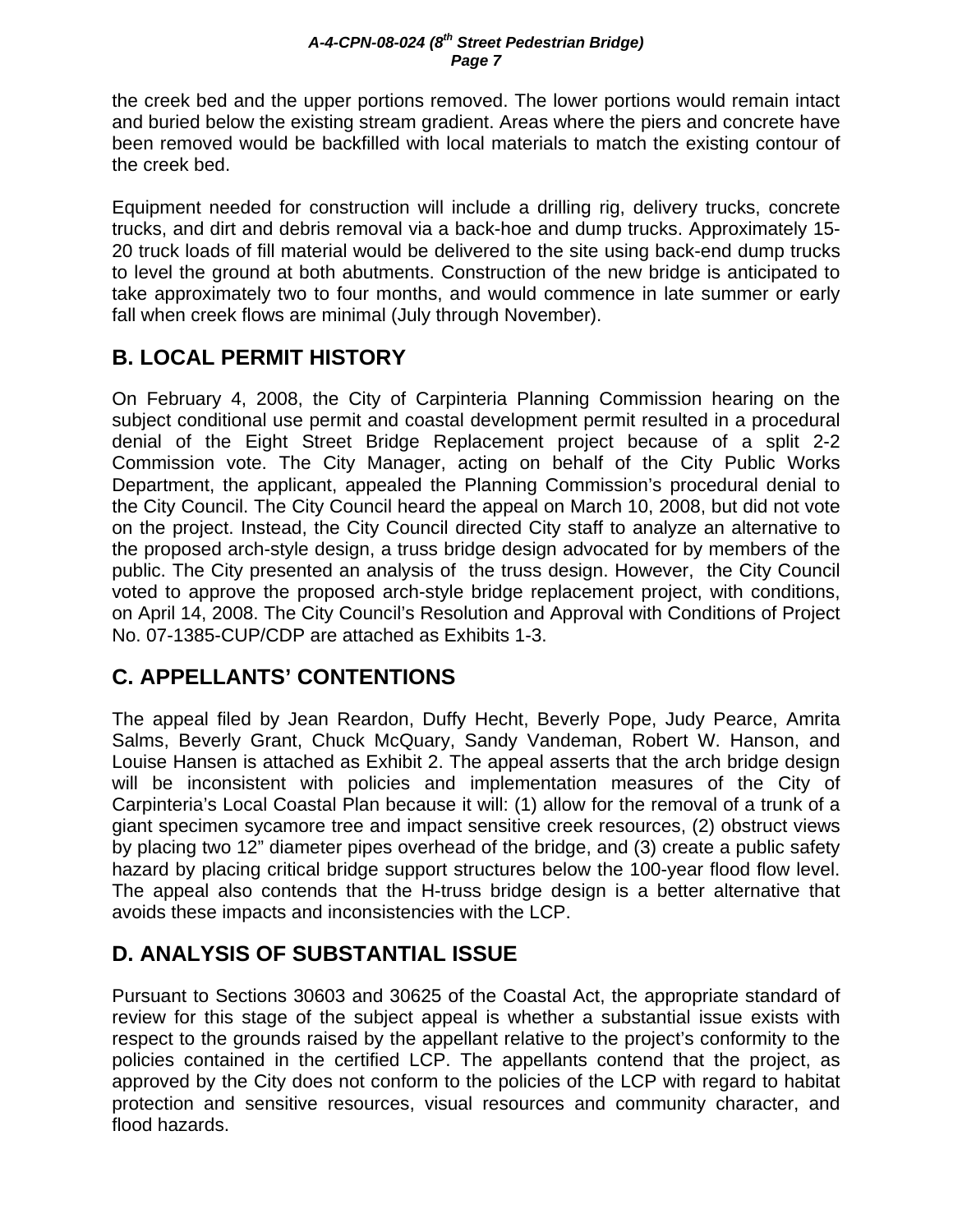Based on the findings presented below, the Commission finds that a substantial issue does not exist with respect to the grounds on which the appeal has been filed. The approved project is consistent with the policies of the City of Carpinteria certified LCP for the specific reasons discussed below.

The term "substantial issue" is not defined in the Coastal Act or its implementing regulations. The Commission's regulations indicate simply that the Commission will hear an appeal unless it "finds that the appeal raises no significant question" (Cal. Code Regs., title 14, section 13115(b)).

In evaluating the issue of whether the appeals raise a substantial issue, the Commission considers the following factors:

- (1) The degree of factual and legal support for the local government's decision that the development is consistent or inconsistent with the certified LCP;
- (2) The extent and scope of the development as approved or denied by the local government;
- (3) The significance of coastal resources affected by the decision;
- (4) The precedential value of the local government's decision for future interpretation of its LCP; and
- (5) Whether the appeal raises only local issues, or those of regional or statewide significance.

In this case, for the reasons discussed further below, the Commission exercises its discretion and determines that the development approved by the City does not raise a substantial issue with regard to the appellants' contentions.

# **1. Habitat Protection and Sensitive Resources**

The project approved by the City Council includes the removal of an existing wooden pedestrian bridge and six wooden support piers from the stream bed and replacement with a new clear span steel arch-style bridge. New bridge abutments will be constructed at the top of the creek banks and will require 100-150 cubic yards of grading and removal of three willow trees and 1 sycamore tree to the base of the trunk.

The appellants assert that the project, as approved by the City, raises issues with respect to its consistency with the following objectives and implementation policies of the City of Carpinteria Local Coastal Plan relating to protection of sensitive habitat.

Land Use Element Policy LU-2b:

*Regulate all development, including agriculture, to avoid adverse impacts on habitat resources. Standards for habitat protection are established in the Open Space, Recreation & Conservation Element Policies.* 

Circulation Element Policy C-1b: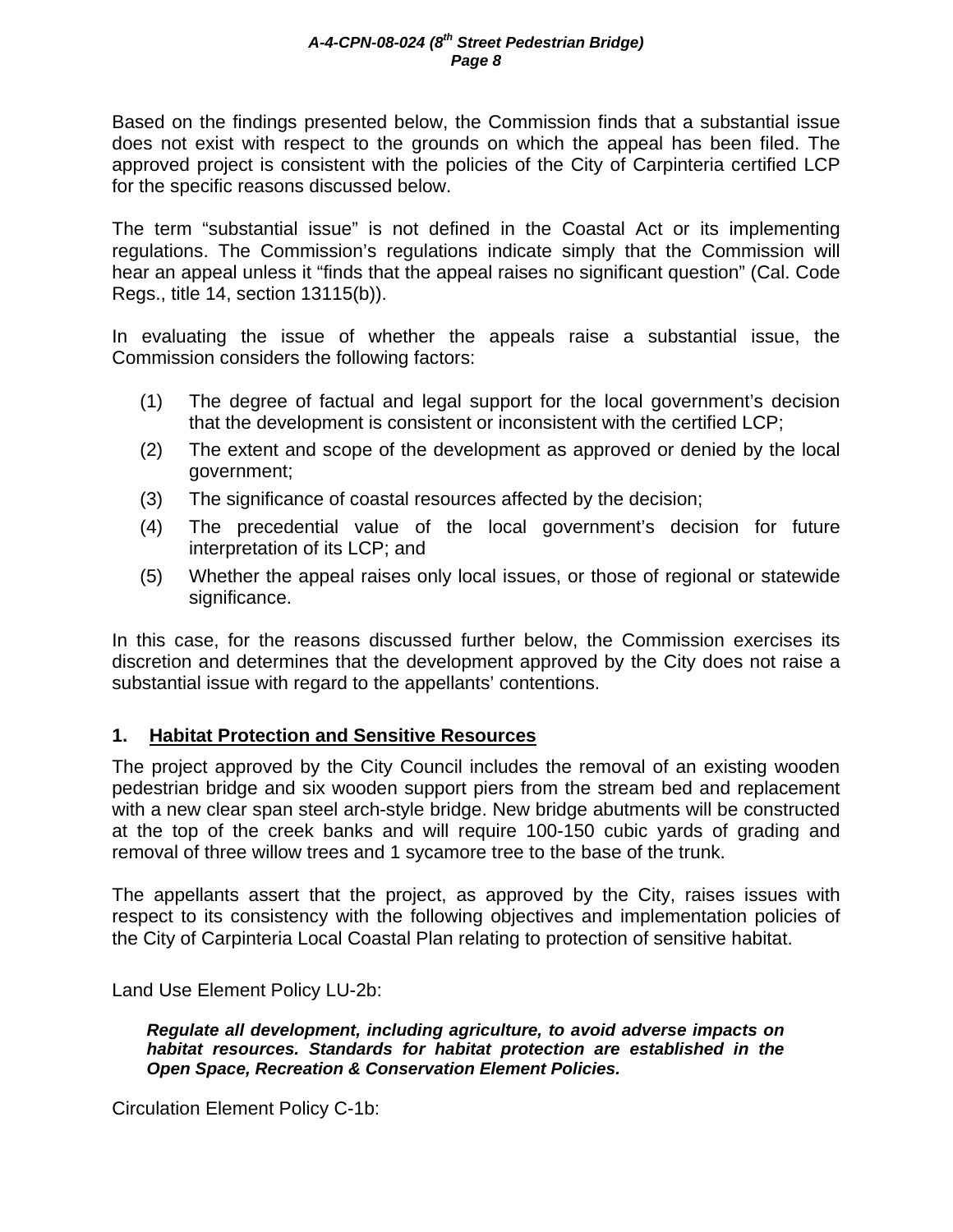*The City shall strive to improve the vehicular and pedestrian over crossings of the freeway and the various creeks while respecting their habitat value and sensitivity.* 

Community Design Element Objective CD-12:

*Development should fit quietly into the area's natural and introduced landscape, deferring to open spaces, existing natural features and native and sensitive habitats.* 

Open Space, Recreation & Conservation Element Policy OSC-1a:

*Protect Environmentally Sensitive Habitat Area(s) (ESHA) from development and maintain them as natural open space or passive recreational areas.* 

Open Space, Recreation & Conservation Element Policy OSC-1b:

*Prohibit activities, including development, that could damage or destroy ESHA.* 

Open Space, Recreation & Conservation Element Policy OSC-1d:

*Property including ESHA should be designated with a zoning category that allows for protection of, and access to, the resource area, such as Open Space/Recreation or Public Facility zoning. Any development on property including ESHA should be designated and conducted to protect the resources. Within environmentally sensitive habitat only uses dependent upon those resources shall be allowed and the resources shall be protected against any disruption.* 

Open Space, Recreation & Conservation Element Policy OSC-1f:

*Protect and restore degraded wetlands, butterfly habitat, native plant communities, and sensitive rare, threatened or endangered species habitat on City-owned land to the maximum extent feasible.* 

Open Space, Recreation & Conservation Element Implementation Policy 2:

*Form an Open Space and Conservation Advisory Committee to provide, at the pleasure of the City Council, recommendations concerning preservation and management of local natural resources and habitat.* 

Open Space, Recreation & Conservation Element Implementation Policy 7:

*Determine appropriate methods for the preservation of sites that include ESHA. These methods may include land purchase, tax relief, purchase development rights, or other methods. Where these methods are not feasible, the city should ensure through permit review that development does not result in any significant disruption of habitat identified on a site or adjacent sites.* 

Open Space, Recreation & Conservation Element Implementation Policy 8: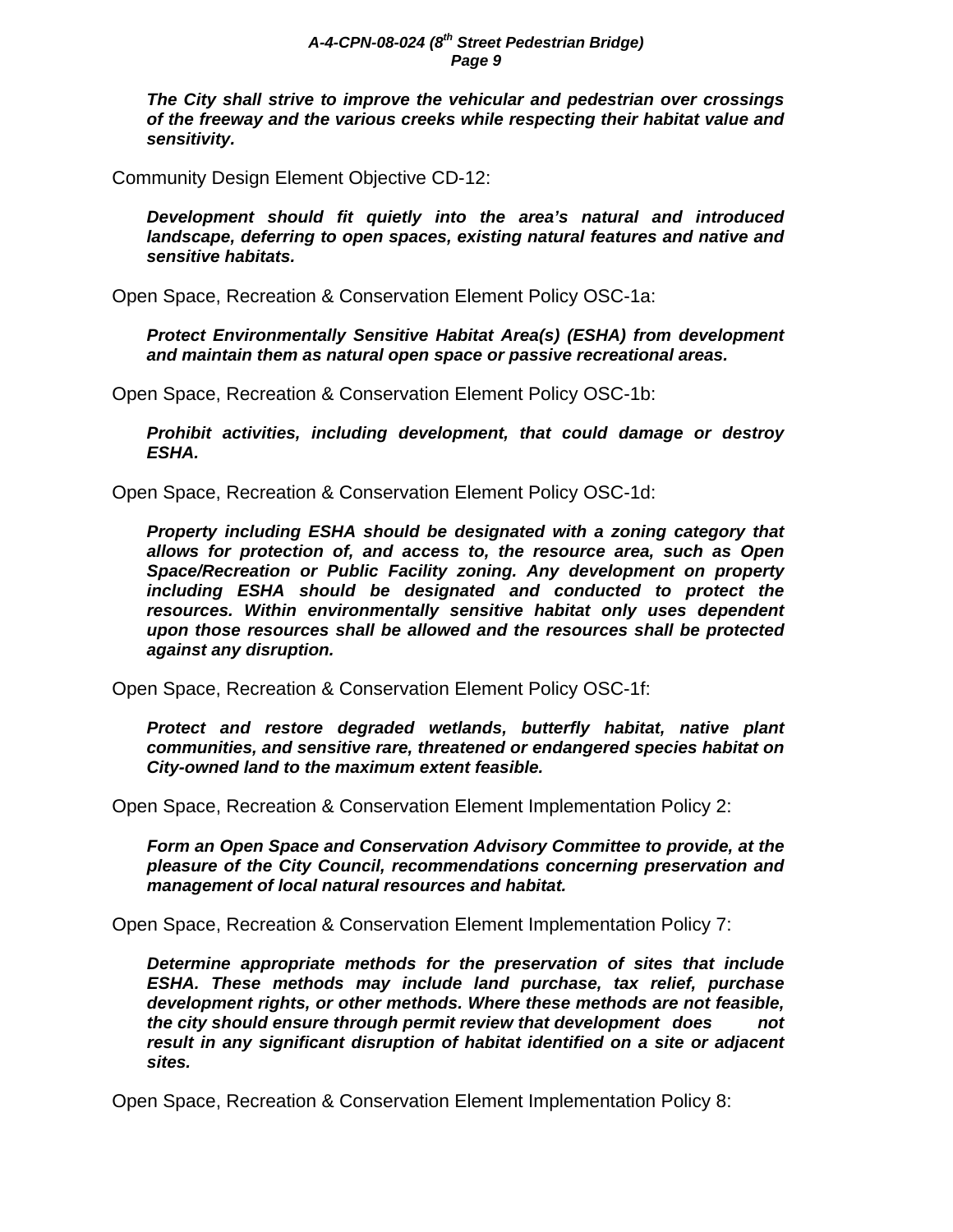*Regulate all development, including agricultural development, adjacent to ESHA, in or adjacent to ocean-fronting parks or recreation areas, or contiguous to coastal waters, to prevent adverse impacts on habitat resources. Regulatory measures shall include, but are not limited to: setbacks, buffer zones, grading controls, noise restrictions, lighting restrictions, requirements for wildlife permeable fencing, and maintenance and establishment of native vegetation.* 

Open Space, Recreation & Conservation Element Implementation Policy 9:

*Prior to issuance of a development permit, all projects shall be found to be in compliance with all applicable habitat protection policies of the General Plan/Local Coastal Plan and implementing policies and regulations of the Coastal Access and Recreation program, Carpinteria Bluffs Access Recreation Master Open Space Program, and any other implementation plan for these policies that has been certified as an amendment to the City's LCP.* 

Open Space, Recreation & Conservation Element Policy OSC-6a:

*Support the preservation of creeks and their corridors as open space, and maintain and restore riparian habitat to protect the community's water quality, wildlife diversity, aesthetic values, and recreation opportunities.* 

Open Space, Recreation & Conservation Element Policy OSC-6d:

*Carry out and maintain all permitted construction and grading within stream corridors in such a manner so as to minimize impacts on biological resources and water quality such as increased runoff, creek bank erosion, sedimentation, biochemical degradation or thermal pollution.*

Open Space, Recreation & Conservation Element Implementation Policy 27:

*Prepare and implement a Watershed Management plan in coordination with the County and Carpinteria Valley Water District with an emphasis on: erosion control, natural waterway restoration and preservation, wildlife habitat restoration, including steelhead runs, and water quality.* 

Open Space, Recreation & Conservation Element Implementation Policy 28:

*Prohibit all development within stream corridors except for the improvement of fish and wildlife habitat, development necessary for flood control purposes, (where no other method to protect existing structures in the floodplain is feasible and where protection is necessary for public safety), and bridges and trails (where no alternative route/location is feasible and, when supports are located within stream corridor setbacks, such location minimize impacts on critical habitat). All development shall incorporate the best mitigation measures feasible to minimize impact to the greatest extent.*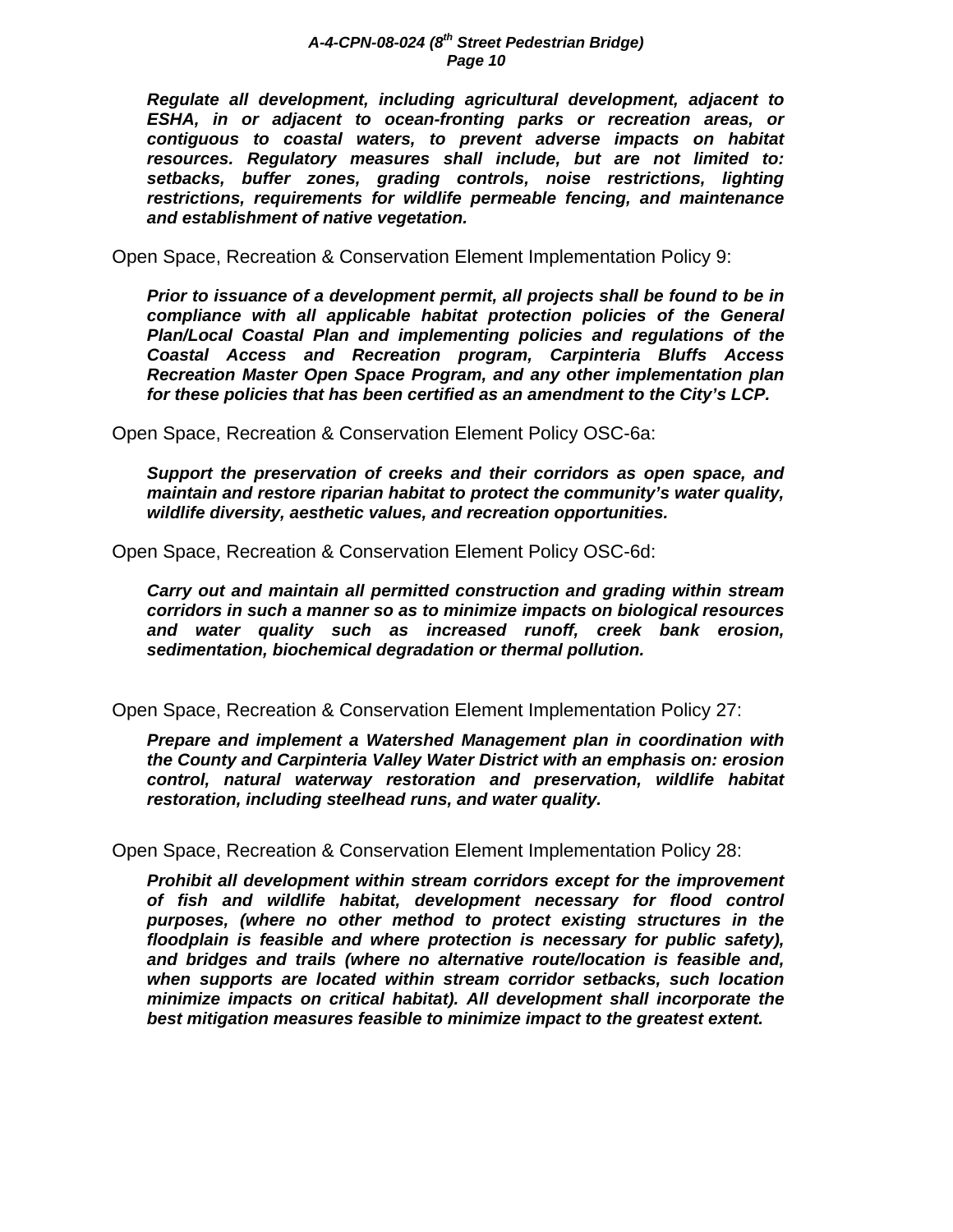Open Space, Recreation & Conservation Element Implementation Policy 29:

*Limit all development within stream corridors, including dredging, filling and grading, to activities necessary for the construction specified in policy #28 (see above) and to public hiking/biking and equestrian trails. When such activities require removal of riparian plant species, revegetation with local native riparian plants shall be required. Minor clearing of vegetation may be permitted for hiking/biking and equestrian trails.* 

# Open Space, Recreation & Conservation Element Implementation Policy 34:

*Develop an ordinance for the protection of native oak, walnut, sycamore, and other native trees with the provisions for the design and siting of structures to minimize the impact of grading, paving, construction of roads, runoff and erosion on native trees. In particular, require that grading and paving not adversely affect root zone aeration and stability of native trees.* 

The appellants assert that the approved arch-style pedestrian bridge is inconsistent with the above policies and that a better design alternative, the H-truss, was presented at the April 14, 2008 hearing. According to the appellants, the H-truss bridge design alternative would have minimized impacts to sensitive resources because this design would not require the removal of one trunk of a large three-trunked Sycamore tree on the east bank of Carpinteria Creek. The appeal states, "two bridge replacement options were provided at the city council 4/14/08 meeting. Both were represented as viable and feasible and both were clear span designs that would remove support piers from the creek and riparian area. The Arch bridge design was selected by the City Council. That design, however, could allow the removal of the southern trunk of a giant specimen sycamore tree with full riparian canopy and thermal protection for steelhead trout migration. Per the testimony of the city's Acting Public Works Director at the 4/14/08 meeting it is the placement of the arches that interfere with the southernmost sycamore tree trunk. Expert testimony at that hearing by a member of the city's Tree Advisory Board (TAB) warned that removal of that trunk threatened the structure of the entire tree. Loss of the entire tree would cause severe erosion on the east bank of Carpinteria Creek. The alternative design, the modified H-truss, would not require the removal of the tree trunk." The appeal also states the project is inconsistent with the above cited policies because "[t]he Arch Bridge design will allow removal of existing native plants, further threaten native plants, and remove sensitive habitat and would obstruct public views of the riparian canopy. The Arch Bridge does not fit quietly into the surroundings but imposes a large structure upon the landscape. The modified H-truss design better fits into the open space and better defers to native and sensitive habitats."

Additionally, the appellants assert that, pursuant to Implementation Policy OSC-IP 2 (above), if the City had formed the required Open Space and Conservation Advisory Committee, it could have identified natural resources and habitats in the area of Carpinteria Creek and could have reviewed plans and further advised the City Council on recommendations related to the design affording the best resource protection. Further, under Implementation Policy OSC-IP 27, the appellants assert that, had the City developed a Watershed Management Plan, it could have guided the decision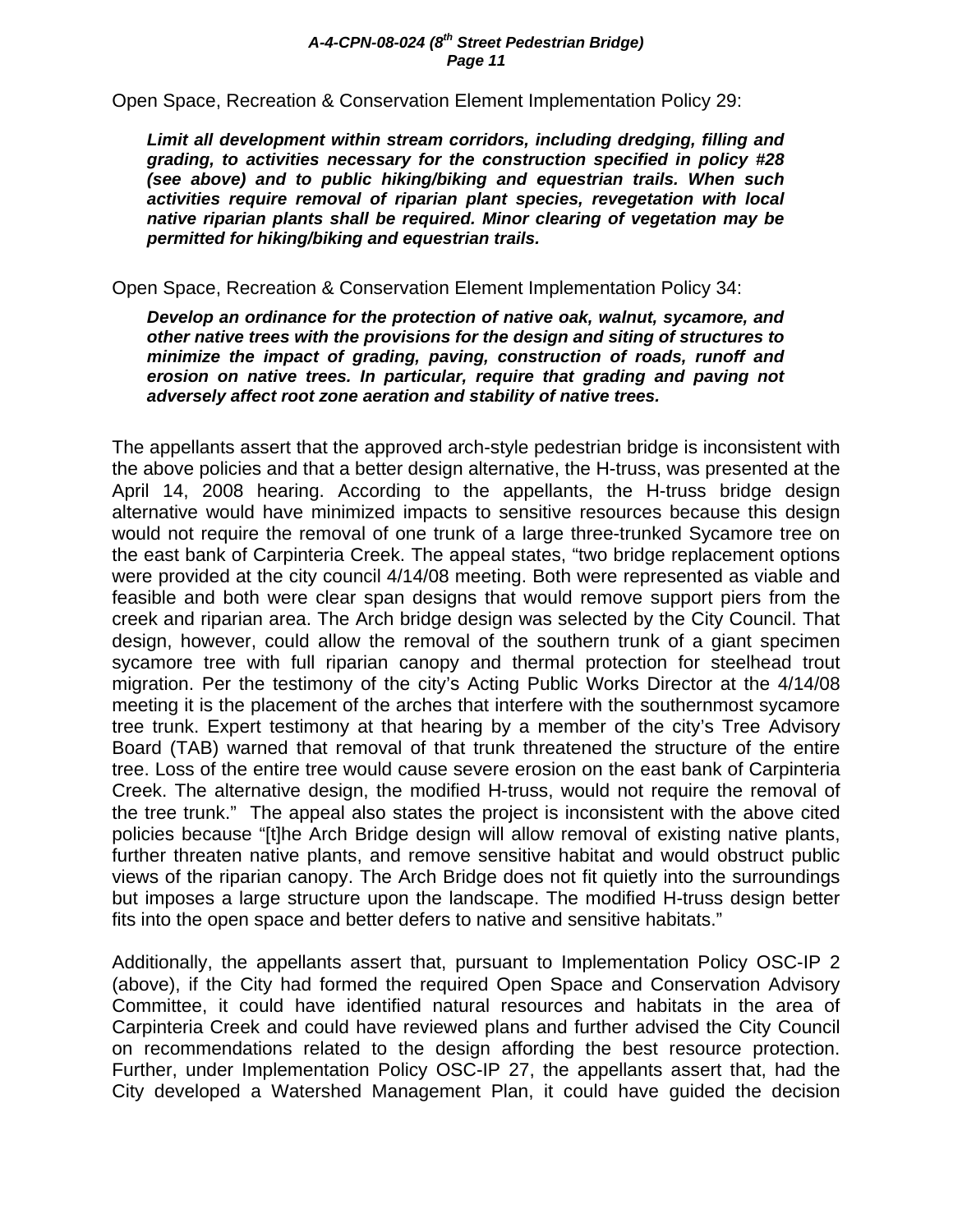making process between the two design alternatives to select the design that best preserves wildlife habitat including steelhead runs.

The City provided the following analysis with regard to the project's consistency with the above cited LCP objectives and implementation policies in its March 10, 2008 staff report:

# Staff Report Analysis of Land Use Policy LU-2b:

*The proposed bridge replacement project would have several long-term beneficial impacts to the surrounding creek environment including the removal of the existing piers from the creek bed and banks, the replacement of the existing storm drain and outlet on the Concha Loma side of the bridge and the restoration of the surrounding area with native plants. Short-term impacts anticipated during construction or as a result of the bridge construction have been identified in the project's MND and adequately mitigated such that the project would be consistent with both of these Land Use Element Policies.* 

# Staff Report Analysis of Circulation Element Policy C-1b:

*The proposed project would improve the existing pedestrian over crossing of Carpinteria Creek at Eight Street/Calle Ocho by lessening the potential for flood damage to the bridge and surrounding properties through the removal of the existing piers, the raising of the deck height of the bridge, bringing the bridge up to code relative to building and safety standards and by replacing the existing failing bridge with a new, more durable, and less maintenance-intensive bridge. Although the bridge replacement would involve short-term impacts to the immediately-surrounding habitat, in the long-term the bridge would result in several beneficial impacts: the existing obstructions within the creek would be removed; the new bridge would require less ongoing maintenance within the creek bed; the existing storm drain would be upgraded to include an oil/water/trash separation device; and the project area would be re-vegetated with native plants.* 

# Staff Report Analysis of Community Design Element Objective CD-12:

*In order to accommodate the new bridge, three willows, one mature sycamore and one trunk from a multi-trunked sycamore would need to be removed (although staff is exploring options for altering the location of the eastern abutment in order to spare the 3-in-1 sycamore entirely as noted in the previous staff report). The loss of these trees would be mitigated however, with the planting of new willows and sycamores at 5:1 and 10:1 replacement rations. The new replacement trees along with the remaining existing riparian trees in the area would make up the primary elements of the habitat restoration plant for the area immediately surrounding the bridge. Other replacement plantings include blackberry, California wild rose, mugwort, spikerush, cattails, and nettle. All of these species were selected because they are native to the area and naturally occur in the riparian creek settings. With respect to Objective CD-12, the new bridge would span the creek and the creek banks, which is the most non-disruptive design possible. The bridge would not require any significant alterations to the banks for adjacent grades, which helps to maintain the existing natural features.*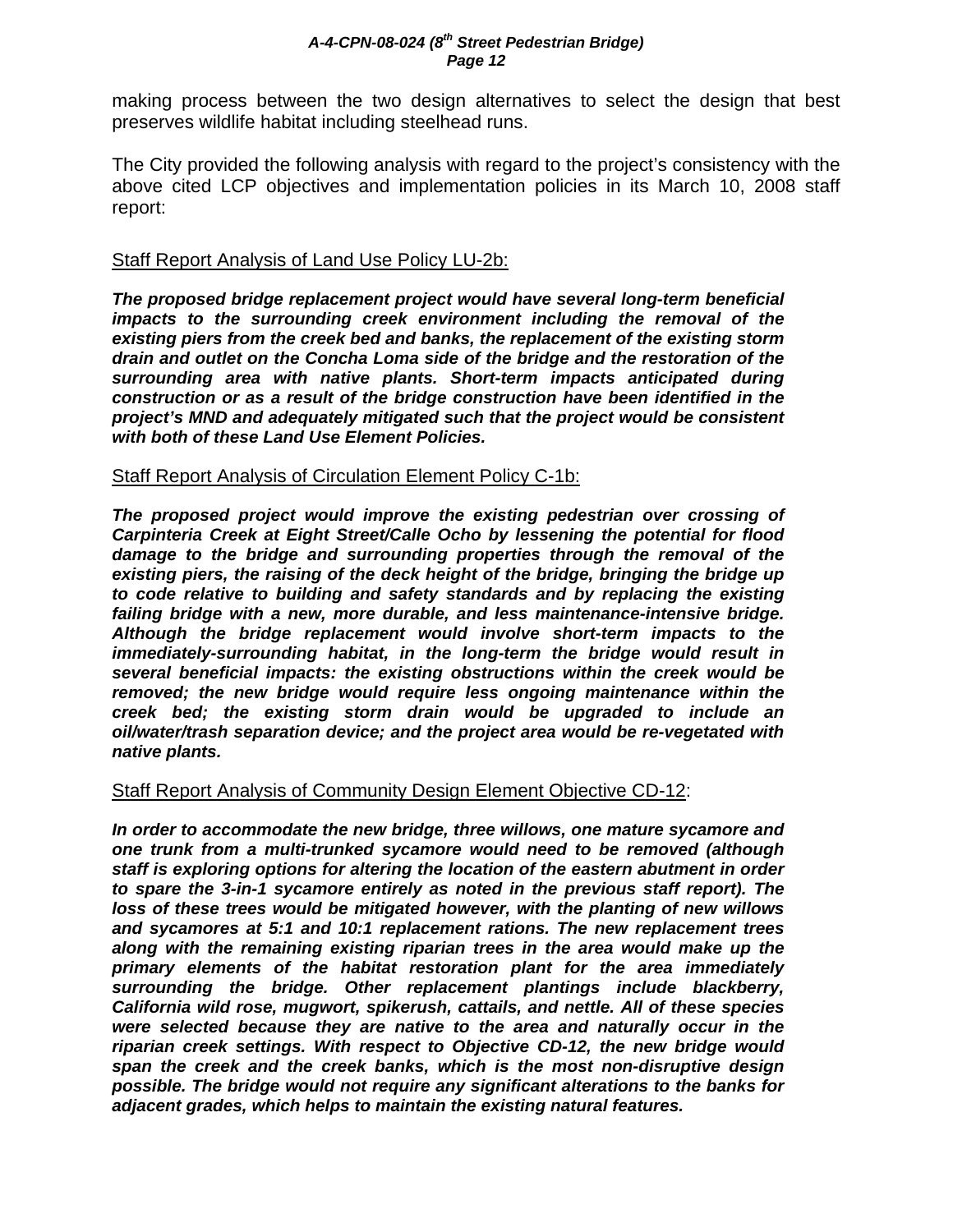# Staff Report Analysis of Open Space, Recreation & Conservation Element Policy OSC-1a and OSC-1b:

*The proposed bridge replacement project has been designed to minimize impacts to ESHA and to result in several long-term beneficial impacts including removing fish passage obstructions, reducing flood hazards, decreasing the potential for erosion impacts (both from the piers and the storm drain outlet), removing nonnative vegetation from the project area and replacing the non-natives with native plants with native plants adapted to the riparian environment. The MND prepared for the project did not identify any significant impacts to the environment that could not be adequately mitigated to less than significant levels. Therefore, the project can be found consistent with these objectives and policies.* 

# Staff Report Analysis of Open Space, Recreation & Conservation Element Policy OSC-1f:

*The MND prepared for the bridge replacement project identified potentially significant impacts to: Aesthetics, Air Quality, Biological Resources, Cultural Resources, Hazardous Materials/Safety, Noise, Transportation and Parking, and Water/Flooding. Mitigation measures have been required to ensure that impacts have been avoided or fully mitigated. One of the mitigation measures related to Biological Resources involves the implementation of a habitat restoration plan which would require all non-native vegetation to be removed from the project area and replaced with native, riparian plant species. The successful implementation and completion of the restoration component of the project would ensure consistency with the above noted policies. Similarly, mitigation measures to protect sensitive, rare, threatened and endangered species during construction have been included in the project description and conditions of approval. Removal of existing piers from the creek bed would result in a beneficial impact with respect to Steelhead trout which are one of the federally-listed endangered species known to reside in Carpinteria Creek.* 

# Staff Report Analysis of Open Space, Recreation & Conservation Element Implementation Policy 8:

*Consistent with the above policies, the proposed project including the removal of the tree willows, one sycamore and one trunk from the "3-in-1" sycamore (if necessary) has been reviewed by the City Biologist and found to not have the potential to result in significant disruption of habitat values. The California Department of Fish and Game has also reviewed the project (as it does involve*  work within the creek and below the top of the banks) and granted their conditional *approval. Consistent with Implementation Policy 8, a number of requirements for noise control measures, restrictions on any future lighting, erosion control measures and habitat restoration have been incorporated into the project description, mitigation measures and/or conditions of approval.*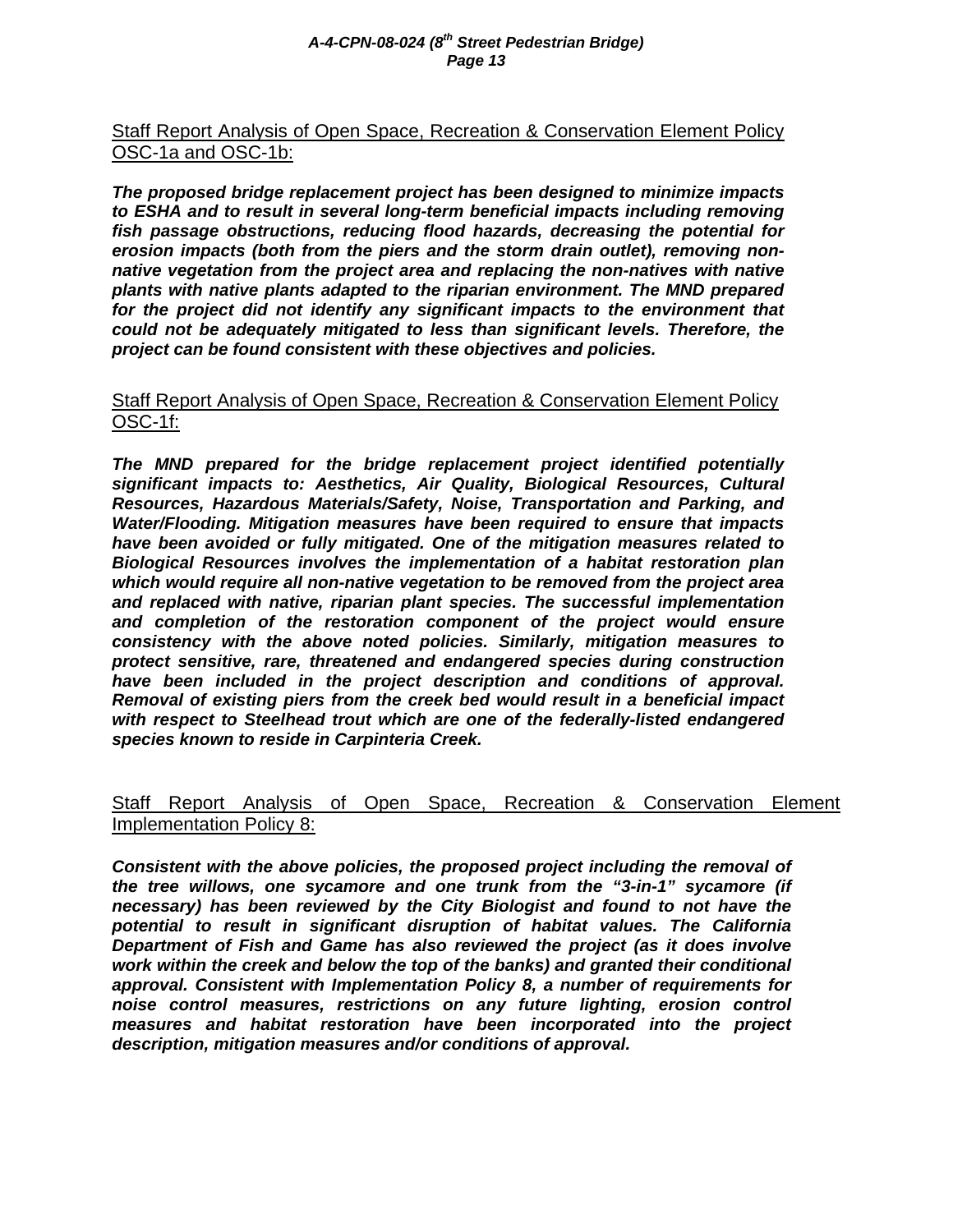Staff Report Analysis of Open Space, Recreation & Conservation Element Policy OSC-6a:

*The proposed bridge replacement project would improve the natural environmental qualities of Carpinteria Creek by removing the existing piers from the creek bed and banks and replacing all of the existing non-native plants with native riparian species. The existing piers have the potential to pose both a flood hazard and a fish passage obstruction when debris flow is trapped against them during a storm event. The piers also increase the potential for erosion of the creek bed and banks. Removal of the piers would not only improve the natural qualities of the creek but would improve the creek flow, thereby reducing the potential for flood damage to neighboring properties, consistent with the intent of Policy OSC-6b.* 

*While the project would require the removal of three existing willows, one sycamore and possibly one trunk from a separate multi-trunked sycamore, the overall impacts to the riparian corridor would be minimized. The loss of five trees would be mitigated by the planting of five new willows for every one removed and 10 new sycamores for each removed or damaged sycamore. Performance criteria are included in the revegetation plan to ensure that the replacement landscaping successfully establishes itself.* 

Staff Report Analysis of Open Space, Recreation & Conservation Element Policy OSC-6d:

*As part of the project, a number of preventative measures have been developed to avoid impacts on biological resources and water quality. These measures include conducting wildlife surveys prior to initiating construction, maintaining a biological monitor on site during construction, providing training to construction workers and implementation of standard erosion control/water quality BMPs such as having designated washout and equipment staging areas and using materials such as gravel bags, silt fences, coir rolls, and erosion control blankets to prevent loose*  earth and other materials from entering into the flowing creek. The reconstruction of *the storm drain inlet at the Calle Ocho end of the bridge to include an oil/water/trash filter and the relocation of the storm drain outlet to the bottom of the creek bank would help to improve water quality and lessen erosion impacts resulting from urban runoff.* 

# Staff Report Analysis of Open Space, Recreation & Conservation Element Implementation Policy 28 and Policy 29:

*Consistent with the policies and implementation measures of the Creeks Preservation Program and Implementation Policy 28 (above), the proposed new project would locate the bridge supports (in this case the TGI piles and concrete abutments) at the top of the creek banks rather than within the creek bank. Such placement helps to minimize impacts to riparian habitats and the need for grading/filling within the stream corridor. New grading and fill would only be used to ramp down from the bridge deck to the existing street improvements at an ADA compliant slope. As noted previously, the project would have beneficial long term impacts to the creek environment: 1.) Removing the existing piers would improve opportunities for fish passage and help to reduce potential flood/erosion hazards; 2.) The reconstruction/relocation of the storm drain inlet and outlet would improve water quality and decrease erosion impacts associated with urban runoff; 3.) Non-*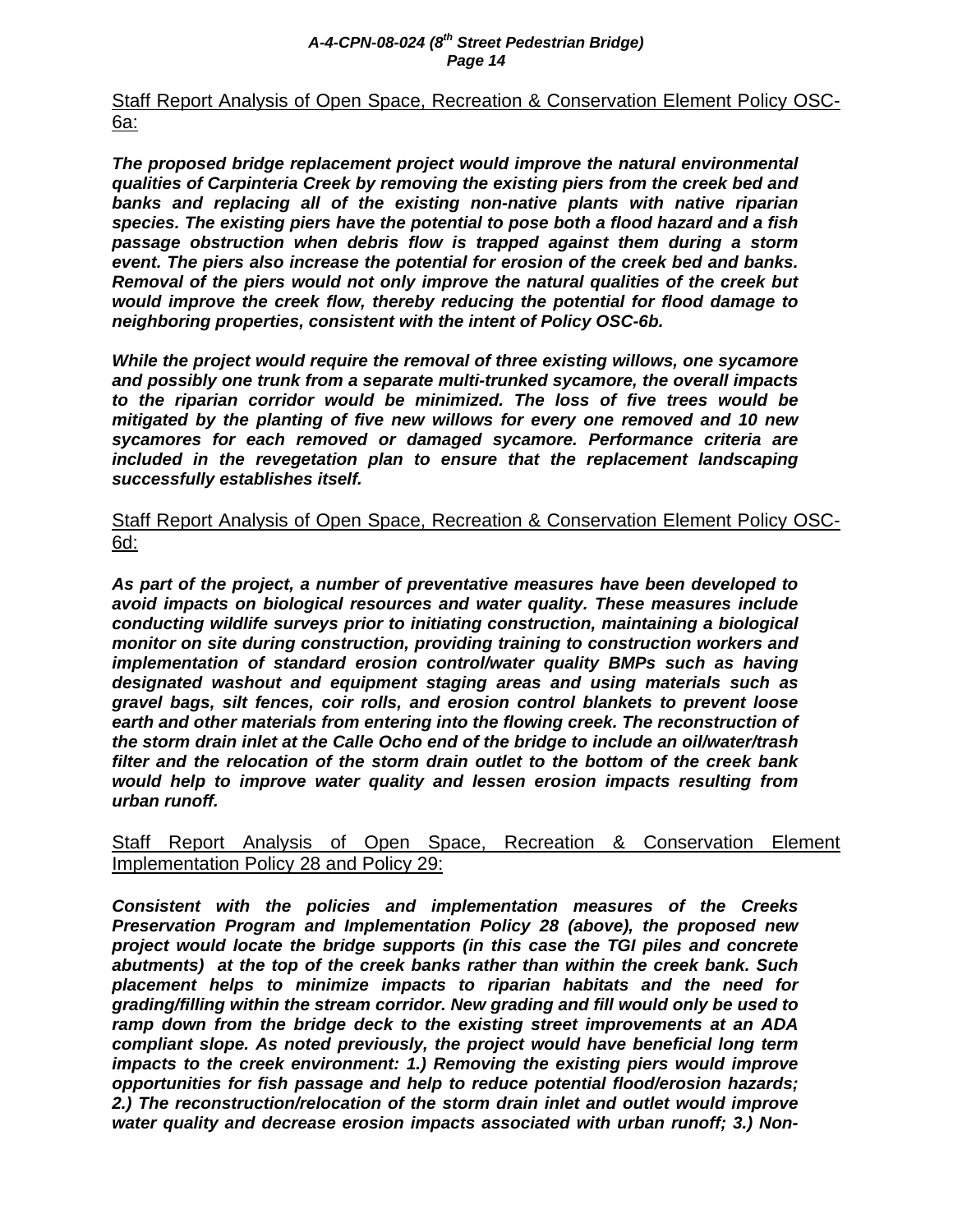*native vegetation within the riparian corridor would be removed and replaced with appropriate native species. The new bridge would require the removal of up to five existing riparian trees (partially or entirely), riparian trees of the same species; and 4.) Relocating overhead utility lines and underground water main to the underside of the bridge deck would avoid the need for any further topping of trees in the riparian area and would allow the utility infrastructure to be more easily accessible in the event of necessary repairs/maintenance.* 

*Repairing or replacing piers or other structures associated with a bridge within the creek banks or creek bed would be more injurious to the creek habitat and would do nothing to improve fish passage or lessen the risk of flood hazards along Carpinteria Creek. Therefore, the proposed clear span replacement bridge is the superior alternative with respect to these policies.* 

The City also analyzed the impacts of the arch bridge design compared with the H-truss design. According to the April 14, 2008 City staff report, the H-truss design alternative would include a seven-foot high truss comprised of 10-inch by 10-inch top and bottom rails connected by eight-inch by eight-inch vertical and diagonal beams. Approximately three feet of the truss structure would be placed below the bridge deck and four feet of the truss structure would be placed above the bridge deck. The decking would be constructed of wood and the remainder of the structure would be steel. The deck for the truss bridge would be raised two feet higher than the deck height for the proposed arch bridge in order for the bottom rail of the H-truss to maintain two feet of vertical clearance above the projected water level during a 100-year flood event. The City found that the two-foot increase in deck height would require the importation of more fill material at each bridge end than what is required for the arch bridge in order to ramp up onto the truss bridge. An additional two vertical feet of fill requires a larger fill footprint. Part of this expanded fill pad footprint would result in more grading within the riparian corridor than what is required for the arch bridge and the expanded fill footprint for the H-truss design could require the removal of additional trees along the west bank of the creek just upstream from the existing bridge. The deck of the bridge would also need to tie into a ramp or approach at each bridge end meeting Americans with Disabilities Act requirements. For the arch bridge design, the deck of the bridge would sit over three feet higher than the pavement at Calle Ocho. The height difference between the street ends and the bridge deck from the arch bridge could be accommodated with linear ramps from the street ends. However, according to the staff report, because the H-truss design must be constructed two-feet higher than the arch bridge, the two-foot vertical increase in deck height increases the deck height difference between the sidewalk at the end of Eighth Street and the bridge deck to approximately five vertical feet and the height difference between the deck and the street end at Calle Ocho would increase to approximately three-feet. This height increase would require more stairs and switchback ramps, resulting in more earthwork and impacts to vegetation in the riparian corridor.

In this case, the City has provided a high degree of factual and legal support for the local government's decision that the proposed arch-style bridge is consistent with the certified LCP relating to the resource protection policies and implementation measures cited by the appellants. The City has thoroughly addressed relevant policies and implementation measure and has provided factual support showing that several aspects of the project will have an overall beneficial impact on creek resources in comparison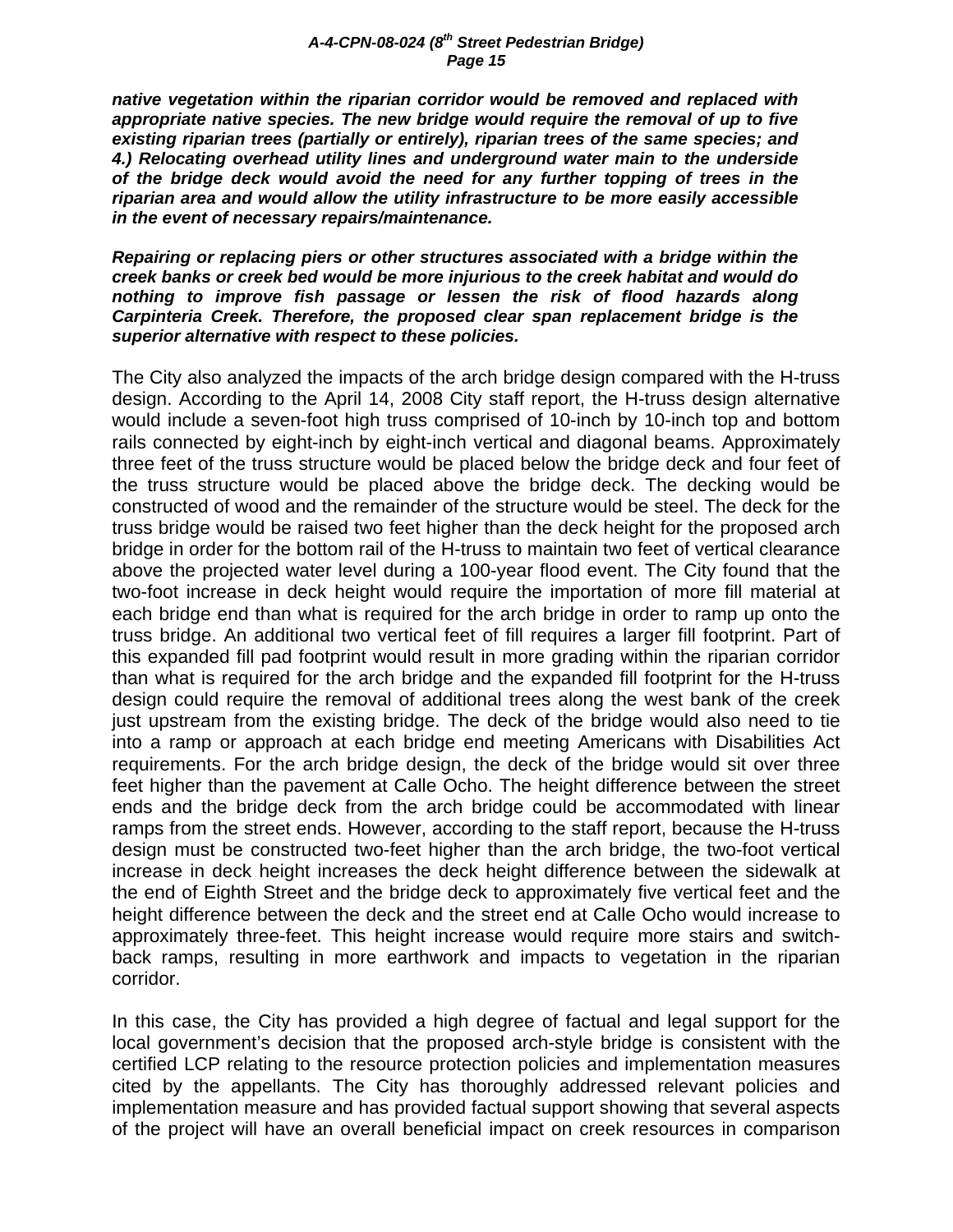with other alternative designs. The above analysis provides evidence that creek habitat value will be enhanced by removing existing obstructions within the creek (six piers), the new bridge would span the creek and would not require ongoing maintenance within the creek bed, the project includes a native plant restoration and monitoring plan, mitigation will be provided for three willow trees and one sycamore tree, and the existing storm drain would be upgraded to include an oil/water/trash separation device. The H-truss design option, as advocated for by the appellants, could have more adverse impacts to resources due to the need for more earthwork to support the truss structure and access points to the street ends.

Further, the City Council approved the arch-style pedestrian bridge with more protections for stream resources than proposed as part of the project presented by City staff. The City Council approved the project and adopted Resolution 5114 with revisions providing that: existing native trees within the construction zone are to receive the utmost protection during construction and that construction is to be expedited in order to minimize impacts to the adjacent neighborhoods and the environment. The City Council also adopted a measure for the protection of the three-trunked sycamore tree. The City Council approved the project with a revision to Condition #1, to read, in part: "[t]he actual location of the concrete footing on the east bank may be moved upstream or downstream during final design and construction for the purpose of reducing possible effects to buried cultural resources and/or to, if possible, avoid the removal of the southern trunk of the triple-trunked sycamore that is located immediately north of the existing bridge." Thus, one major concern of appellants, the removal of one trunk of a three-trunked sycamore, is not an issue because the project, as approved, will not impact or require removal of the three-trunked sycamore tree.

Additionally, there is no evidence that the City would have come to a different decision and chosen a different bridge design with less impacts if the City had formed an Open Space and Conservation Advisory Committee (as required by Implementation Policy OSC-IP 2) or if the City had developed a Watershed Management Plan (as required by Implementation Policy OSC-IP 27). The LCP policies, described above, provide protections for natural resources and creek habitat. The staff report adequately assessed these policies and explained how the arch design would minimize impacts to surrounding vegetation and habitat compared with other alternatives.

In analyzing other factors relevant to the issue of whether this appeal raises a substantial issue with respect to habitat protection, the extent and scope of the project is relatively minor. It involves only a small (165-foot long, 5.5-foot wide) pedestrian bridge. The coastal resources affected by the decision are also minimal. Three willow trees and one sycamore tree will be removed and replaced (5:1 and 10:1 mitigation ratio, respectively) and 100-150 cubic yards of grading will be required for construction and placement of the free-span bridge. The City's decision to replace the deteriorating wooden pedestrian bridge with a free-span arch bridge will have an overall beneficial impact on Carpinteria Creek and is consistent with the City's LCP policies relating to protection of creek habitat as analyzed by the City. Further, this appeal raises issues only relating to consistency with local creek protection policies, community character and visual resources, it does not establish dramatic new interpretations of those policies, and, because of the location of the bridge in a residential area, the project does not have regional or statewide significance. Given these factors, this appeal does not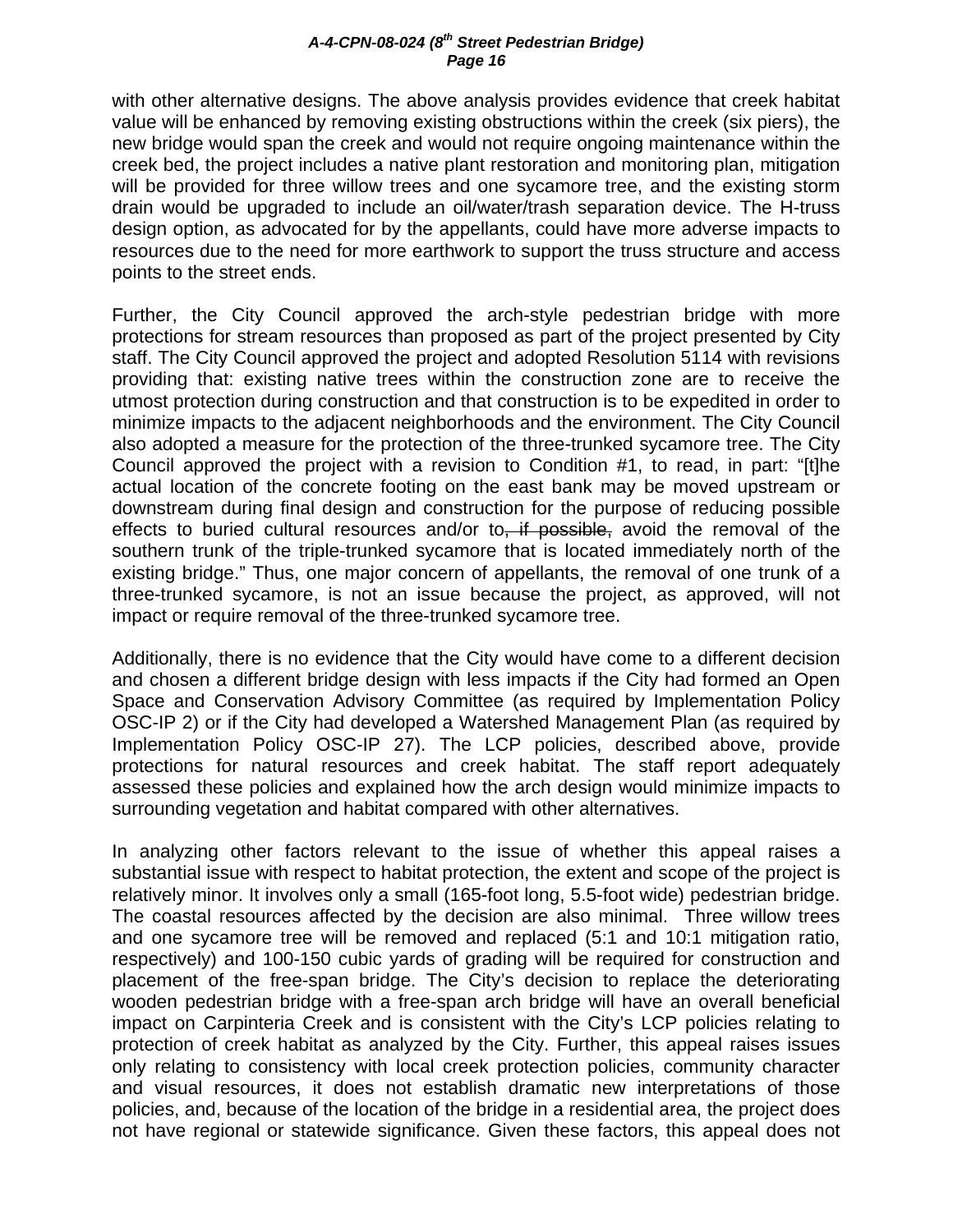raise a substantial issue relating to habitat protection. The project is consistent with the requirements of the LCP that were adopted to insure that development does not have significant adverse impacts on coastal resources.

# **2. Visual Resources and Community Character**

The appeal asserts that the project, as approved by the City, raises issues with respect to its consistency with the following objectives and implementation policies of the City of Carpinteria Local Coastal Plan relating to visual resources and community character.

Community Design Element Policy CDS2-a:

*Ensure that new intensified land uses within the Downtown remain consistent with the city's "small beach town" image.* 

Open Space, Recreation & Conservation Element Policy OSC-13a:

*Preserve broad, unobstructed views from the nearest public street to the ocean, including but not limited to Linden Avenue, Bailard Avenue, Carpinteria Avenue, and U.S. Highway 101. In addition, design and site new development on or adjacent to bluffs, beaches, streams, or the Salt Marsh to prevent adverse impacts on these visual resources. New development shall be subject to all of the following measures* 

 *a. Height and siting restrictions to avoid obstruction of existing views of visual resources from the nearest public areas.* 

 *b. In addition to the bluff setback required for safety, additional bluff setbacks may be required for oceanfront structures to minimize or avoid impacts on public views from the beach…* 

 *c. Special landscaping requirements to mitigate visual impacts.* 

Open Space, Recreation & Conservation Element Implementation Policy 59:

*Amend the Zoning Ordinance to include view preservation design standards including the listing of specific locations where maximum building height and mass standards will be applied, and areas where minimum open space buffers will be required.* 

The appellants assert that the approved project is inconsistent with the above policies because the arch design will obstruct views of the riparian canopy. Specifically, the appeal states that:

*[t]he Arch Bridge is a highly engineered structure with 12" diameter pipe supports swooping 17' up in the air. As such, it is significantly different than the existing wooden footbridge. During city public hearings neighbors and citizens testified as to the better consistency of both the existing bridge and*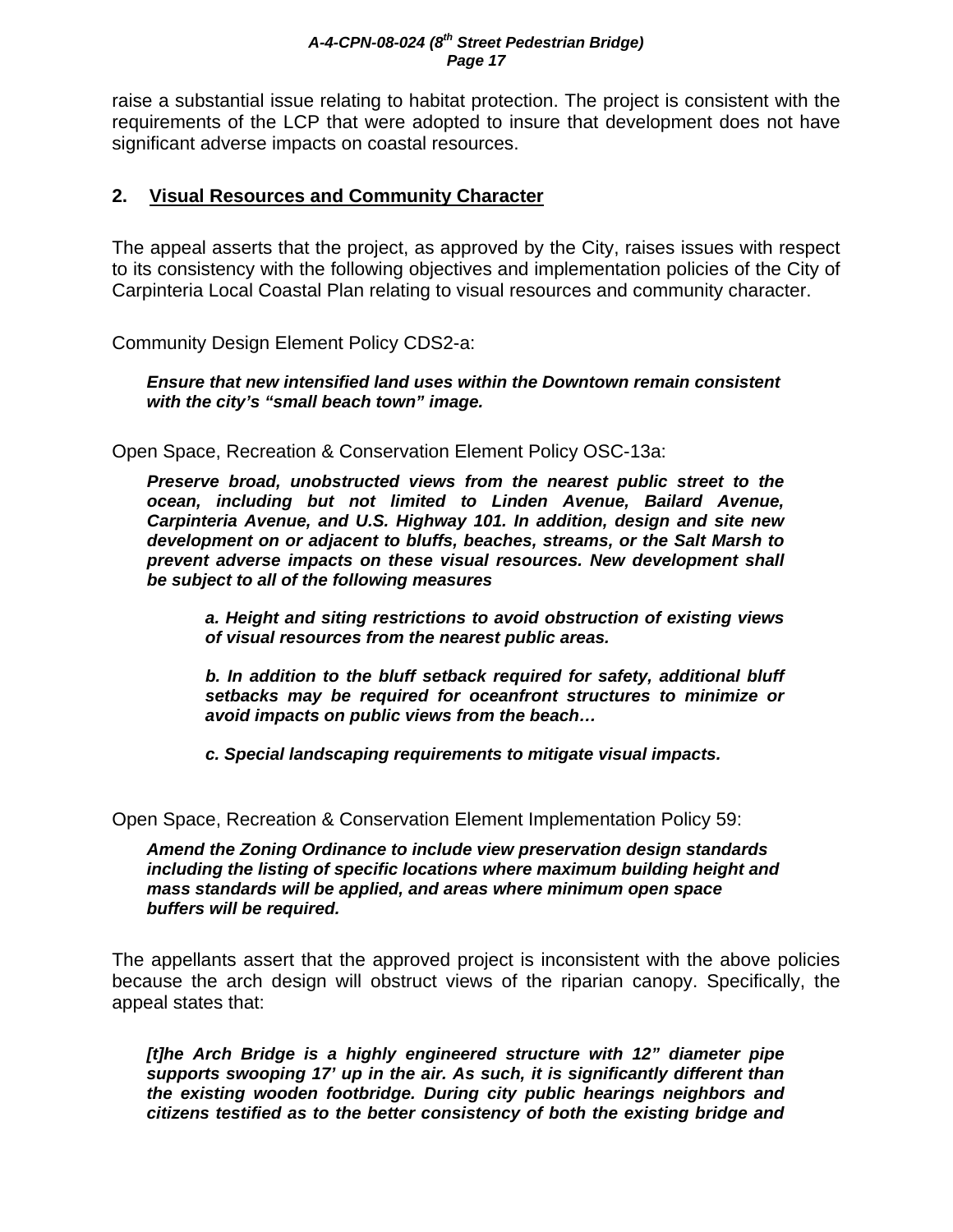*the modified H-truss design to the concept of 'small town charm.' Given that the bridge must be replaced, however, the modified H-truss design appears to be more consistent with 'small town charm' because it does not have the large overhead arches. Viewers from the nearest public place (that is, approaches to the bridge and on the bridge itself – very few, if any viewers will see the bridge from the side unless the are down in the creek bed itself, and there is difficult access, at best down to the creek bed) will see large overhead swooping pipes with the arch bridge and only 48" high top rail chords at the side with openings in the truss structure to view below, with the modified H-truss design.* 

Further, the appeal asserts, with respect to Open Space, Recreation & Conservation Element Implementation Policy 59, that if the City had amended the Zoning Ordinance then design standards may have been in place to preserve views of the riparian canopy and guide the selection of the bridge design.

The City provided the following analysis with regard to the project's consistency with the objectives and implementation policies of the LCP cited by the appellants relating to visual resources and community character in its March 10, 2008 staff report:

Staff Report Analysis of Community Design Element Policy CDS2-a and other Community Design Element objectives:

*Given that the distance that has to be spanned (165 feet) without any piers the design options for a new bridge are limited and typically involve major structural supports placed above the bridge deck (such as a box truss, arch or suspension bridge). The new arch style pedestrian bridge most closely resembles the look of the existing bridge while ensuring that all structural supports are removed from the creek bed. The wooden decking, handrails and picket railings of the six-foot deck width and three-and-one-half foot railing height are appropriately scaled to the pedestrian. The alignment of the bridge would roughly follow that of the existing bridge which helps to maintain visual connectivity across the bridge to each street. The steel arches and deck understory would be constructed of a self-weathering steel, which achieves a rust-colored patina that would blend in with the surrounding riparian woodland and complement the ipê hardwood bridge decking and rails. Overall, replacing the bridge with a new and improved structure would help to preserve and enhance an existing physical connection between the Concha Loma and Downtown/Old Town neighborhoods. Therefore, this project can be found consistent with the above-noted objectives and policies for both Sub-Areas.* 

Staff Report Analysis of Open Space, Recreation & Conservation Element Policy OSC-13a and other OSC Policies:

*…[T]he new bridge structure would feature materials intended to blend into the surrounding area, including using a sustainably harvested, natural hardwood (left unpainted) for the bridge decking, pickets and handrails, using self-weathering steel for the bridge and arch structures (which maintains a rust colored patina) and utilizing a creek rock veneer for the exposed portions*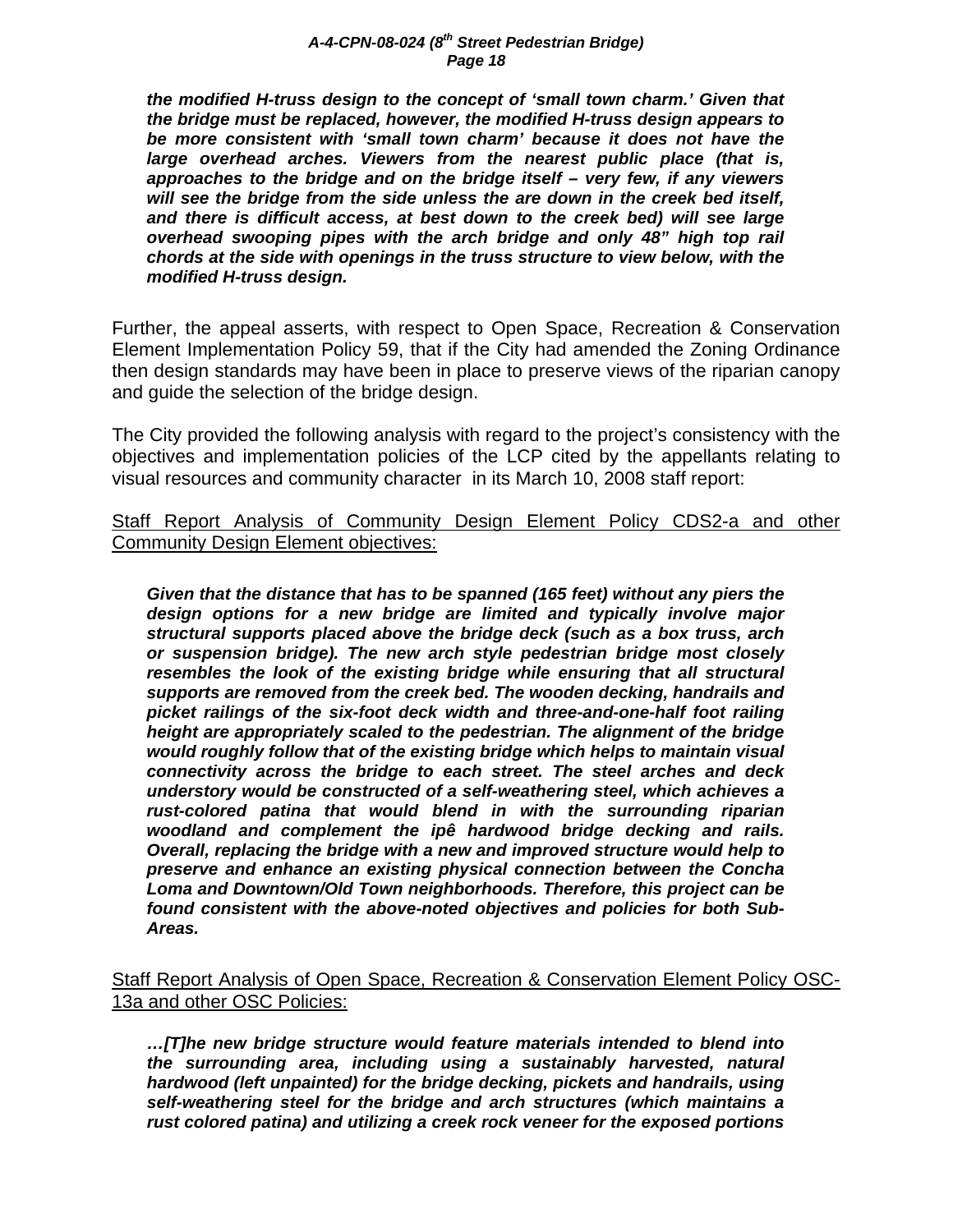*of the bridge abutments. The existing overhead utility lines would be relocated to the underside of the bridge structure which improves the visual character of the surrounding skyline. The project also proposed to relandscape the project area with native landscaping, including mitigating (at a 10:1 ration and a 5:1 ratio, respectively) for the loss of three willows, one sycamore and (if it needs to be removed), one trunk of the "3-in-1" sycamore anticipated as a result of the project. As the new vegetation fills in over the years (performance criteria are included in the Mitigation Measures of the MND to ensure the survival of the replacement planting), the bridge would again become largely screened from the surrounding areas similar to the current existing conditions.* 

*The City Council directed City staff to pursue the arch bridge design as this*  was deemed most similar to the existing bridge in character, while meeting *the other design objectives of keeping structural elements, such as piers, outside of the creekbed. Although the new bridge places must of its structural support in the air above the deck rather than below the bridge deck, the small diameter of the arch tubes (approximately 12-inch diameter maximum near the base of the arches) and the 16 and one half foot spacing between the cable stays help to minimize obstructions of views of the creek, both from and through the bridge. The bridge would be maintained as a pedestrian-only bridge, thereby maintaining the deck width at six feet rather than eight feet as would be required for a bicycle bridge and keeping the hand rails at a height of three and one half feet. The overall size and scale of the bridge is meant to*  be sympathetic to the character of the surrounding community and natural *areas, while meeting minimum building code and accessibility requirements.*

The City also analyzed the visual impacts of the arch bridge design compared with alternative designs, including the H-truss design, and determined that the arch bridge is more appropriately scaled. The City's April 14, 2008 staff report states that the arch bridge railings would be six inches shorter than the truss railing and that, because the overhead arches provide the main structural support, the railings of the arch bridge can be constructed of much smaller members than what is proposed for the alternative truss bridge style. Additionally, the City staff report states that the deck for the truss bridge would be raised two feet higher than the deck height for the proposed arch bridge in order for the bottom rail of the H-truss to maintain two feet of vertical clearance above the projected water level during a 100-year flood event. The deck of the bridge would need to tie into a ramp or approach at each bridge end meeting Americans with Disabilities Act requirements. As explained above, this height increase for the H-truss design would require more stairs and switch-back ramps, resulting in more earthwork and more visual impacts at each approach.

In this case, the City has provided a high degree of support for the local government's decision that the development is consistent with the certified LCP relating to visual resources and community character. City staff analyzed the impacts of the arch bridge design compared with the H-truss design and provided a thorough factual analysis of each design. The City's analysis demonstrates how the project protects the "small beach town" image of the area and prevents adverse impacts on the views of the stream and the riparian vegetation. The City Council had adequate support for its decision to choose the arch free-span bridge design. Additionally, in analyzing other factors to determine whether this appeal raises a substantial issue with respect to visual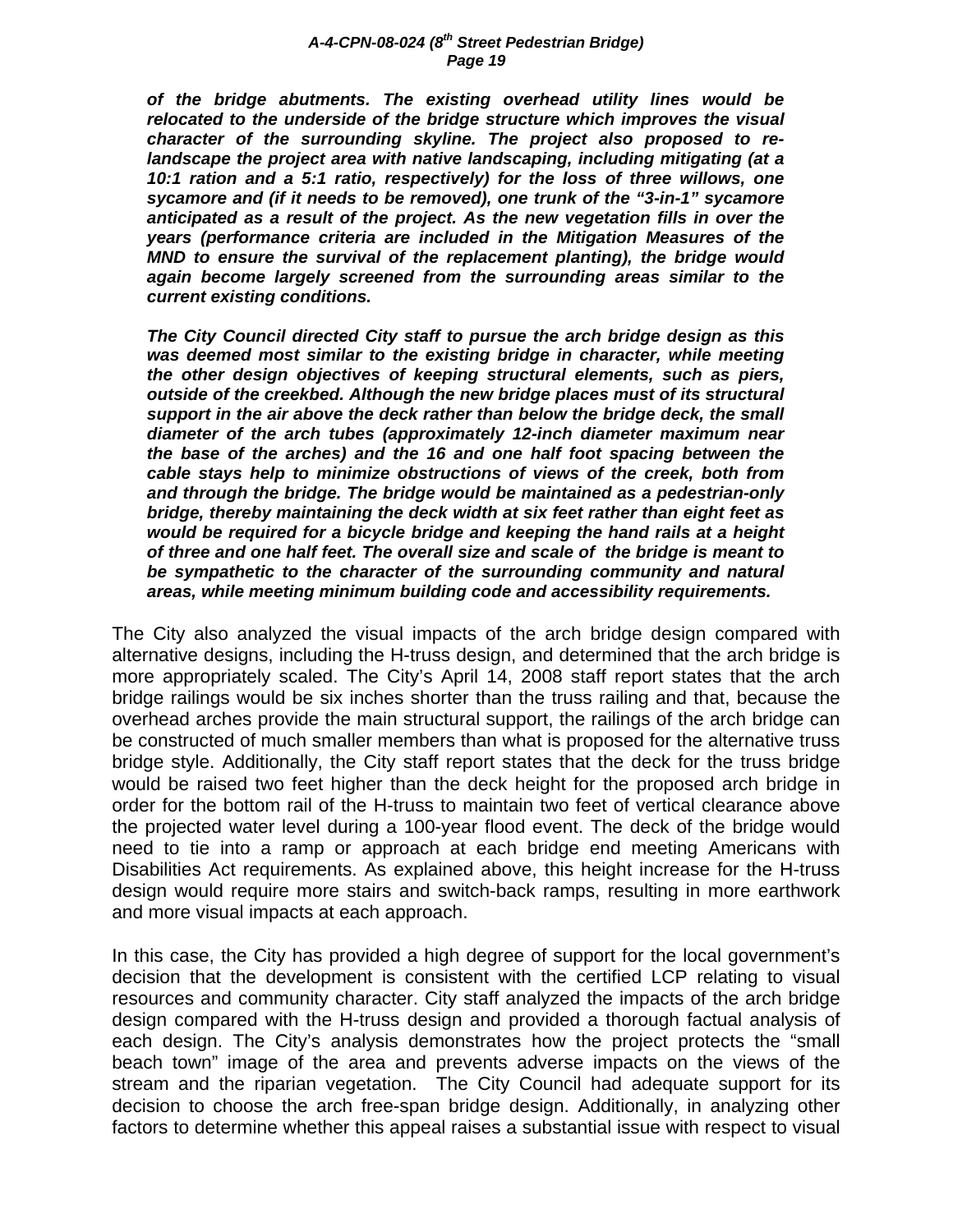resources and community character, the Commission takes into consideration the extent and scope of the project. In this case, as also explained above, removing a deteriorating wooden pedestrian bridge with pilings in the creek and replacing it with a five and a half foot-wide free-span pedestrian bridge in almost the same location and same bulk and size is a relatively minor development project. The project may have minor public view impacts of the riparian canopy above the bridge due to the two 12 inch tube arches supporting the bridge, but no public views of the riparian canopy will be blocked. Moreover, this riparian canopy is only visible from the street end approaches, the bridge, and the stream corridor, so that it is not among the more significant coastal resources protected by the Coastal Act. As for the bridge structure, the City Council used its discretion in choosing the design that will be compatible with community character. Further, this appeal raises issues only relating to consistency with local policies relating to creek protection, community character and visual resources, it does not establish dramatic new interpretations of those policies, and, because of the location of the bridge in a residential area, the project does not have regional or statewide significance. Given these factors, this appeal does not raise a substantial issue relating to visual impacts and impacts to community character.

# **3. Flood Hazards**

The 100-year flow capacity of Carpinteria Creek is 12,000 cfs, with a surface elevation of approximately 25 feet, according to the March 10, 2008 City staff report. The existing wooden pedestrian bridge sits at an elevation of 23 to 26 feet and does not meet the flood zone requirements of two vertical feet of clearance above the 100-year flow capacity.

The appellants' appeal asserts that the project, as approved by the City, raises issues with respect to its consistency with the following objectives and implementation policies of the City of Carpinteria Local Coastal Plan relating to flood hazards.

Safety Element Policy S-4a:

*All new development proposed in the 100-year floodplain must adhere to the County of Santa Barbara Floodplain Management Ordinance, Chapter 15-A of the County Code.* 

Safety Element Policy S-4b:

*The development of critical facilities within the 100-year floodplain should be discouraged.* 

Safety Element Implementation Policy 10:

*Compliance with the City's Floodplain Management Measures will be required prior to issuance of building permits for any type of individual development project proposed in the 100-year floodplain.*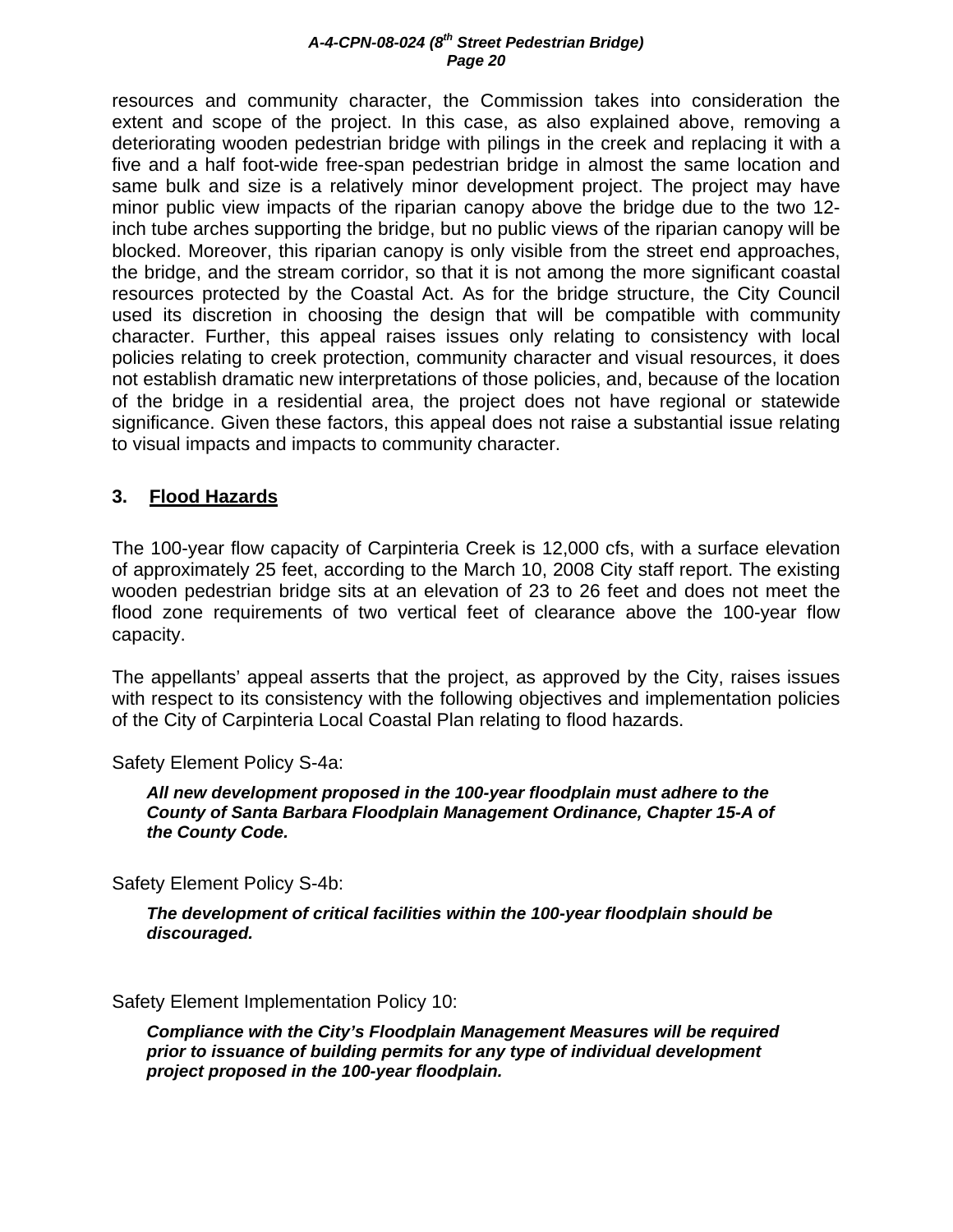The appellants assert that the approved project is inconsistent with the above policies because the arch design violates the two foot clearance above the 100 year flood flow levels in the Flood Overlay District as it places the ends of the arches that attach to the abutments directly below, not above, the 100 year flood flow level. The appeal states that the H-truss design provides for a two foot clearance above the 100 year flood flow level and is in compliance with the Flood Overlay District criteria.

The City provided the following analysis with regard to the project's consistency with the following objectives and implementation policies of the LCP cited by the appellants relating flood hazards in its March 10, 2008 staff report:

# Staff Report Analysis of Safety Element Policy S-4a and S-4 Implementation Policy 10:

*The proposed bridge replacement would be consistent with the above-noted objectives and policies. The established Base Flood Elevation (or 100-year storm flow elevation) for the project site has been established at 25 feet. The bottom of the deck structure of the new bridge deck would be at approximately 27 feet, thereby meeting the required two-feet of vertical clearance (freeboard) above the 100-year flood level (or Base Flood Elevation) as established by FEMA. By removing the existing piers from the creek bed, the bridge replacement lowers the water surface elevation and also improves the hydrology of the site as the piers have the adverse effect of increasing hydraulic forces that cause bank erosion and habitat disturbance. The City Public Works Director is the flood plain administrator for the City and has determined that the proposed bridge elevation would comply with the minimum freeboard requirements.*

Further, City staff provided additional information to Commission staff indicating that the bottom of the arch tubes at the abutment are placed below the bridge deck and encroach into the 100 year flood plain but these areas are not considered in contributing to the hydraulic capacity of the Channel.  $1$  Further, the removal of the six piers in the creek bed will have a positive effect on the flood plain and water surface elevation.

In this case, the City has provided a high degree of support for its decision that the development is consistent with the flood hazard policies of the certified LCP. The City approved the project with the evidence that the project has been reviewed and conditionally approved by the City's Floodplain Manager, according to the City's staff report, and that the project will adhere to the County of Santa Barbara Floodplain Management Ordinance, Chapter 15-A of the County Code. Additionally, in analyzing other factors to determine whether this appeal raises a substantial issue with respect to flood hazards, the Commission takes into consideration the extent and scope of the project. In this case, the proposed project is a free-span pedestrian-only bridge and, while important for the local community, is not a vital circulation corridor or a substantial development project. Further, the project will not have any adverse effect on flooding risks. Finally, as explained above, this local government action does not have a significant precedential effect for future interpretation of the City's LCP, and the appeal raises only local issues and does not have regional or statewide significance.

<sup>1</sup> <sup>1</sup> Email from Ken Taylor to Nick Bobroff, Assistant Planner, City of Carpinteria, Friday, May 9, 2008.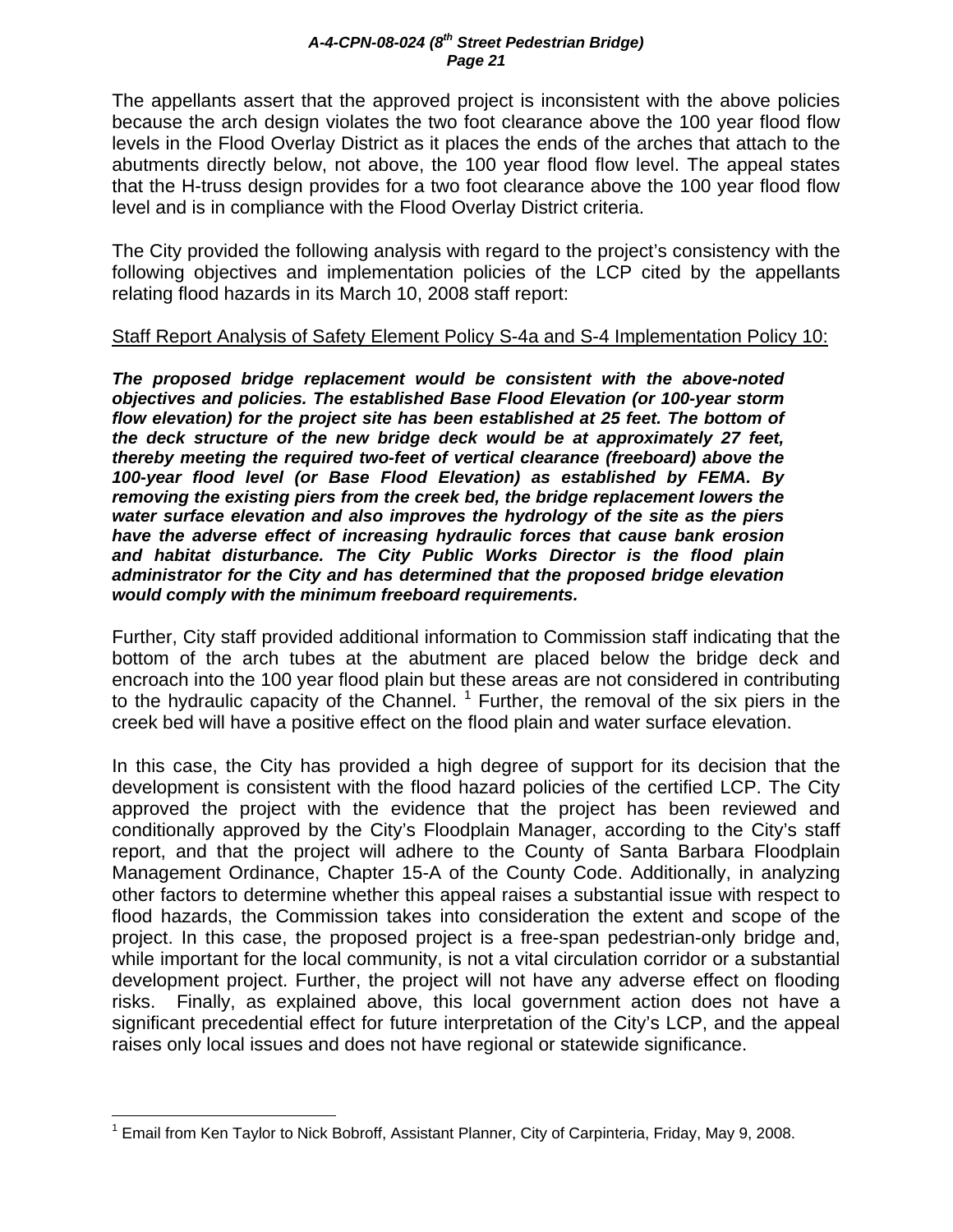# **E. CONCLUSION**

For the reasons discussed above, no substantial issue is raised with respect to the consistency of the approved development with the policies of the City's certified LCP regarding habitat protection and sensitive resources, visual resources and community character, and flood hazards, which are the only grounds raised in the appeal. Applying the factors identified on page 8, the Commission finds that the City has adequately supported its position that the proposed project will not conflict with LCP policies. The existing bridge with obstructions in the creek bed will be removed and replaced with a free-span bridge, a re-vegetation and monitoring plan is proposed, and mitigation is provided for the removal of 3 willow trees (5:1) and 1 sycamore tree (10:1), which will minimize impacts to sensitive resources; the project will be consistent with LCP visual resource and community character policies because views of the riparian canopy will not be blocked, and the City provided a thorough analysis of design alternatives and the City Council appropriately used its discretion in applying these policies; and, the City provided factual support to indicate that the bridge is consistent with LCP flood protection policies. In addition, the development is relatively minor in scope, doesn't have a significant adverse effect on relatively significant coastal resources, has little precedential value, and doesn't raise issues of regional or statewide significance. Therefore, the Commission finds that the appeal filed by Jean Reardon, Duffy Hecht, Beverly Pope, Judy Pearce, Amrita Salms, Beverly Grant, Chuck McQuary, Sandy Vandeman, Robert W. Hanson, and Louise Hansen does not raise a substantial issue as to the City's application of the cited policies of the LCP.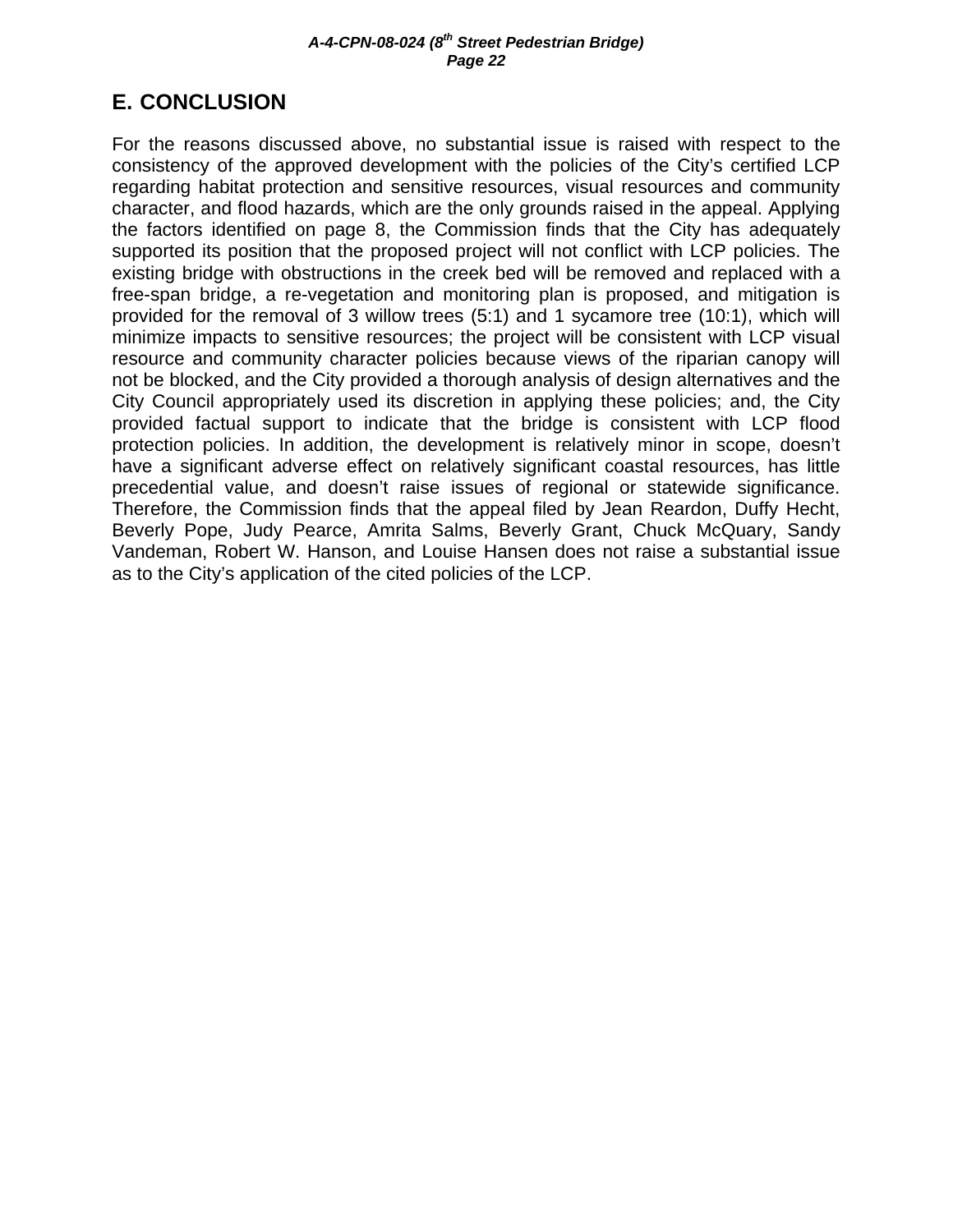

#### **Project Information**

| Project $#$ :        | 07-1385-CUP/CDP; Eights Street Pedestrian Bridge Replacement Project<br>Project Applicant: City of Carpinteria Public Works Department                                                                                                                                                                                                                                                                                                                                                                                                                                                                                                                                                                                                                                                                                                                                    |
|----------------------|---------------------------------------------------------------------------------------------------------------------------------------------------------------------------------------------------------------------------------------------------------------------------------------------------------------------------------------------------------------------------------------------------------------------------------------------------------------------------------------------------------------------------------------------------------------------------------------------------------------------------------------------------------------------------------------------------------------------------------------------------------------------------------------------------------------------------------------------------------------------------|
| Agent:               | N/A                                                                                                                                                                                                                                                                                                                                                                                                                                                                                                                                                                                                                                                                                                                                                                                                                                                                       |
| Project Location:    | Eighth Street/Calle Ocho at Carpinteria Creek<br>APN:<br>N/A                                                                                                                                                                                                                                                                                                                                                                                                                                                                                                                                                                                                                                                                                                                                                                                                              |
| Project Description: | Demolish the existing wooden pedestrian bridge (including the removal of the existing piers) and<br>replace it with a new clear span steel arch-style bridge. The new 165-foot long arch bridge would<br>be anchored into new abutments constructed at the top of the creek banks on each side. The new<br>bridge would allow for the future relocation of the existing overhead utility lines and underground<br>water main to the underside of the new bridge deck. The project also includes minor site grading<br>and importation of 100-150 cubic yards of fill outside of the creek banks for the bridge<br>approaches/abutments. The existing storm drain inlet and outlet located at the west end of Calle<br>Ocho would be replaced and upgraded as part of the project. Finally, the project includes a riparian<br>restoration plan for the construction area. |

#### **Final Action Information**

| Final Local Action: $\Box$ Approved | Final Action Body: $\Box$ Community Development Director | $\boxtimes$ Approved with Conditions<br>$\Box$ Planning Commission | $\Box$ Denied<br>$\boxtimes$ City Council |
|-------------------------------------|----------------------------------------------------------|--------------------------------------------------------------------|-------------------------------------------|
|                                     |                                                          |                                                                    |                                           |

| <b>Required Materials</b>        | Enclosed | Previously Sent |
|----------------------------------|----------|-----------------|
| Supporting the Final Action      |          | (data)          |
| Adopted Staff Reports:           |          |                 |
| March 10, 2008, Item 12          |          |                 |
| April 14, 2008, Item 6           |          |                 |
| Adopted Findings and Conditions: |          |                 |
| City Council Resolution No. 5114 |          |                 |
| Project Plans                    |          |                 |

#### **Coastal Commission Appeal Information**

This Final Action is:

- $\Box$  NOT appealable to the California Coastal Commission. The Final City of Carpinteria Action is now effective.
- $\boxtimes$  Appealable to the California Coastal Commission. The Coastal Commission's 10-working day appeal period begins the first working day after the Coastal Commission receives adequate notice of this Final Action. The Final Action is not effective until after the Coastal Commission's appeal period has expired and no appeal has been filed. Any such appeal must be made directly to the California Coastal Commission South-Central Coast District Office in Ventura, CA; there is no fee for such an appeal. Should you have any questions regarding the Coastal Commission appeal period or process, please contact them at (805) 585-1800.

Copies of this notice have also been sent via first-class mail to:

- Applicant
- Agent
- Interested parties who arranged for mailing of notice

Prepared by: Nick Bobroff, Assistant Planner

| <b>EXHIBIT 1</b>                 |
|----------------------------------|
| 4-CPN-08--024                    |
| <b>Final Local Action Notice</b> |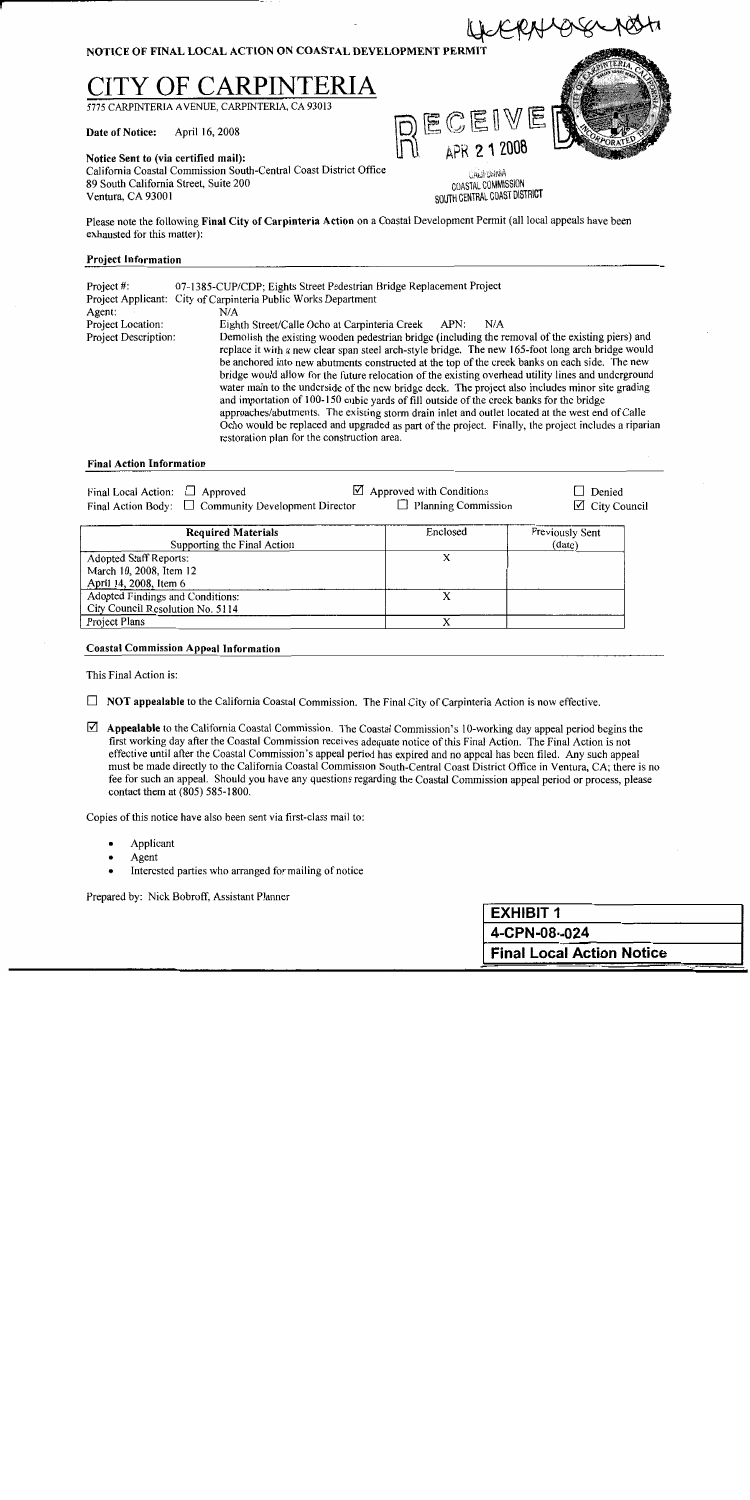# **ATTACHMENT C: CONDITIONS OF APPROVAL** \*Revised 4/15/08 to reflect City Council Motion



# **CITY COUNCIL HEARING** PROJECT NO. 07-1385-CUP/CDP Calle Ocho and Eighth Street at Carpinteria Creek **April 14, 2008**

# **Eighth Street Pedestrian Bridge Replacement Project**

The Conditions set forth in this permit affect the title and possession of the real property which is the subject of this permit and shall run with the real property or any portion thereof. All the terms, covenants, conditions, and restrictions herein imposed shall be binding upon and inure to the benefit of the owner (applicant, developer), his or her heirs, administrators, executors, successors and assigns. Upon any sale, division or lease of real property, all the conditions of this permit shall apply separately to each portion of the real property and the owner (applicant, developer) and/or possessor of any such portion shall succeed to and be bound by the obligations imposed on the owner (applicant, developer) by this permit.

# **COMMUNITY DEVELOPMENT DEPARTMENT General Conditions**

This Conditional Use Permit and Coastal Development Permit is based upon and  $1_{-}$ limited to compliance with the project description, the hearing exhibits (Exhibit 1, Attachment B to the staff report dated April 14, 2008), and conditions of approval set forth below.

Any deviations from the project description, exhibits or conditions must be reviewed and approved by the City for conformity with this approval. Deviations may require approved changes to the permit and/or further environmental review. Deviations without the above described approval will constitute a violation of permit approval.

The project description is as follows:

The new pedestrian arch bridge would be 165 feet long and would be situated along the same approximate alignment as the existing bridge. The arch would be anchored into footings at the top of both banks and would provide support for the deck. Total vertical rise of the arch is 22.5 feet from abutment to mid-span. The height from the deck of the bridge to the highest point on the arch (at mid-span) would be 16 feet six inches. The bridge arch tube would be about 12 inches in diameter and would be constructed of a self-weathering steel (such as COR-TEN® steel) that will oxidize (rust) to form a protective laver that is a dark red brown. Handrails, posts and deck

**CONDITIONS OF APPROVAL** Eighth Street Pedestrian Bridge Replacement Project, April 14, 2008 Page 1

| <b>EXHIBIT 2</b>  |                                 |
|-------------------|---------------------------------|
| 4-CPN-08-024      |                                 |
|                   | City Conditions of Approval and |
| <b>Resolution</b> |                                 |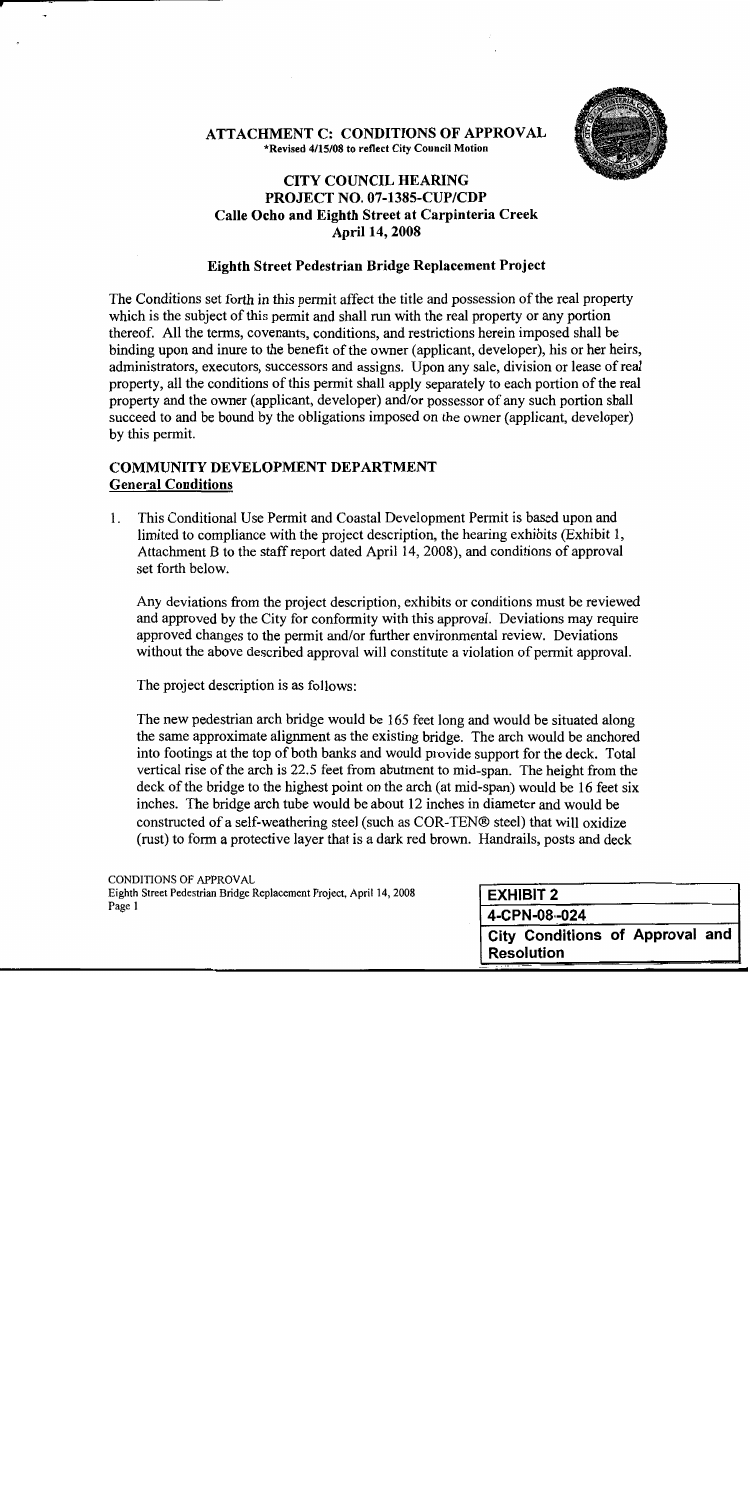flooring would be constructed using Forest Sterwardship Council-certified sustainably harvested ipê hardwood (Tabebuia sp.). The individual planks on the deck flooring will be closely spaced (approximate 1/8-inch spacing). A wooden picket railing will extend between the deck and handrails for safety purposes. The wood framing would be supported underneath by self-weathering steel framing members ("I"-beams) attached by cable/rods to the arches. The bridge would have a clear deck width of five and one-half feet (pending approval of reduced width by project engineers) and a railing height of at least 42 inches.

The bridge is anchored at each end to an abutment. The concrete abutment would be constructed on top of steel concrete-filled piles which are drilled into the ground. The abutments would encapsulate the pile heads. The abutments would be finished with a river rock stone veneer, then treated with a weather seal paint (such as Blok-Guard® & Graffiti Control II) to reduce graffiti. The outer edge of the abutments would be above current ground level and a total of about 100 - 150 cubic yards of clean backfill would be used to slightly raise the grade at the bridge approach to provide a smooth, gentle transition from Eighth Street and Calle Ocho. The actual location of the concrete footing on the east bank may be moved upstream or downstream during final design and construction for the purpose of reducing possible effects to buried cultural resources and/or to avoid the removal of the southern trunk on the triple-trunked sycamore that is located immediately north of the existing bridge.

The new bridge would improve the creek hydraulics by removing all existing piers thereby lowering the water surface elevation (Willdan, January 2007). Overhead utility lines above the existing bridge are proposed to be relocated within a utility conduit supported on the floor beams under the deck. The existing water main that underlies the bridge is planned to be relocated to the underside of the bridge deck as well. The conduit and water pipe would be color matched to the beams (not painted).

The bridge is currently signed noting that no motor vehicles are allowed. The bridge, although widened would still be too narrow for automobiles; however bollards to prevent vehicle use would be placed at both entrances, spaced to allow access by wheelchair and electric handicap scooters. Safety signage regarding bicycle use on the bridge ("walk bikes on bridge") would be added as well. Pedestrian lighting is not currently proposed for the new bridge, however it may be added in the future. Finally, as part of the project, the existing storm drain located on the Calle Ocho side of the bridge would be removed and replaced with a new inlet basin and drainage pipe which would include an oil/water/trash separation and removal system. The new storm drain would discharge onto a rock mat at the bottom of the creek bed, thereby reducing current bank erosion caused by the existing drain and its downstream sediment effects. The storm drain would be stenciled with, "Do Not Dump: Drains Directly to Creek/Ocean."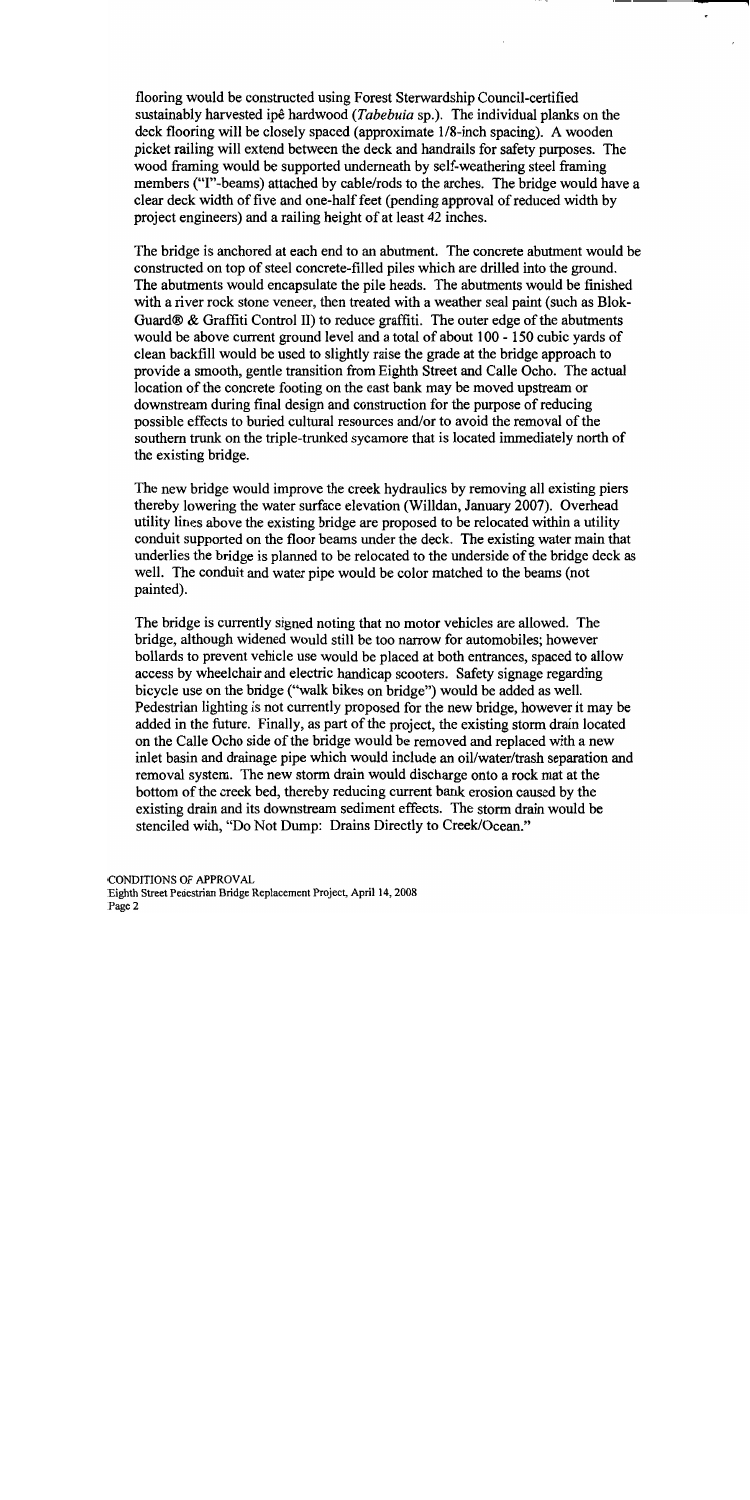- 2. In the event that any condition imposing a fee, exaction, dedication or other mitigation measure is challenged by the project sponsors in an action filed in a court of law or threatened to be filed therein which action is brought within the time period provided by law, this approval shall be suspended pending dismissal of such action, the expiration of the limitations period applicable to such action, or final resolution of such action. If any condition is invalidated by a court of law, the entire project shall be reviewed by the City and substitute conditions may be imposed.
- 3. Any and all damage or injury to public property resulting from this development, including without limitation, City streets, shall be corrected or result in being repaired and restored to its original or better condition.
- 4. All requirements of the City of Carpinteria (including but not limited to public improvements as defined in the City of Carpinteria Municipal Code (CMC), Section 15.16.110) and any other applicable requirements of any law or agency of the State and/or any government entity or District shall be met.
- $5<sub>1</sub>$ The conditions of this approval supersede all conflicting notations, specifications, dimensions, and the like which may be shown on submitted plans.
- 6. All buildings, roadways, parking areas, landscaping and other features shall be located substantially as shown on the approved plans.
- The standards defined within the City's adopted model Building Codes (UBC; NEC; 7. UMC; UFC; UPC; UHC) relative to the building and occupancy shall apply to this project.
- 8. Any minor changes may be approved by the Community Development Director. Any major changes will require the filing of a modification application to be considered by the City Council.
- 9. Approval of the Conditional Use Permit and Coastal Development Permit shall expire two years after approval, unless prior to the expiration date a building permit has been issued or the permittee has diligently worked toward building permit issuance. The decision maker with jurisdiction over the project may grant a time extension for good cause.
- 10. When not specified herein, all conditions shall be satisfied prior to the issuance of Building Permits or prior to occupancy when allowed by the Director of Community Development.
- 11. An approval granted by the City Council does not constitute a Building Permit or authorization to begin any construction. An appropriate permit issued by the Building Division must be obtained prior to constructing, enlarging, moving, converting, or demolishing any building or structure within the City.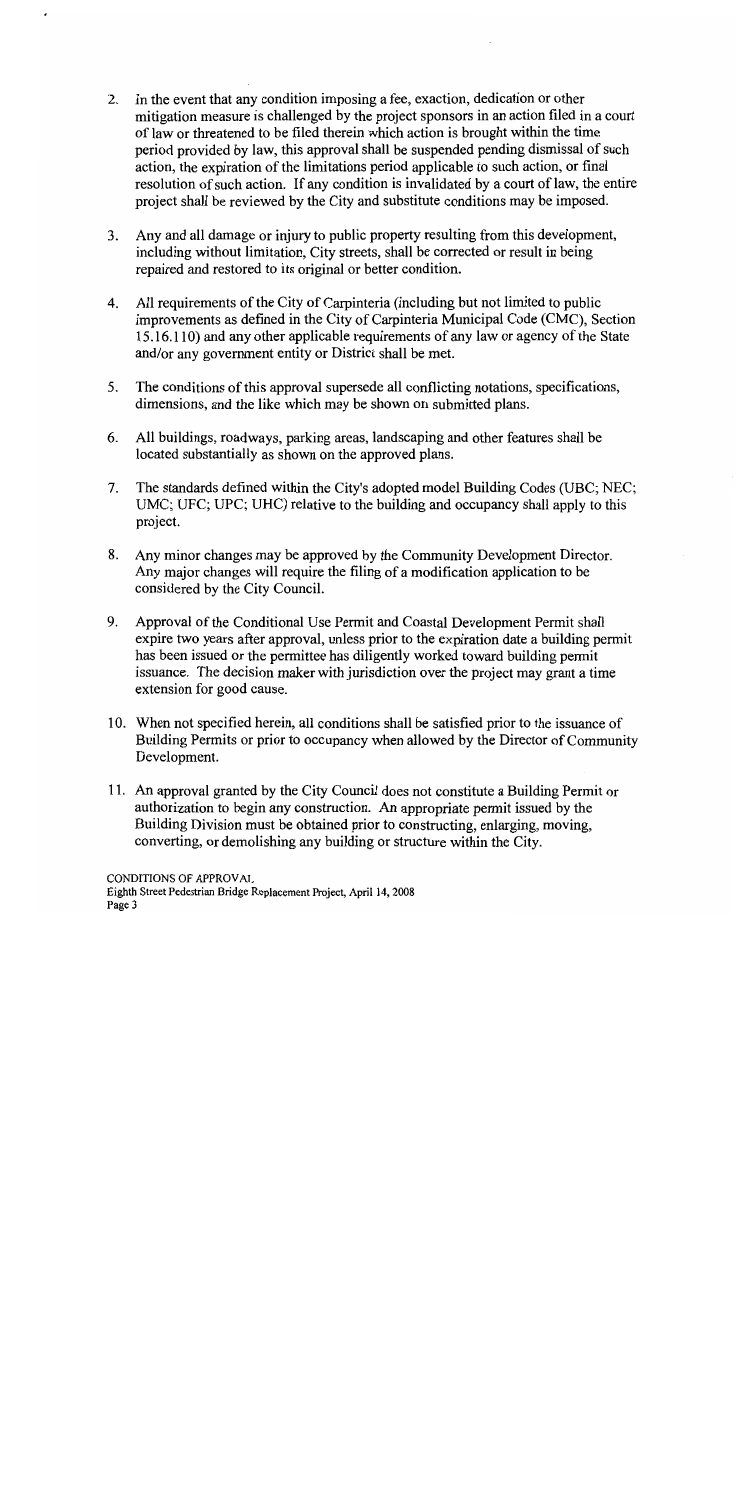- 12. If, at any time, the City or City Council determines that there has been, or may be, a violation of the findings or conditions of this Conditional Use Permit/Coastal Development Permit, or of the Municipal Code regulations, a public hearing may be held before the City Council to review this permit. At said hearing, the City Council may add additional conditions, or recommend enforcement actions, or revoke the permit entirely, as necessary to ensure compliance with the Municipal Code, and to provide for the health, safety, and general welfare of the City. The applicant shall reimburse the City for all costs associated with gaining compliance with the original conditions of approval.
- 13. All project conditions shall be listed on a sheet included as part of the construction plans submitted for review and approval by the City prior to issuance of a Building Permit/Grading Permit. The approved set of plans shall be retained at the construction site for review by the Building Inspector during the course of construction.

# **Mitigation Measures from the Project MND**

14. AES-1: Lighting. Future lighting shall comply with City standards including no spotlights or floodlights, directing lighting downward and at the minimum wattage required by law enforcement for safe passage on the bridge, but not more than 60 watts within each individual fixture.

Plan Requirements and Timing: Any future lighting shall be reviewed and approved by the ARB and Community Development Department (CDD) prior to issuance of building permits for said lighting.

Monitoring: CDD shall check fixtures for compliance after installation.

# 15. AQ-1: Fugitive Dust Prevention.

- During construction, use water trucks or sprinkler systems to keep all areas of vehicle movement damp enough to prevent dust from leaving the site. At a minimum, this should include wetting down such areas in the late morning and after work is completed for the day. Increased watering frequency should be required whenever the wind speed exceeds 15 mph. Reclaimed water should be used whenever possible.
- Minimize amount of disturbed area and reduce on site vehicle speeds to 15 miles per hour or less.
- If importation, exportation and stockpiling of fill material are involved, soil stockpiled for more than two days shall be covered, kept moist, or treated with soil binders to prevent dust generation. Trucks transporting fill material to and from the site shall be tarped from the point of origin.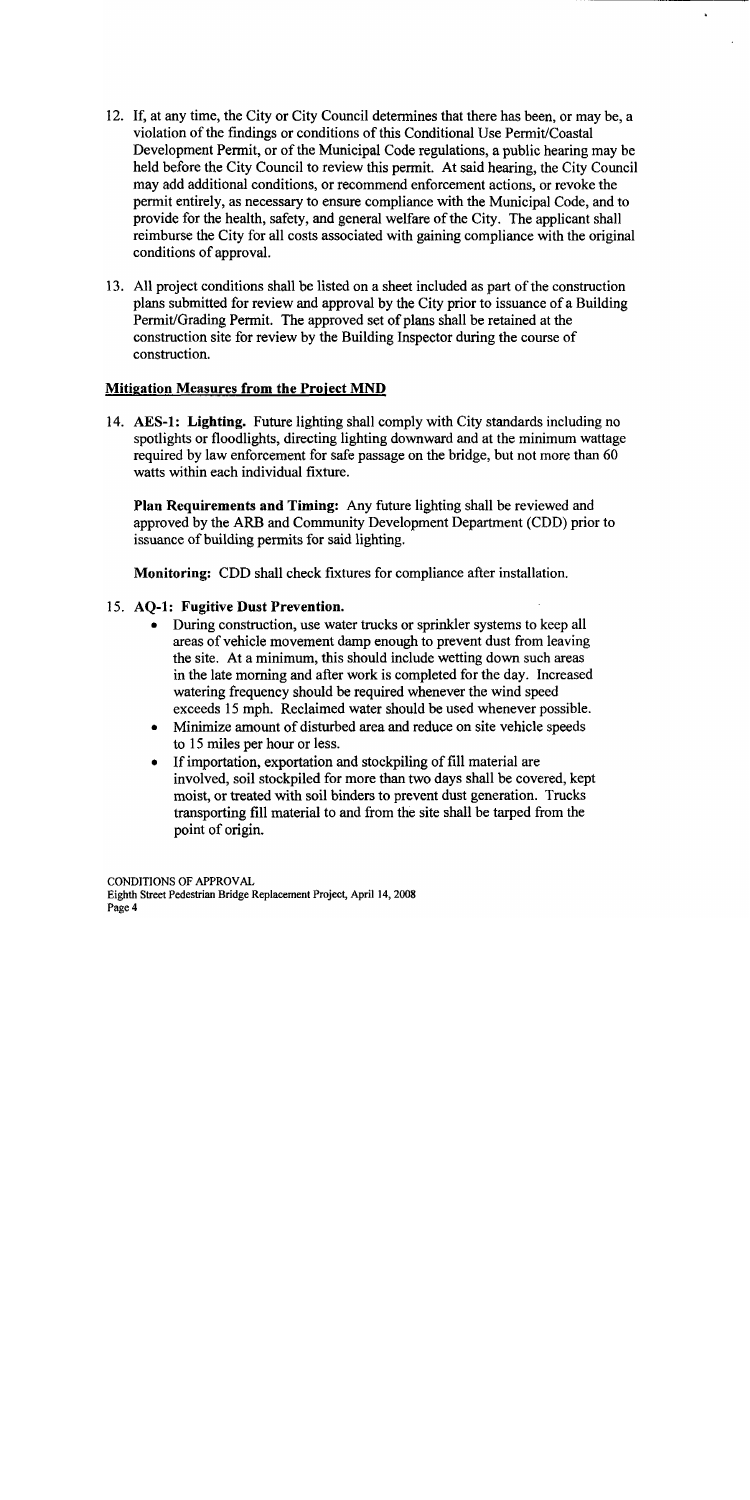- After clearing, grading, earth moving or excavation is completed, treat the disturbed area by watering, or revegetating, or by spreading soil binders until the area is paved or otherwise developed so that dust generation will not occur.
- The contractor or builder shall designate a person or persons to monitor the dust control program and to order increased watering, as necessary, to prevent transport of dust offsite. Their duties shall include holiday and weekend periods when work may not be in progress. The name and telephone number of such persons shall be provided to the Air Pollution Control District prior to construction initiation.

Plan Requirements and Timing: Construction plans shall contain the above measures as specifications prior to the City bid process.

**Monitoring:** Public Works Department (PWD) shall check the construction specifications for the required text. PWD shall periodically inspect the site during construction for compliance with the above measures.

- 16. BIO-1: Environmental Training/On-Site Biological Monitor. A qualified biological monitor shall be provided by the City during construction activities to ensure that protective measures listed herein are fully implemented. The biological monitor's duties shall include:
	- Conducting environmental training of all construction personnel prior to construction activity;
	- Observing construction activities and providing direction to the supervisor of construction crews as needed to ensure that protective measures are implemented;
	- If any breach in protective fencing occurs, the monitor shall order all work suspended until the fence is repaired or replaced.

Plan Requirements and Timing: DPW and CDD shall review training materials prior to initiation of construction.

**Monitoring:** DPW will contract with a qualified biologist to conduct the construction monitoring work.

17. BIO-2: Bird Nesting Surveys. If vegetation clearing or other project construction is to be initiated during the bird breeding season (March 1 through September 15). final pre-construction/grading surveys shall be conducted by a qualified ornithologist (a person with a biology degree and/or established skills in bird recognition). Surveys shall occur no earlier than 14 days and no later than three days prior to initial construction or grading activity, and shall include an area of 500 feet from the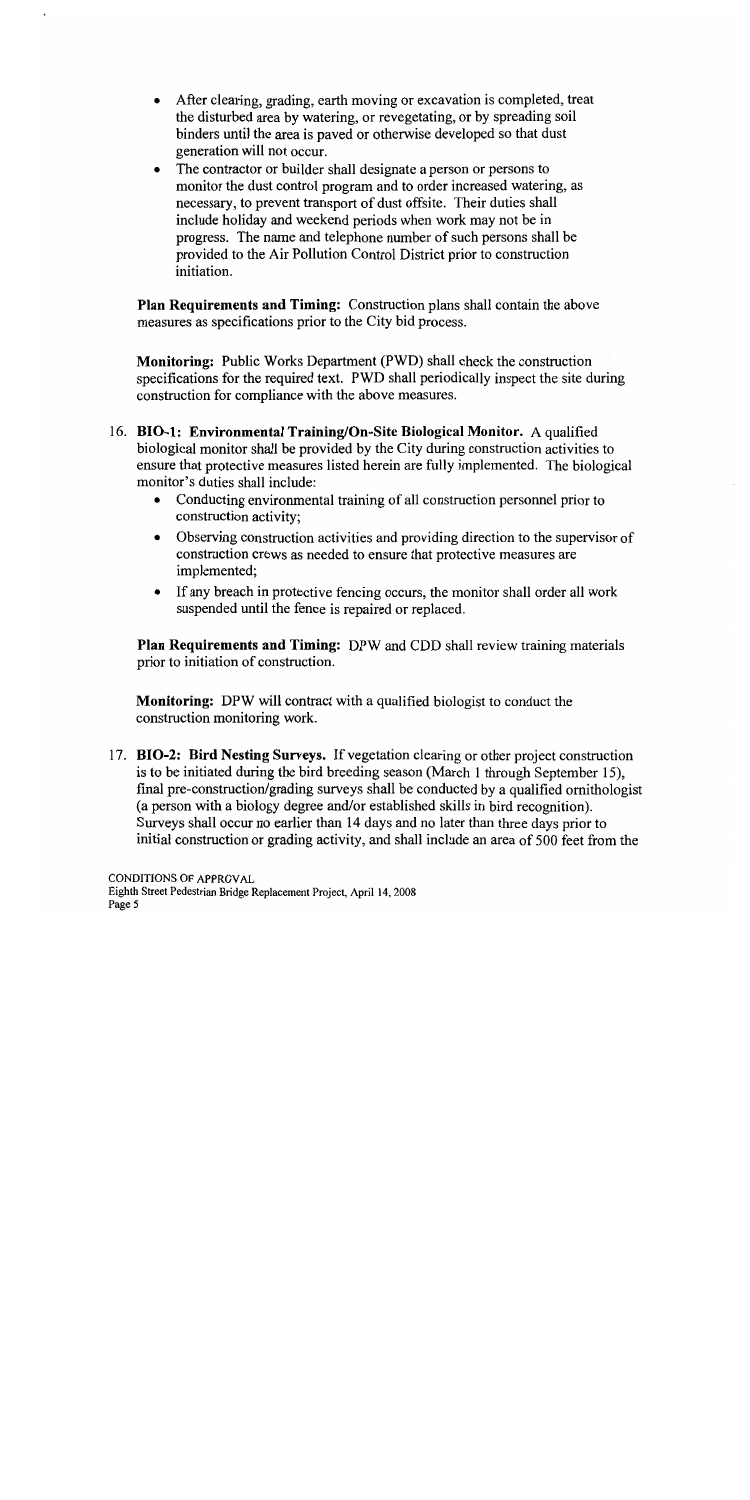proposed construction. If listed species are discovered to be present, surveys shall begin no later than June 1. Surveys shall be conducted every seven days for eight consecutive weeks until at least July 1. If raptors are observed nesting within 500 feet of construction/grading areas, or if other bird species are observed nesting within 300 feet of construction/grading areas, the breeding habitat/nest site shall be buffered from construction activities by a fence and the buffer area shall not be disturbed until the nest becomes inactive, the young have fledged, the young are no longer being fed by the parents, the young have left the area and the young will no longer be impacted by the project.

**Plan Requirements and Timing:** DPW to contract with a qualified biologist prior to the initiation of construction. Survey to be conducted only as necessary during the breeding season.

**Monitoring:** Survey report to be provided to CDD prior to the initiation of construction.

18. BIO-3: Wildlife Pre-Construction Surveys. Two weeks prior to initiating construction, an approved and qualified biologist shall survey the construction area for sensitive species, specifically California Red-legged Frog, Two-striped Garter Snake, Southern Pacific Pond Turtle, Steelhead/Rainbow Trout, and Tidewater Goby. The biologist shall be on site during initiation of operations and shall survey for species prior to construction. If a sensitive species is found, the biologist shall notify the DFG. All non-listed sensitive species shall be moved outside of the project area to appropriate habitat. If listed species or other fully protected species are observed, consultation with the Department of Fish and Game, US Fish and Wildlife Service, and/or NOAA National Marine Fisheries Service shall be conducted. A plan shall be prepared for relocation or avoidance of the animal. An authorized biologist with the appropriate  $10(a)1(A)$  scientific take permit shall be retained if necessary to relocate or assist with species avoidance measures under the guidance of the Department of Fish and Game, US Fish and Wildlife Service, and National Marine Fisheries Service.

**Plan Requirements and Timing:** DPW to contract with a qualified biologist(s) prior to the initiation of construction. Survey to be completed prior to construction, and biologist to be on site at initiation of construction.

**Monitoring:** Pre-construction survey report to be provided to CDD prior to the initiation of construction.

19. BIO-4: Regulatory Compliance. Prior to start of construction, any required regulatory permits, such as the CDFG Streambed Alteration Agreement, Section 404 permit, or Section 401 Certification, shall be acquired.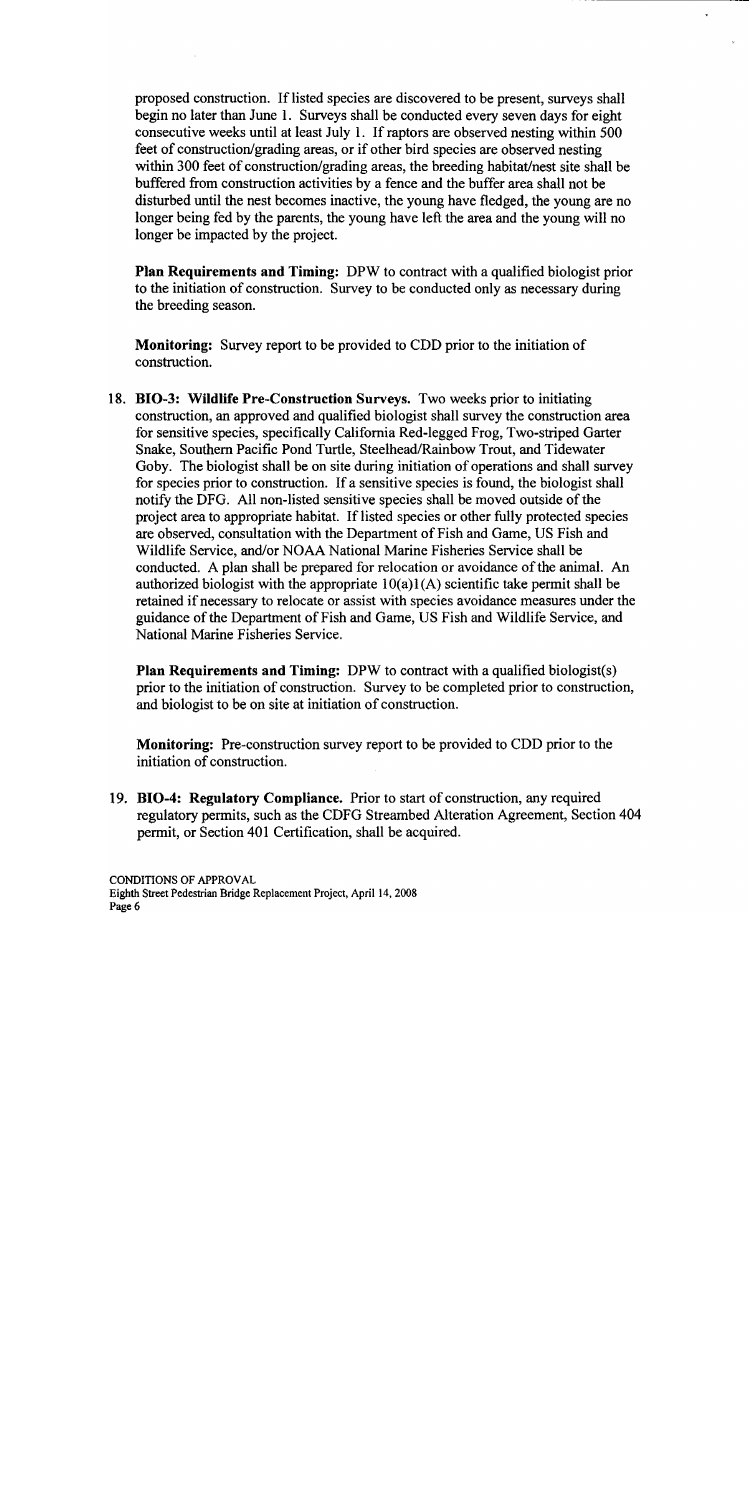Plan Requirements and Timing: A copy of the regulatory permits shall be submitted to CDD prior to approval of the grading permit.

Monitoring: CDD is to review permit copies at time of grading plan approval.

20. BIO-5: Revegetation Plan. The disturbed areas within the project site shall be revegetated with native plants. Willow cuttings from the removed material shall be utilized onsite to provide replacement trees. It is recommended that where feasible, sycamores and willow trees that are removed shall be cut to the ground with the stumps left in place to allow re-sprouting. If the trees are damaged or removed they shall be replaced at a 10:1 ratio with plants acquired from a local source with Santa Barbara coastal genetic heritage. Willow revegetation shall be either from cut sprigs from existing onsite willows (minimum 5:1 ratio) or from one gallon container plantings with Santa Barbara coastal genetic heritage at a 5:1 ratio. Revegetation shall include, but not be limited to the following components:

### Site Preparation:

During construction, all non-native plants in the construction zone shall be removed. Where feasible, native trees and shrubs with diameters at breast height (DBH) of three inches or less shall be cut to ground level only as low as needed with hand operated power tools. Willow branches are recommended for use as cuttings for on site sprigging. All other vegetation removed from within the work area will be disposed of offsite and not within the stream channel or adjacent bank areas.

### Performance criteria:

All planting shall have a minimum of 80% survival, by species, the first year and 90% survival thereafter or shall attain 75% cover after three years. Prior to the restoration effort being determined successful, all plants shall be entirely without supplemental irrigation for a minimum of two years. In addition, no single species shall constitute more than 50% of the vegetative cover, no woody invasive species shall be present, and herbaceous invasive species shall not exceed 15% cover. If the survival and cover requirements have not been met, the City is responsible for replacement planting to achieve these requirements. Plantings shall be monitored with the same survival and growth requirements for three years after planting.

### Irrigation method/schedule:

The City shall provide either drip or manual irrigation when natural moisture conditions are inadequate to ensure survival of planted material. Irrigation shall be provided for a period of at least one year from planting. Irrigation shall be phased out during the fall/winter of the first year unless unusually severe conditions threaten survival of plantings. All plants must survive and grow for at least two years without supplemental water for the restoration phase of the project to be completed.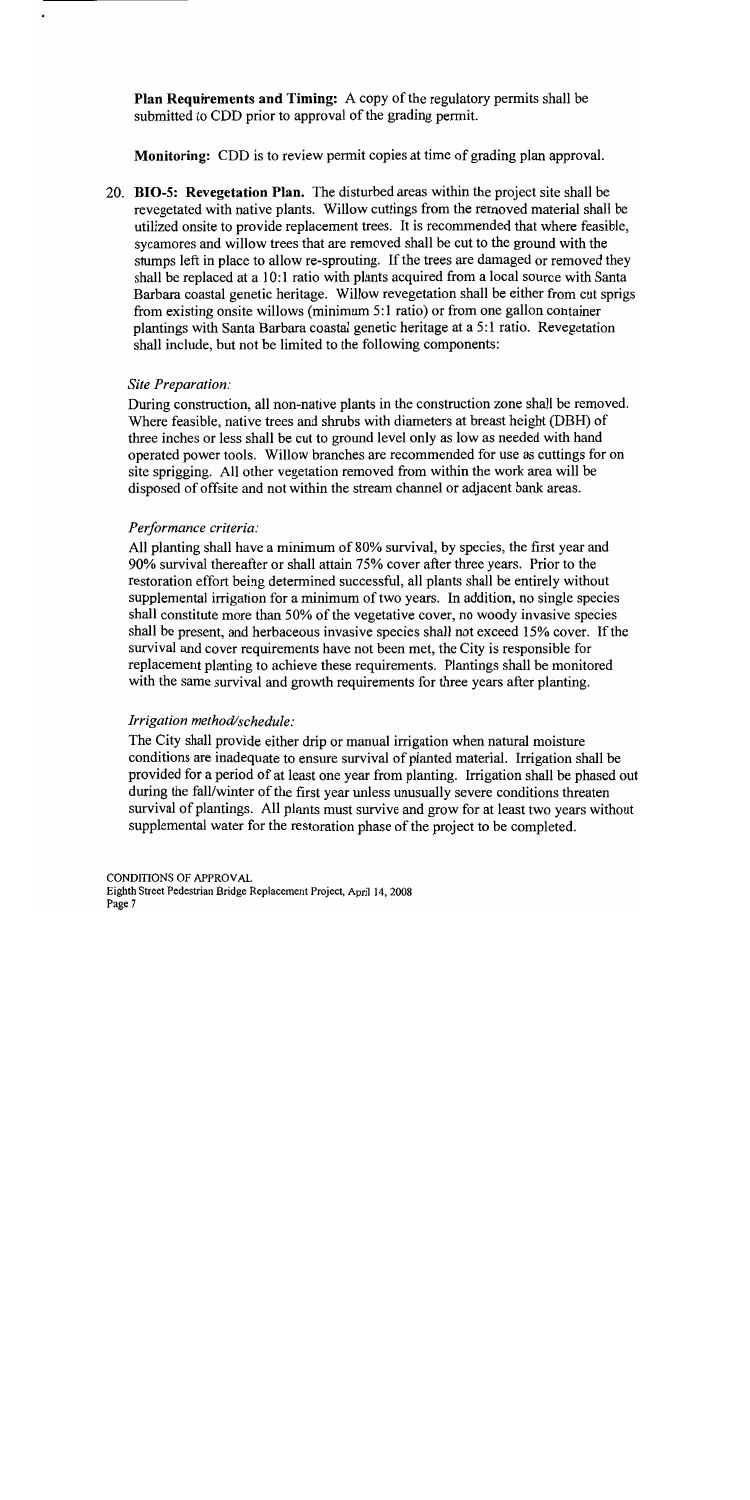**Plan Requirements and Timing:** A revegetation plan shall be submitted and approved by the CDD and DPW prior to the initiation of construction.

Monitoring: CDD shall site inspect throughout the implementation and maintenance periods.

21. BIO-6: Construction Zone Demarcation. Important resources (e.g., native vegetation) located within the construction area that are to be preserved shall be clearly marked on site to avoid the accidental removal of such resources. The ground disturbance zone shall either be fenced with orange construction fencing or appropriately flagged prior to activity within the creek area. This material shall be removed at the end of construction.

Plan Requirements and Timing: Fencing/flagging shall be done prior to the initiation of any earth movement at the site.

Monitoring: CDD shall perform site inspections throughout all grading and construction activities.

22. CR-1: Archaeological Finds. A qualified archaeologist and a Chumash representative shall be present at the start of footing and piling construction to exam the boring cuttings and graded material for further evidence of archaeological remains. The monitors shall be present at all times that subsurface earth work is in progress. Cultural resources unearthed during project construction shall be evaluated in the field by the archaeologist, and if potentially significant artifacts are unearthed, all earth disturbing work within the vicinity of the find must be temporarily suspended or redirected until the monitoring archeologist has evaluated the nature and significance of the find pursuant to Phase 2 investigations of the City Archaeological Guidelines. If resources are found to be significant, they shall be subject to a Phase 3 mitigation program consistent with City Archaeological Guidelines and funded by the City. After the find has been appropriately mitigated, work in the area may resume.

Plan Requirements and Timing: Construction plans shall contain the above measures as specifications prior to the City bid process. A recovery plan if needed shall be submitted and approved by the CDD prior to the re-initiation of ground disturbance at the find area.

**Monitoring:** CDD shall ensure compliance on site during construction.

23. CR-2: Coroner Notification. If human remains are unearthed, State of California Health and Safety Code Section 7050.5 requires that no further disturbance shall occur until the County Coroner has made the necessary findings as to origin and disposition pursuant to Public Resources Code Section 5097.98. If the remains are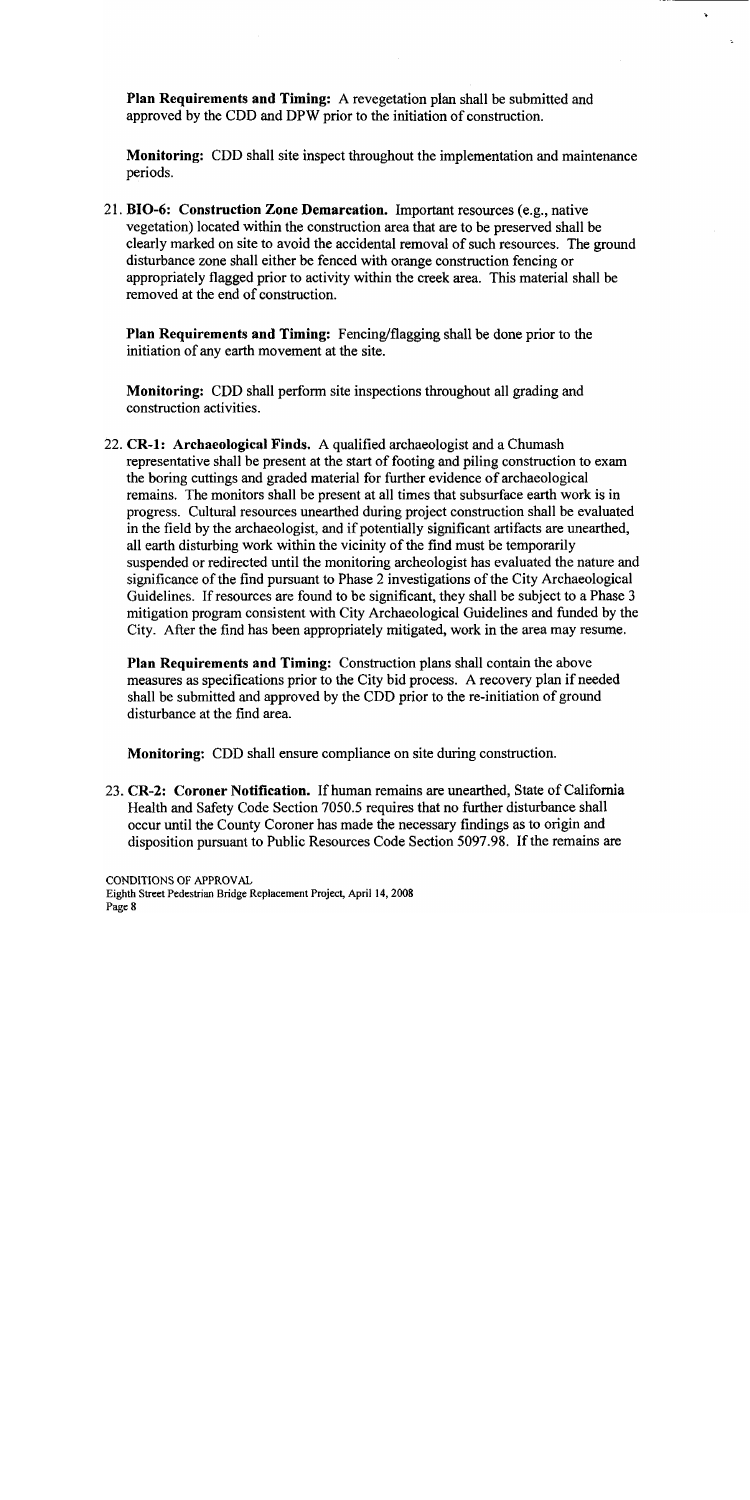determined to be of Native American descent, the coroner has 24 hours to notify the Native American Heritage Commission.

Plan Requirements and Timing: Construction plans shall contain the above measures as specifications prior to the City bid process.

**Monitoring:** DPW shall approve construction plans.

24. CR-3: Paleontological Finds. In the event that paleontological resources are unearthed during project construction, all earth disturbing work within the vicinity of the find must be temporarily suspended or redirected until a paleontologist has evaluated the nature of the find. After the find has been appropriately mitigated, work in the area may resume.

Plan Requirements and Timing: Construction plans shall contain the above measures as specifications prior to the City bid process. A recovery plan if needed shall be submitted and approved by the CDD prior to the re-initiation of ground disturbance at the find area.

Monitoring: CDD shall ensure compliance on site during construction.

25. CR-4: Pre-Construction Education. Prior to construction activity, all construction personnel shall receive environmental training concerning the potential for cultural material to be present and the need to stop work in the event that resources are unearthed during construction activities.

Plan Requirements and Timing: DPW and CDD shall review training materials prior to initiation of construction.

**Monitoring:** CDD shall ensure compliance on site during construction.

26. HAZ-1: Construction Staging Area. A staging area for equipment maintenance and re-fueling shall be designated outside of the creek corridor and at least 100 feet from the flowing creek. The creek corridor is defined as the creek and its minimum prescribed buffer strip, which is 50 feet back from the top of bank or riparian edge, whichever is greater. Staging areas will be located to avoid blocking driveway access into adjacent residential units. Staging areas shall conform to this definition and be shown on construction plans reviewed by City staff prior to issuance of any permits.

**Plan Requirements and Timing:** Construction plans shall contain the above measures as specifications prior to the City bid process.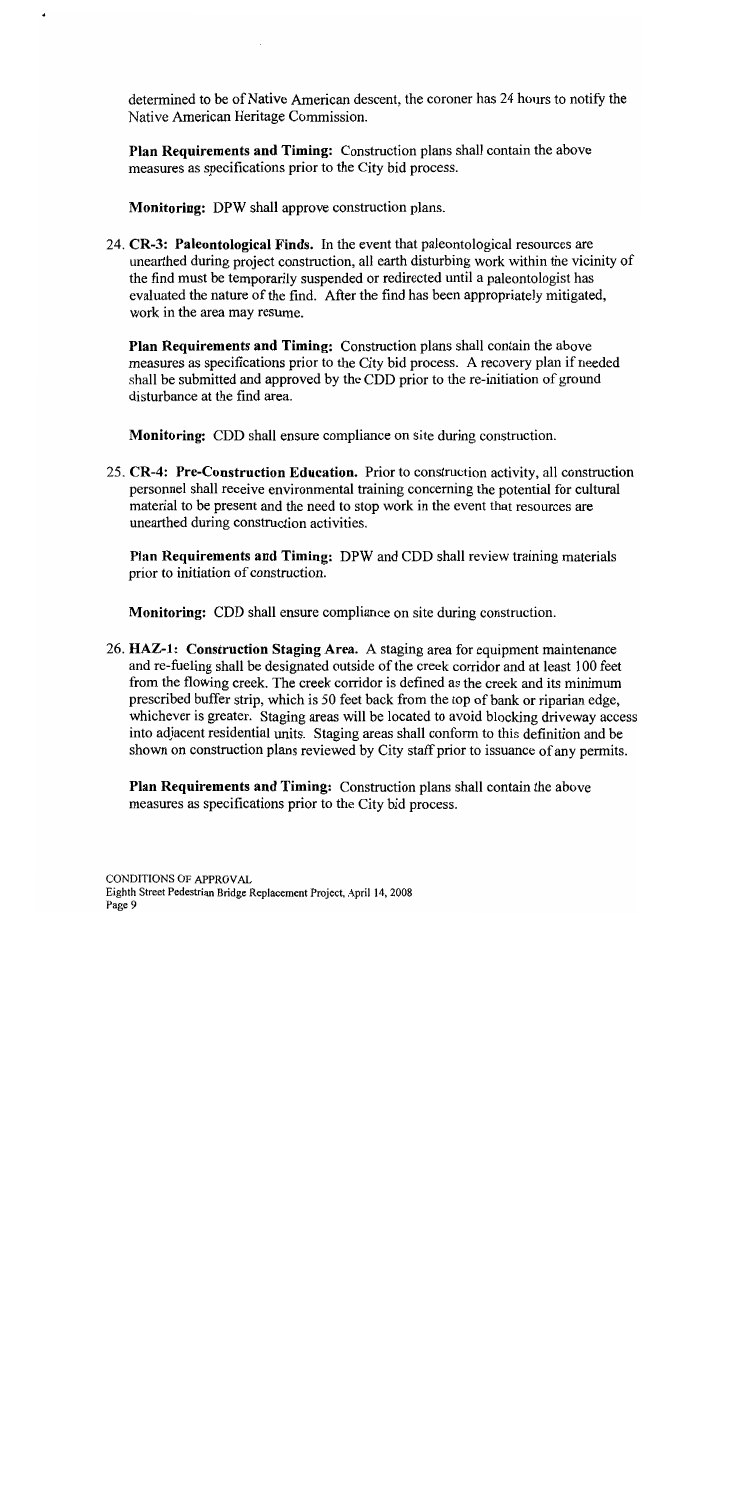**Monitoring:** City staff shall verify in the field that staging areas are located outside the prescribed buffer area.

ż,

27. N-1: Construction Activity Restrictions. Construction activity shall be limited to the hours between 7:00 a.m. and 4:00 p.m., Monday through Friday, and 8:00 a.m.  $-$ 4:00 p.m. on Saturdays. No construction shall occur on State holidays (e.g., Thanksgiving, Labor Day). Construction equipment maintenance shall be limited to the same hours. Non-noise generating construction activities such as painting are not subject to these restrictions.

**Plan Requirements and Timing:** Construction plans shall contain the above measures as specifications prior to the City bid process

**Monitoring:** City staff shall check plans prior to issuance of any building or grading permits and shall spot check in the field for compliance.

28. T-1: Detour. Prior to construction, information shall be provided to residents living in the surrounding neighborhoods indicating when the bridge will be closed to the public. The starting date and completion date of bridge replacement shall be included. During construction, the City shall provide signs to alert pedestrians and bicyclists of a detour or alternative route that crosses over Carpinteria Creek.

Plan Requirements and Timing: Construction plans shall contain the above measures as specifications prior to the City bid process

**Monitoring:** City staff shall verify in the field that detour signs are correctly located and maintained until completion of the project.

29. UT-1: Waste. Demolition and/or excess construction materials shall be separated onsite for reuse/recycling or proper disposal (e.g., segregate concrete and asphalt from wood materials).

Plan Requirements and Timing: This requirement shall be printed on grading and construction plans. Materials shall be recycled as necessary throughout construction.

Monitoring: City staff shall inspect the work site for compliance.

30. WQ-1: Best Management Practices (BMPs). Best available erosion and sediment control measures shall be implemented during grading and construction. Best available erosion and sediment control measures applicable to this project may include but are not limited to: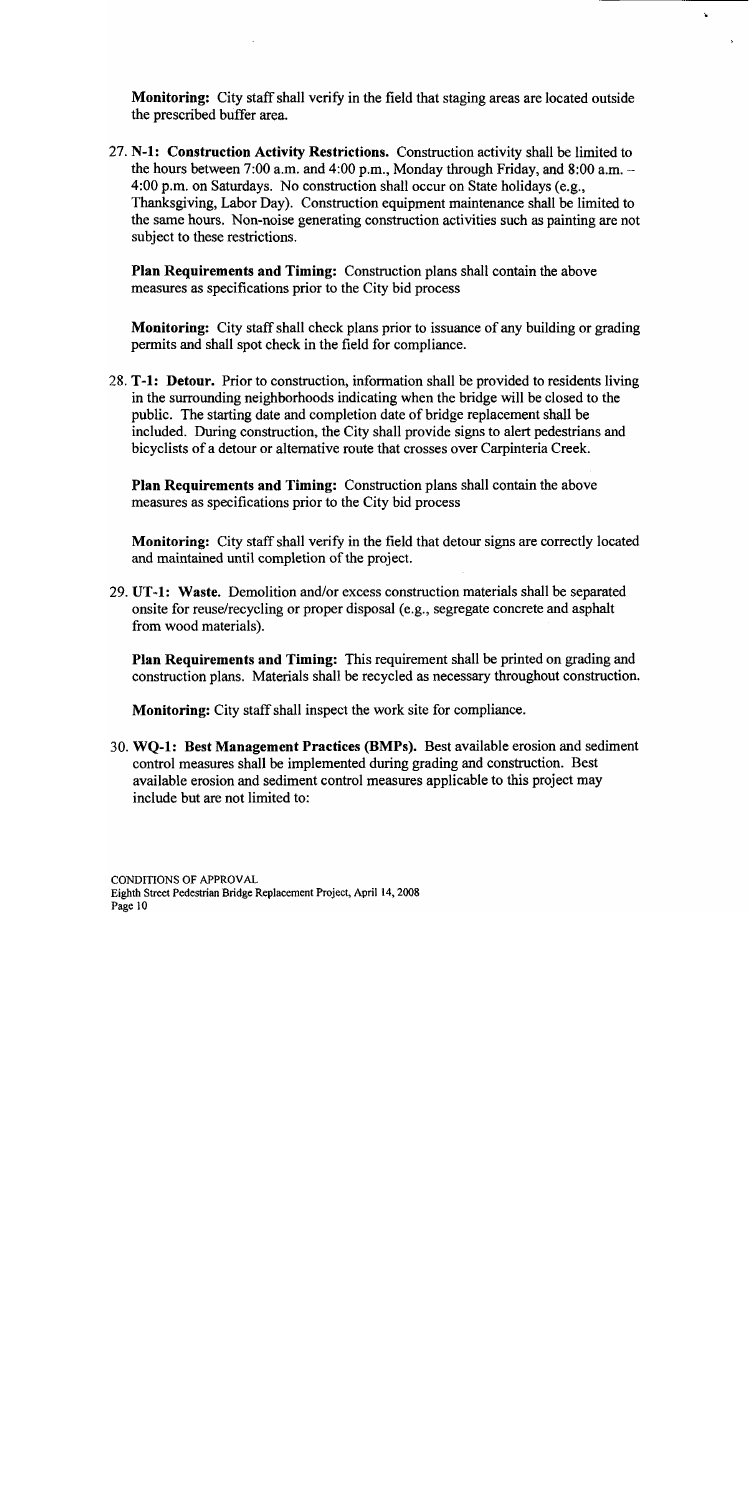- Use of gravel bag barriers, filter fabric fences, block and gravel filters to protect storm drain inlets.
- Use of silt fences, geo-bags or geotextile fabric berms, erosion control blankets, coir rolls, jute net, and straw bales to prevent loose earth and other materials from entering into the flowing creek area.
- Any sediment or other materials tracked off site shall be removed the same day as they are tracked using dry cleaning methods.
- Per the City letter of October 29, 2007, an oil/water/trash separation removal system shall be provided at the reconstructed storm drain inlet on the east side of the bridge.
- After reconstruction of the drain outlet on the east side of the bridge, a stencil  $\bullet$ consistent with current City standards shall be painted at the inlet stating: "Do Not Dump: Drains Directly to Creek/Ocean."
- Maintain existing refuse containers at the ends of the bridge.  $\bullet$

Plan Requirements and Timing: Construction plans shall contain the above measures as specifications prior to the City bid process. The plan shall be initiated prior to the commencement of grading/construction and implemented throughout the construction period.

**Monitoring:** City staff shall monitor the site for the use of BMPs during the construction period. City staff shall inspect the site at the end of construction for implementation of any required long term BMPs (stencils, refuse containers, storm drain inlet filters).

# **ESHA/Creek Conditions**

- 31. The applicant shall prepare and submit a Construction Mitigation Plan to Community Development for review and approval prior to issuance of a Building Permit. This plan, which must be prepared by a City-approved professional biologist, arborist or landscape architect, shall include the following required measures (where applicable) to minimize construction impacts:
	- The limits of the construction area shall be clearly shown and fenced or  $\bullet$ flagged on the construction site. All construction activities shall stay within these limits:
	- Prior to commencement of construction activities, protective fencing shall be  $\bullet$ erected around the outermost limits of the protected zones of native trees and the required creek buffer. Such fencing shall remain in place until all construction is complete. For the purposes of this project, the protected zone of a native tree shall extend five feet from the tree dripline or 15 feet from the trunk of the tree, whichever is greater;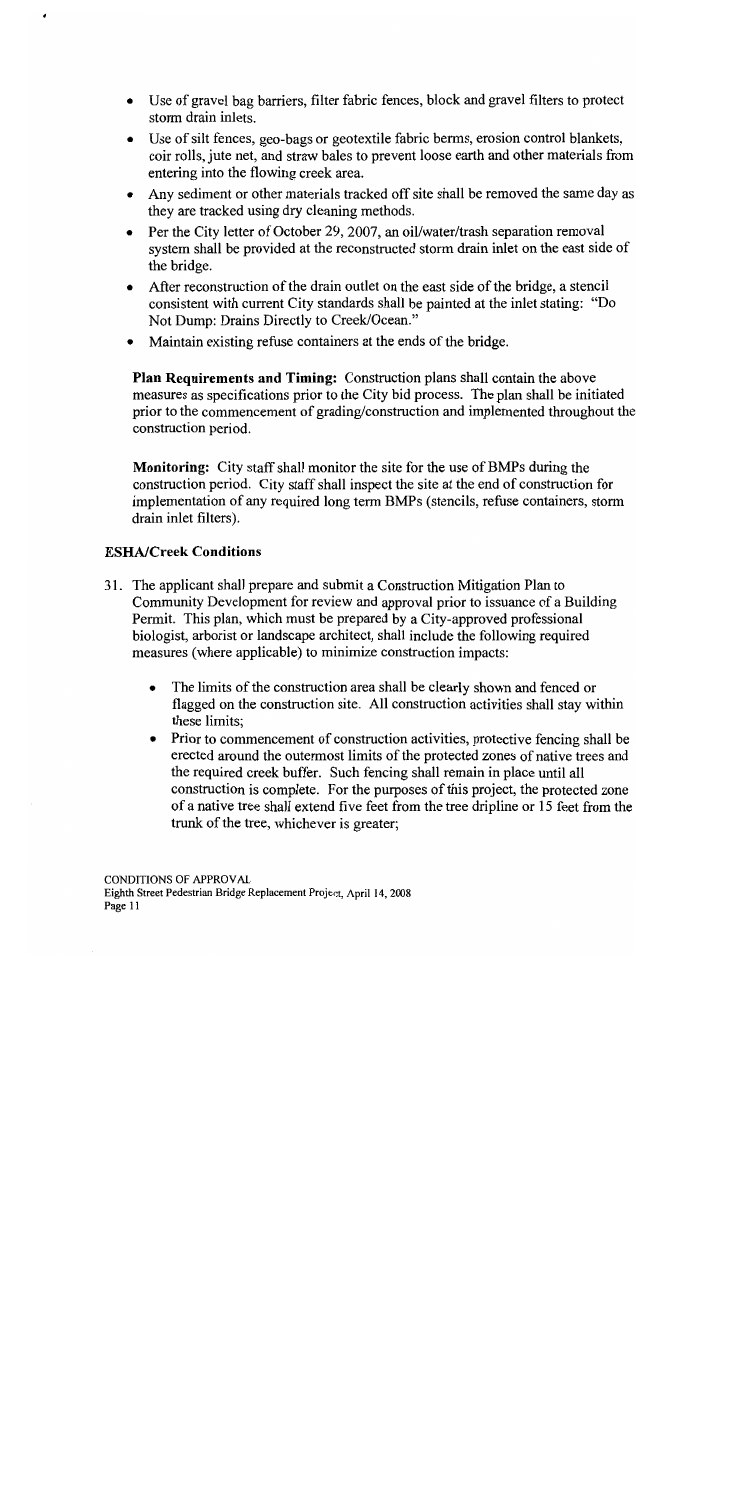- No construction, grading, staging or materials storage shall be allowed within  $\bullet$ the fenced exclusion areas or within the protected zones of any on-site native trees:
- Important resources (e.g., native vegetation) located within the construction area that are to be preserved will be clearly marked on plans and on site to avoid the accidental removal of such resources;
- Construction activities shall be scheduled to avoid the breeding seasons of sensitive wildlife species located within 300 feet of the proposed improvements. Construction activities during the breeding season of sensitive wildlife species shall only be allowed under the following provisions:
	- $\circ$  In accordance with established multi-week protocols, a pre-construction survey for nesting and roosting activity shall be preformed by a qualified biologist for all improvements to existing development on parcels adjacent to Carpinteria Creek;
	- Only those improvements that, in the opinion of a qualified biologist, do  $\circ$ not adversely affect the future use of the nesting or roosting trees shall be approved:
	- If nesting or roosting sensitive, rare, threatened, or endangered raptors are  $\circ$ found within 300 feet of the proposed improvements, no construction activity shall occur within the nesting or roosting season, as applicable; and
	- Nesting or roosting trees are considered significant vegetation and shall  $\circ$ only be altered or removed if it is determined by a qualified arborist that alterations or removal are necessary for the protection of public safety or the maintenance of the health of the affected tree, and there are no other feasible means of limiting the public hazard posed by the tree (e.g., fencing around the tree, supportive cabling of weak limbs). Removal of nesting or roosting trees shall be offset by planting of new trees at a ratio of 10:1. In no case shall nesting or roosting trees be removed or altered during the nesting or winter roosting season.
- Construction Phase Requirements from the City's Water Quality Protection  $\bullet$ Regulations shall be implemented to minimize impacts related to runoff, erosion and water quality; and
- The use of herbicides shall be minimized by using manual removal methods to  $\bullet$ eliminate undesired vegetation whenever possible.

**Plan Requirements and Timing:** Prior to issuance of a Building Permit, the applicant shall submit a construction mitigation plan, prepared by a City approved biologist, arborist, or landscape architect, to CDD for review and approval. CDD staff shall site inspect the construction area prior to the commencement of construction activities and throughout the construction period.

32. The Applicant shall provide a Post-Construction Mitigation Plan to the Community Development Department for review and approval prior to Building Permit issuance.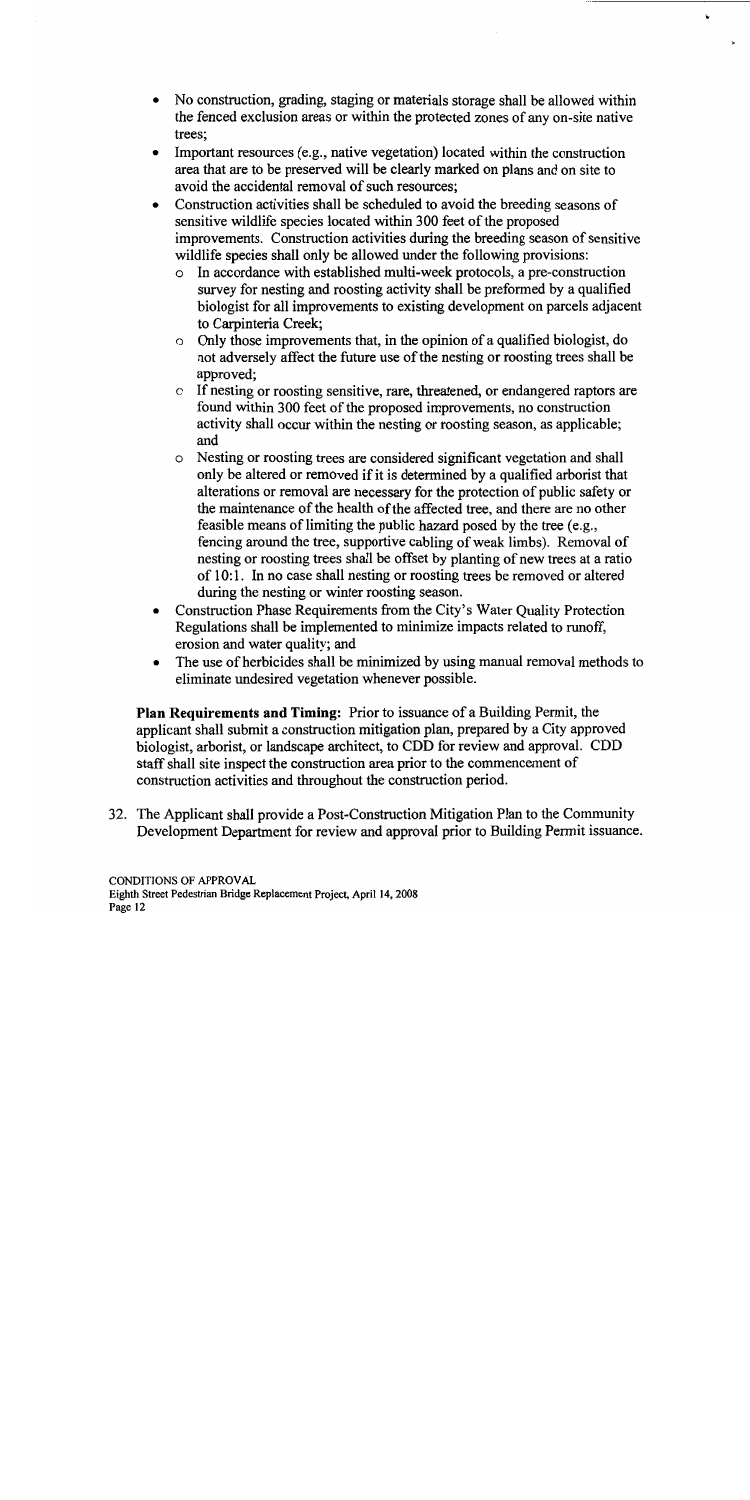The plan shall contain, at a minimum, the following required measures (as applicable) to minimize post-construction impacts:

- Permanent native landscaping shall be provided to developed areas;
- The planting of any landscape plants listed on the California Exotic Pest Plant Council's Lists of Exotic Pest Plants of Greatest Ecological Concern in California is prohibited in any ESHA or creek setback area;
- Applicant shall provide informational materials to future occupants to ensure that protective standards/conditions of approval are recognized and complied with throughout the life of the project;
- Loud, stationary equipment shall be located away from or provided with enclosures to minimize potential impacts to wildlife;
- Post-Construction Requirements from the City's Water Quality Protection Regulations shall be implemented to minimize impacts to runoff, erosion, and water quality;
- All new fencing shall be wildlife permeable as defined by the following criteria:
	- o Fences shall have a wooden (not wire) rail at the top;
	- o Fences shall have a space greater than 14 inches between the ground and the bottom rail:
	- o Solid or chain-link fences are prohibited.
- All exterior lighting shall be minimized, restricted to low intensity features,  $\bullet$ shielded and directed away from the creek to minimize impacts to wildlife. Permitted lighting shall conform to the following standards:
	- The minimum necessary to light walkways used for entry and exit to the  $\Omega$ structure, including parking areas on the site. This lighting shall be limited to fixtures that do not exceed 60 watts, or the equivalent, unless a higher wattage is authorized by the Community Development Director;
	- o Security lighting attached to the residence that is controlled by motion detectors and is limited to 60 watts, or the equivalent;
	- $\circ$  The minimum lighting necessary for safe vehicular use of the driveway. The lighting shall be limited to 60 watts, or the equivalent;
	- o A light, not to exceed 60 watts or the equivalent, at the entrance to any non-residential accessory structures;
	- No lighting around the perimeter of the site, no lighting for sports courts  $\circ$ or other private recreational facilities and no lighting for aesthetic purposes is allowed.

**Plan Requirements and Timing:** Prior to issuance of a Building Permit, the applicant shall submit a Post-Construction Mitigation Plan, prepared by a CDD approved biologist, arborist or landscape architect, to CDD for review and approval. CDD staff shall site inspect the construction area. Proper maintenance shall be confirmed through site inspections.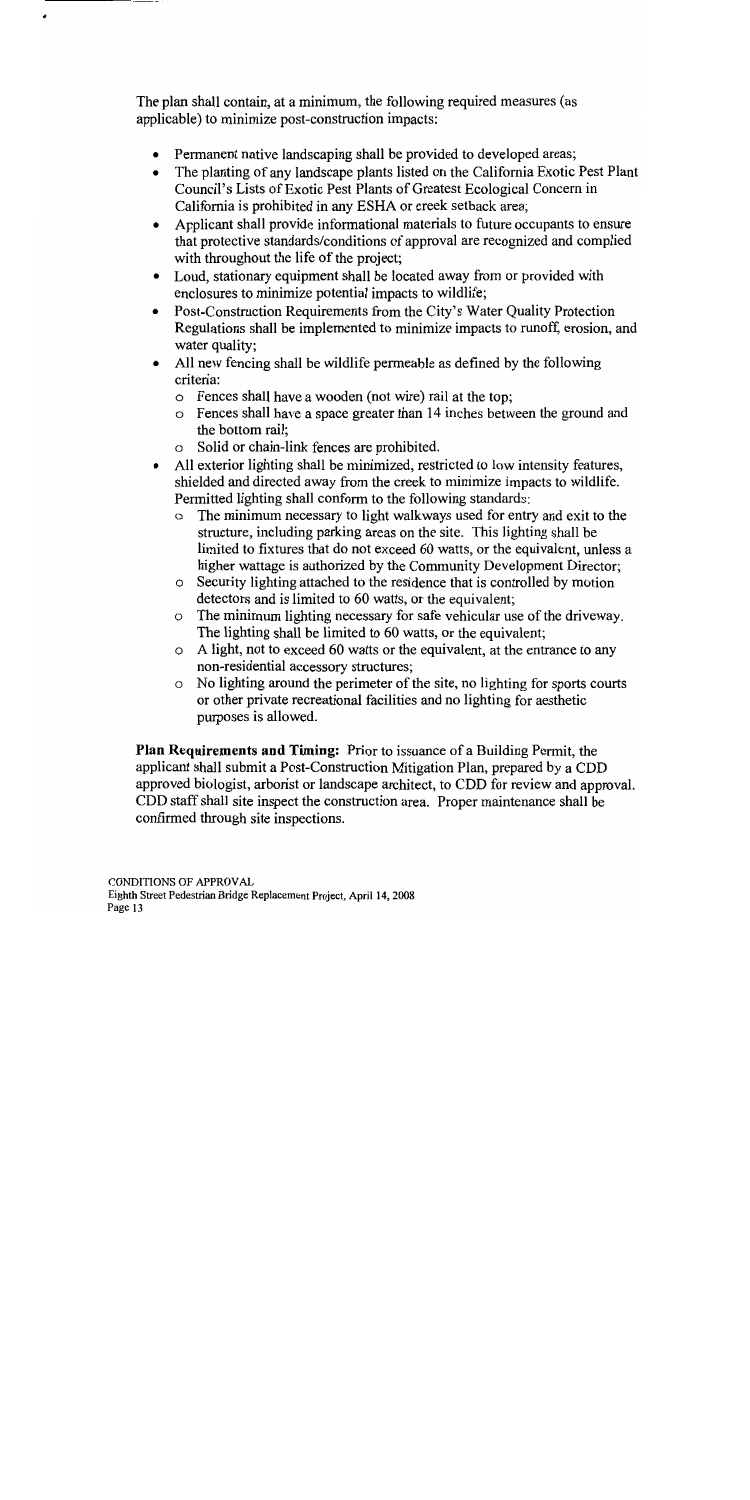# **Construction Conditions**

- 33. To allow time for The Gas Company to locate and mark their facilities for the contractor, the applicant shall telephone Underground Service Alert (USA) toll free at 1-800-227-2600 a minimum of 48 hours prior to the start of construction. For best response, provide as much notice as possible, up to 10 working days.
- 34. No construction-related debris (mud, dust, paint, lumber, rebar, etc.) shall leave the project site unless transported to an approved disposal site.
- 35. During construction, washing of concrete trucks, paint, equipment or similar activities shall occur only in areas where polluted water and materials can be contained for subsequent removal from the site. Wash water shall not be discharged to the storm drains, street, drainage ditches or creeks. Areas designated for washing functions shall be at least 100 feet from any storm drain, waterbody or sensitive biological resources. The location of the washout area shall be clearly noted at the construction site with signs.

**Plan Requirements:** The applicant shall designate a washout area, acceptable to CDD, and this area shall be shown on the construction and/or grading and building plans. Timing: The wash off area shall be designated on all plans prior to issuance of a Grading or Building Permit. The washout area shall be in place and maintained throughout construction. CDD shall check plans prior to issuance of a Building Permit and staff shall site inspect throughout the construction period to ensure proper use and maintenance of the washout area.

- 36. All new and existing utility services shall be placed underground and completed prior to any paving required for the project. No new utility poles shall be installed.
- 37. Existing and proposed easements for all utilities shall be located and described on the engineering plans or the architectural drawings prior to issuance of building permits.

# **Community Development Department Conditions**

- 38. Prior to the issuance of any building permits, the project shall return to the Architectural Review Board for a review of final plans to include, lighting (if applicable), colors and exterior materials, landscaping and irrigation.
- 39. All materials and colors used in construction and all landscape materials shall be as represented to the Architectural Review Board and any deviation will require the express review of the Board.
- 40. The construction contract shall specify that all ipe hardwood used in the bridge construction shall be certified as being sustainably harvested by the Forest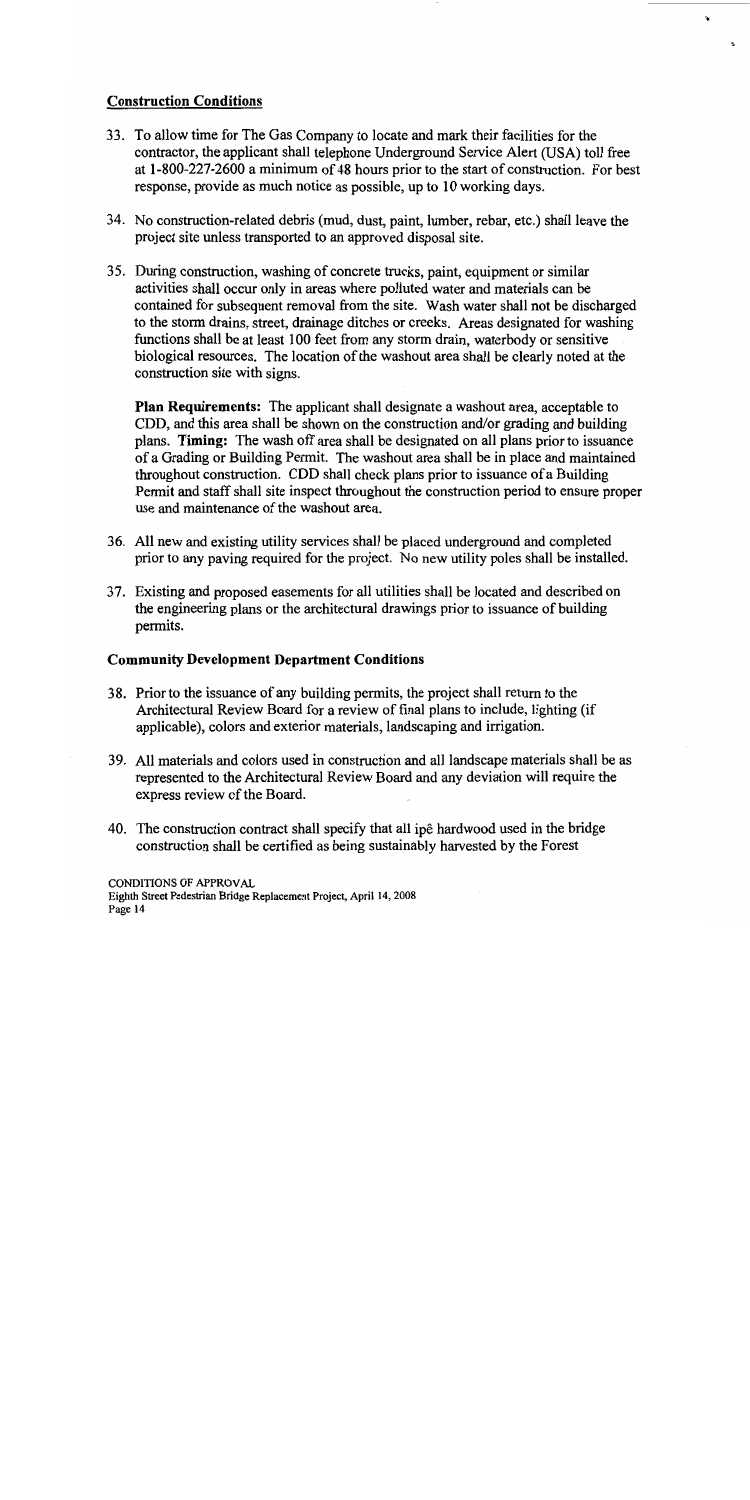Stewardship Council (FSC). The applicant shall submit a copy of the construction contract to CDD for review prior to issuance of building permits. The applicant shall also submit a copy of the receipt or other appropriate documentation of FSC certification of the purchased lumber.

41. In the event that lighting is proposed for the bridge, the ARB shall review all proposed exterior lighting for consistency with the lighting restrictions identified in the Post-Construction Mitigation Plan required by Condition #15 (above). The applicant shall provide cut sheets for all proposed lighting along with manufacturers' specifications as part of the submittal packet for ARB review.

# **Departmental and District Condition Letters**

- 42. Compliance with the attached Departmental and District letters is required as follows:
	- a. Carpinteria Sanitary District letters dated July 19, 2007
	- b. Santa Barbara County Air Pollution Control District letter dated July 12, 2007.

Written authorization to proceed and consent to conditions of approval by the legal owner of the property shall be provided to the City prior to Building Permit issuance.

> I HAVE READ AND UNDERSTOOD, AND I WILL COMPLY WITH ALL ABOVE STATED CONDITIONS OF THIS PERMIT

> > Applicant

Date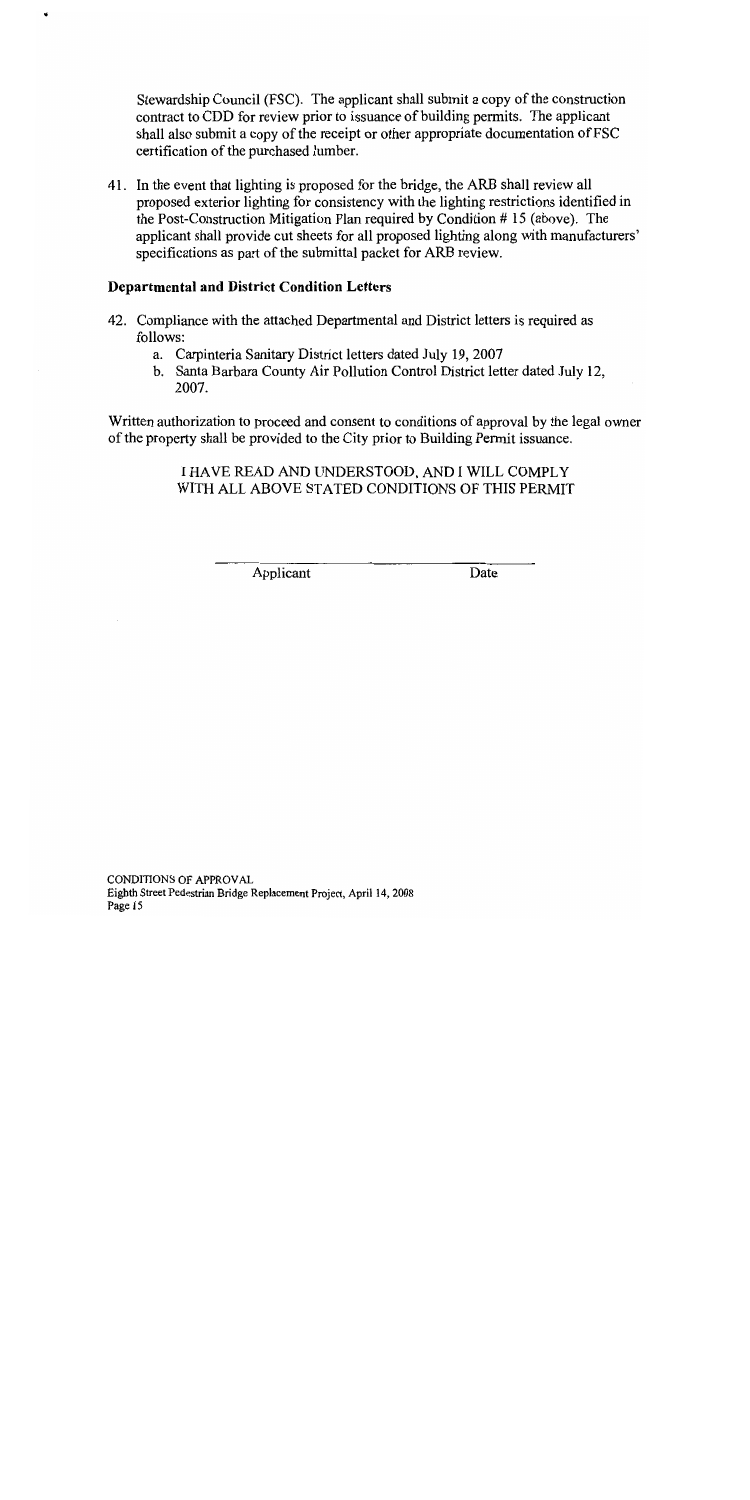### **RESOLUTION NO. 5114**

# A RESOLUTION OF THE CITY OF CARPINTERIA CITY COUNCIL APPROVING CONDITIONAL USE PERMIT AND COASTAL DEVELOPMENT PERMIT NO. 07-1385-CUP/CDP TO REPLACE THE EXISTING EIGHTH STREET PEDESTRIAN BRIDGE WITH A NEW STEEL ARCH-STYLE BRIDGE WITH A CLEAR SPAN IN THE CITY RIGHT-OF-WAY AT THE TERMINUS OF CALLE OCHO AND EIGHTH STREET AT CARPINTERIA **CREEK**

# PERMIT REQUESTED BY THE CITY OF CARPINTERIA, PUBLIC WORKS DEPARTMENT

WHEREAS, the Eighth Street Pedestrian Bridge Replacement project has been identified as a High priority in the City's approved Capital Improvement Program; and

WHEREAS, on February 4, 2008 the City of Carpinteria Planning Commission held a hearing to consider an application for a Conditional Use Permit and Coastal Development Permit filed by the City of Carpinteria Public Works Department to allow the demolition of the existing wooden pedestrian bridge crossing Carpinteria Creek at Eighth Street/Calle Ocho and the construction of a new 165-foot long steel arch style bridge in its place; and

WHEREAS, the City of Carpinteria Planning Commission voted 2-2 on the project, resulting in a procedural denial; and

**WHEREAS, the City of Carpinteria filed an appeal of the Planning Commission's** decision on February 7, 2008; and

WHEREAS, said appeal was filed in accordance with the provisions of Carpinteria Municipal Code Section 14.78; and

WHEREAS, the City Council has conducted properly noticed public hearings on March 10 and April 14, 2008 and received public comment on this Conditional Use Permit and Coastal Development Permit and has provided the appellant an opportunity to present evidence on this matter; and

WHEREAS, in accordance with the California Environmental Ouality Act, the Community Development Director has provided public notice of the intent of the City to adopt a Mitigated Negative Declaration (MND) for this project, and the City Council has considered the proposed MND, together with any comments received during the public review process: and

WHEREAS, the City Council has reviewed the policies of the General Plan/ Coastal Plan and the Zoning Code standards that are relevant to the project.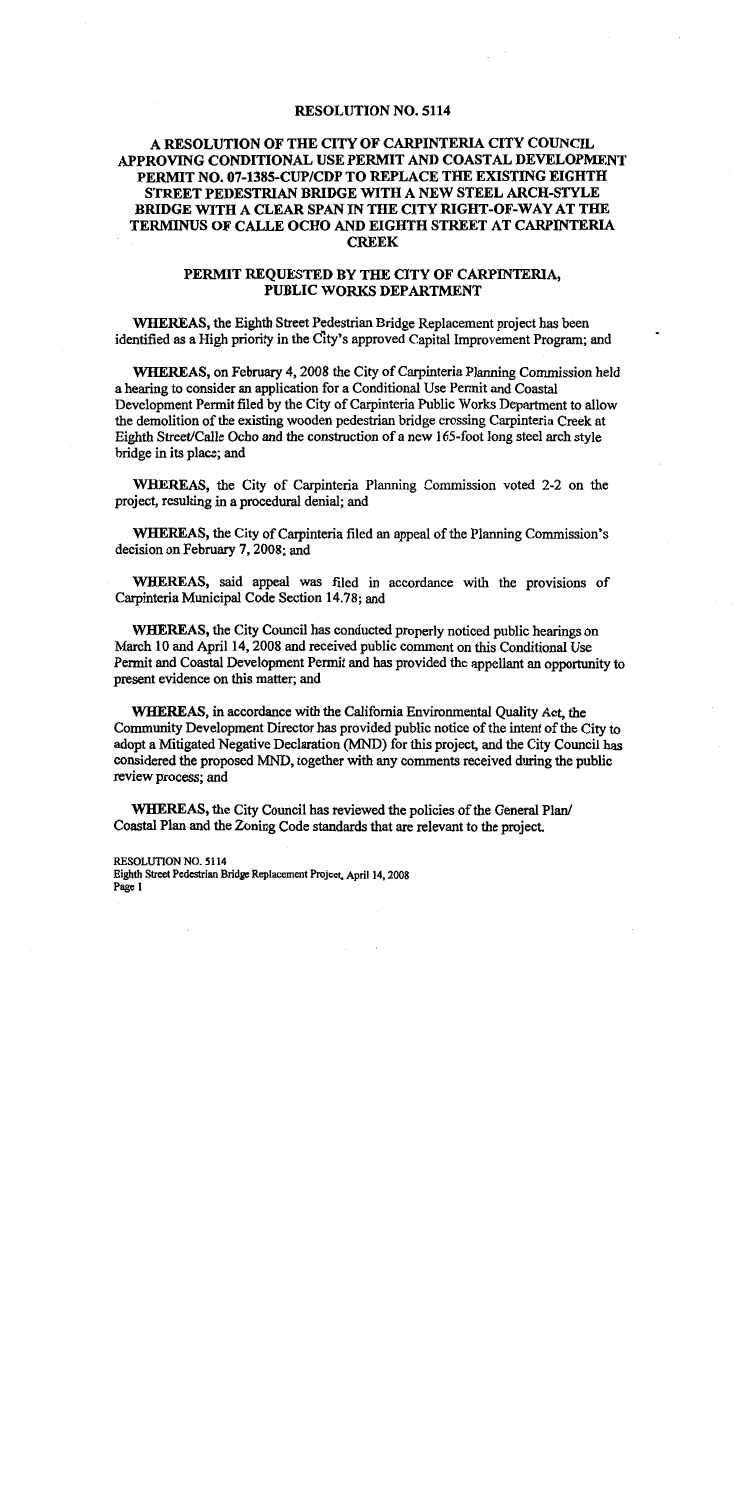# NOW THEREFORE, THE CITY COUNCIL HEREBY RESOLVES AS **FOLLOWS:**

- 1. The appeal is granted, thereby overturning the Planning Commission's procedural denial of the Conditional Use Permit and Coastal Development Permit to replace the wooden Eighth Street Pedestrian Bridge with a new steel arch-style bridge with a clear span, making the Findings outlined in Attachment A.
- 2. The Conditional Use Permit and Coastal Development Permit for the project shown in Attachment B are approved subject to the conditions set forth in Attachment C.

PASSED, APPROVED AND ADOPTED this 14th day of April 2008, by the following called vote:

**AYES: COUNCILMEMBERS:**  Stein, Carty, Ledbetter

Clark, Armendariz

**NOES:** COUNCILMEMBER(S):

**ABSENT: COUNCILMEMBER(S):**  **None** 

ity of Carpinteria

**ATTEST:** 

City Clerk, City of Carpinteria

I hereby certify that the foregoing Resolution was duly and regularly introduced and adopted at a regular meeting of the City Council of the City of Carpinteria held the 14th day of April 2008.

City Clerk. City of Carpinteria

APPROVED AS TO FORM:

Attorney

RESOLUTION NO. 5114 Eighth Street Pedestrian Bridge Replacement Project, April 14, 2008 Page 2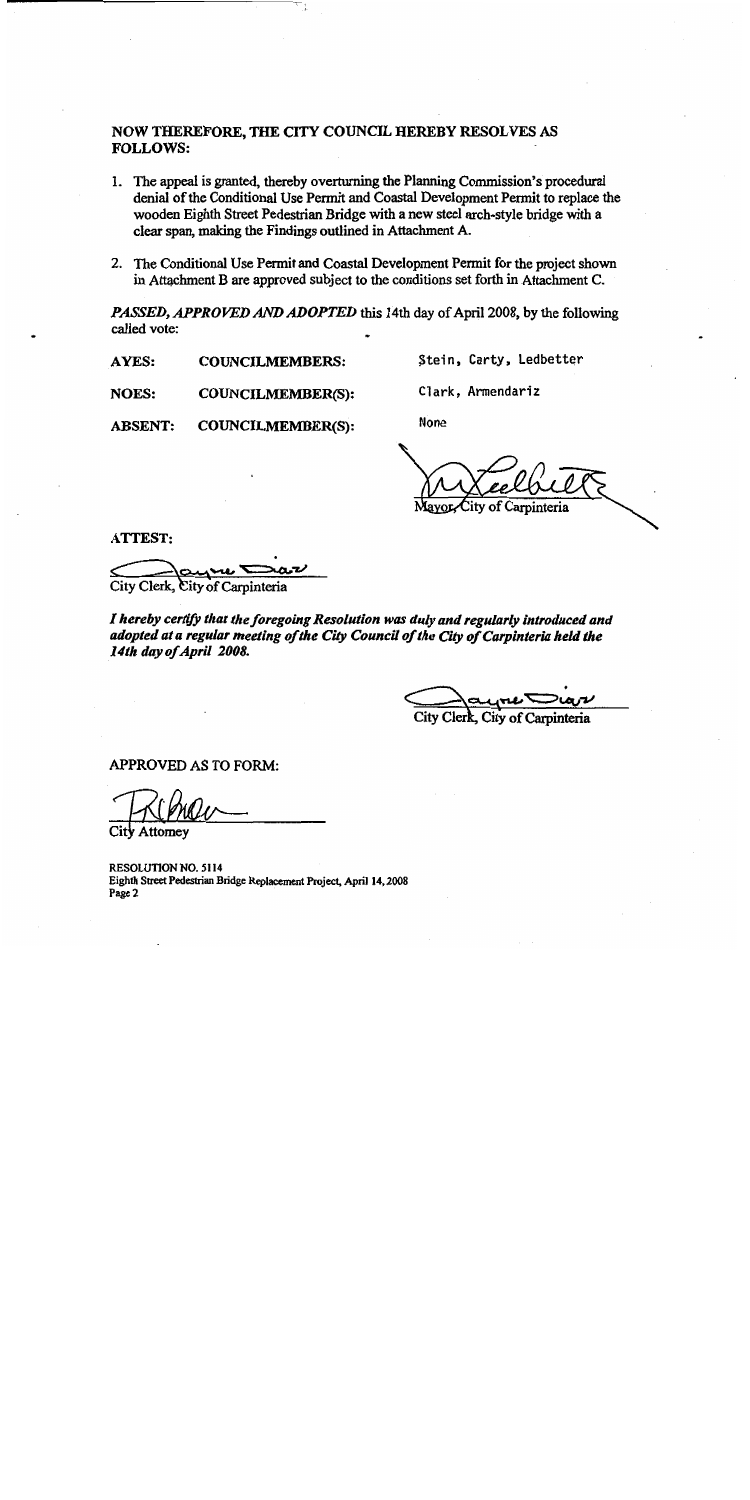# **CITY of CARPINTERIA, CALIFORNIA**



April 16, 2008

Members of the City Council

**Tom Evans** Interim Public Works Director City of Carpinteria

Michael Ledbetter, Mayor Gregg Carty, Vice Mayor J. Bradley Stein Joe Armendariz Al Clark

Re: Notification of City Council Action Eighth Street Pedestrian Bridge Replacement Project; 07-1385-CUP/CDP Calle Ocho/Eighth Street at Carpinteria Creek

Dear Mr. Evans:

On, April 14, 2008, the Carpinteria City Council took action on the following item:

A request for a Conditional Use Permit and Coastal Development Permit to demolish the existing wooden pedestrian bridge crossing Carpinteria Creek at Eighth Street/Calle Ocho and replace it with a new clear span arch-style bridge. The project also includes minor site grading, the importation of 100-150 cubic yards of fill (for ramping on to the bridge deck), a riparian restoration component and the replacement and upgrade of the existing storm drain inlet and outlet at the end of Calle Ocho.

The City Council approved the project and adopted Resolution 5114 with the following revisions and direction:

- The clear deck width for the approved arch bridge is reduced from six feet wide to five and one-half feet wide (subject to engineer's approval);
- Existing native trees within the construction zone are to receive the utmost protection during construction;
- Construction is to be expedited in order to minimize impacts to the adjacent neighborhoods and the environment; and
- Condition #1 has been revised in part, to read: The actual location of the concrete footing  $\bullet$ on the east bank may be moved upstream or downstream during final design and construction for the purpose of reducing possible effects to buried cultural resources and/or to<del>, if possible,</del> avoid the removal of the southern trunk of the triple-trunked sycamore that is located immediately north of the existing bridge.

Due to the project's location along Carpinteria Creek, the Council's decision to approve the project is appealable to the California Coastal Commission. The appeal period is ten working days commencing on the day of receipt by the Coastal Commission of the City's Final Local Action Notice (FLAN) and ending at 5:00 p.m., on the 10<sup>th</sup> working day. Any appeal of the City Council's decision must be submitted directly to the California Coastal Commission. As the project is located within the Coastal Appeals Overlay Zone, no submittal fees would be required for such an appeal.

| 5775 CARPINTERIA AVENUE · CARPINTERIA, CALIFORNIA 93013-2697 · (805) 684-540 EXHIBIT 3 |                               |
|----------------------------------------------------------------------------------------|-------------------------------|
|                                                                                        | 4-CPN-08-101                  |
|                                                                                        | <b>City Council Revisions</b> |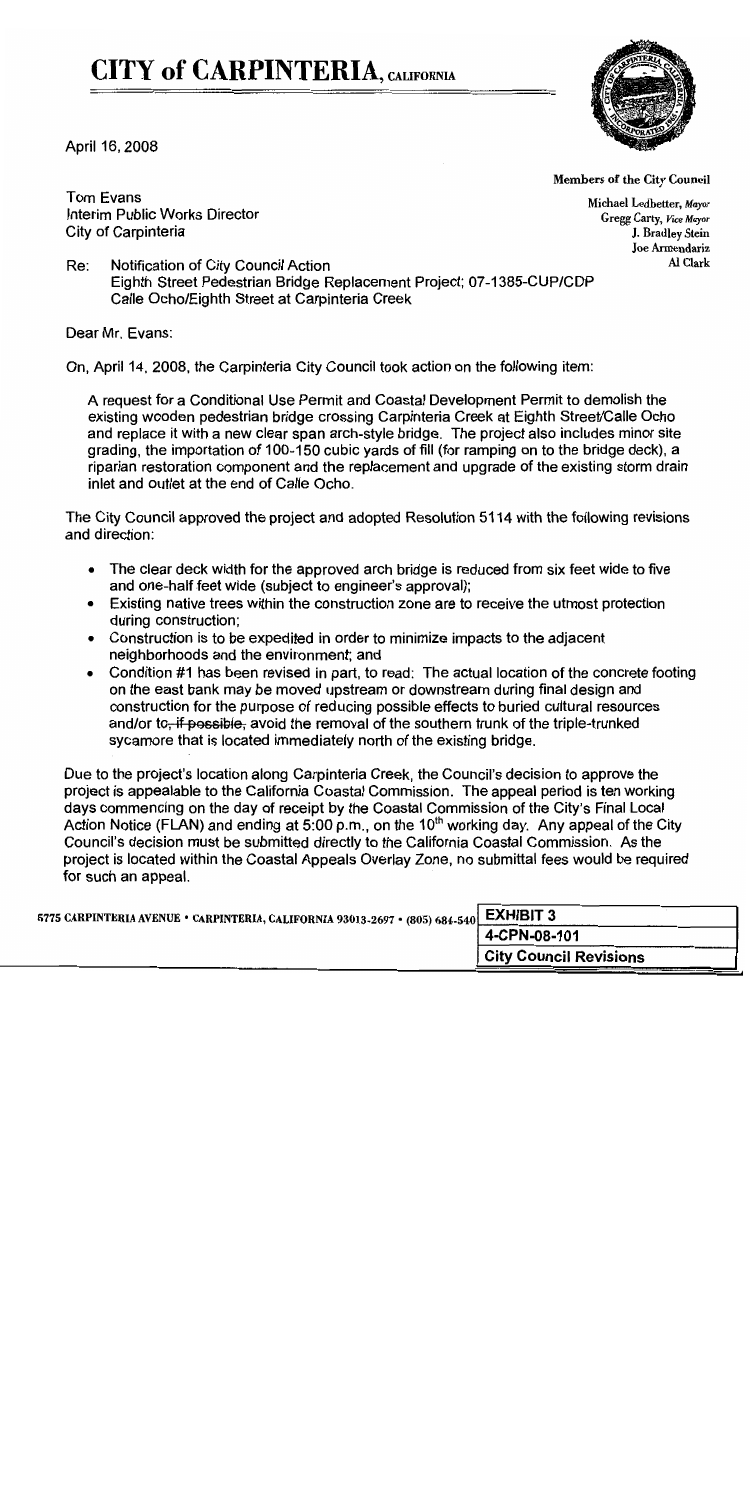Eighth Street Pedestrian Bridge Replacement Project CC Action Letter Hearing Date: April 14, 2008 Page 2

Please sign and return the original of the last page of the attached Conditions of Approval to the Community Development Department. Should you have any questions or need further information regarding this action letter or the project, please contact Nick Bobroff at 684-5405, ext. 407.

Sincerely,  $1846$ 

Jackie Campbell **Community Development Director** 

Attachment: Revised City Council Resolution with Attachments

Project file, 07-1385-CUP/CDP CC: **IDAG Members** Design Consultant Team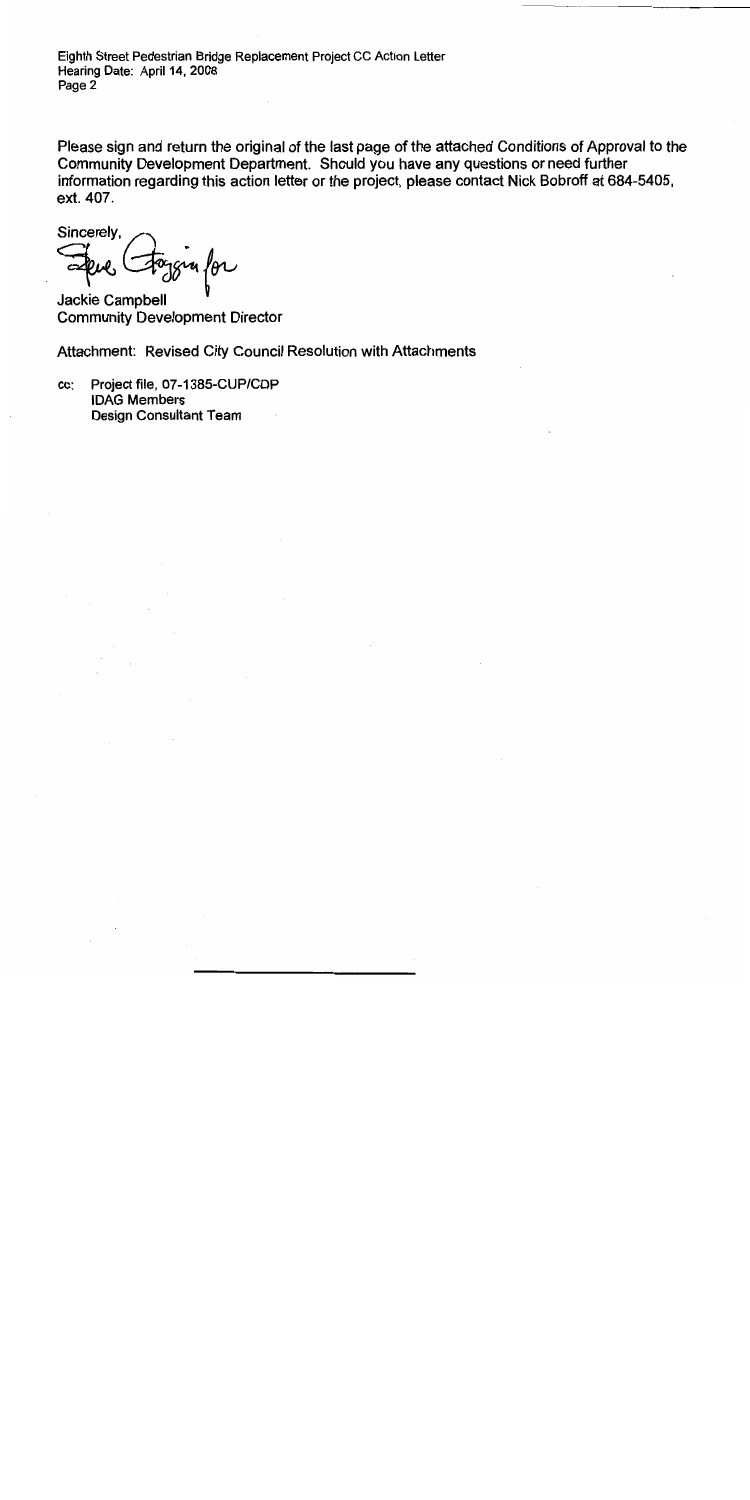| STATE OF CALIFORNIA -- THE RESOURCES AGENCY                                                           | $A - 4 - CPN - 08 - 024$                                                | ARNOLD SCHWARZENEGGER, Governor |
|-------------------------------------------------------------------------------------------------------|-------------------------------------------------------------------------|---------------------------------|
| CALIFORNIA COASTAL COMMISSION                                                                         | <b>Super</b>                                                            |                                 |
| SOUTH CENTRAL COAST DISTRICT OFFICE<br>89 SOUTH CALIFORNIA STRET, SUITE 200<br>VENTURA, CA 93001-4508 | MAY 0 1 2008                                                            |                                 |
| VOICE (805) 585-1800 FAX (805) 641-1732                                                               | CALIFORNIA<br>COASTAL COMMISSION<br>SOUTH CENTRAL CALCRESIAN CONTRACTOR |                                 |

# APPEAL FROM COASTAL PERMIT DECISION OF LOCAL GOVERNMENT

# Please Review Attached Appeal Information Sheet Prior To Completing This Form.

#### **SECTION I.** Appellant(s)

Name: JEAN REAFCLEN Mailing Address: 5455 8th St. #34  $City: CARDW + Cx1A$ 

 $_{\rm Zin Code}$  93013 Phone:  $695.684.1210$ 

# **SECTION II.** Decision Being Appealed

- Name of local/port government: 1. City of Carpenteria
- Démolition of an existing weeden pedestrian bridge crossing<br>Corporteria creek at sin triet + Calle Ocho, and the construction of<br>a ment 165 feet long clear apen bridge in its place. Brief description of development being appealed: 2.
- Development's location (street address, assessor's parcel no., cross street, etc.): 3. 8th Street/Calle Ocho, Carpenteria, CA
- Description of decision being appealed (check one.): 4.
- $\boldsymbol{\nabla}$ Approval; no special conditions
- Approval with special conditions: П
- $\Box$ Denial
	- Note: For jurisdictions with a total LCP, denial decisions by a local government cannot be appealed unless the development is a major energy or public works project. Denial decisions by port governments are not appealable.

|                    | TO BE COMPLETED BY COMMISSION: |  |               |                  |              |
|--------------------|--------------------------------|--|---------------|------------------|--------------|
| APPEAL NO:         |                                |  | $P N$ -08-024 |                  |              |
| <b>DATE FILED:</b> |                                |  |               |                  |              |
| <b>DISTRICT:</b>   |                                |  | entral Cast   |                  |              |
|                    |                                |  |               | <b>EXHIBIT 4</b> |              |
|                    |                                |  |               |                  | 4-CPN-08-024 |

Appeal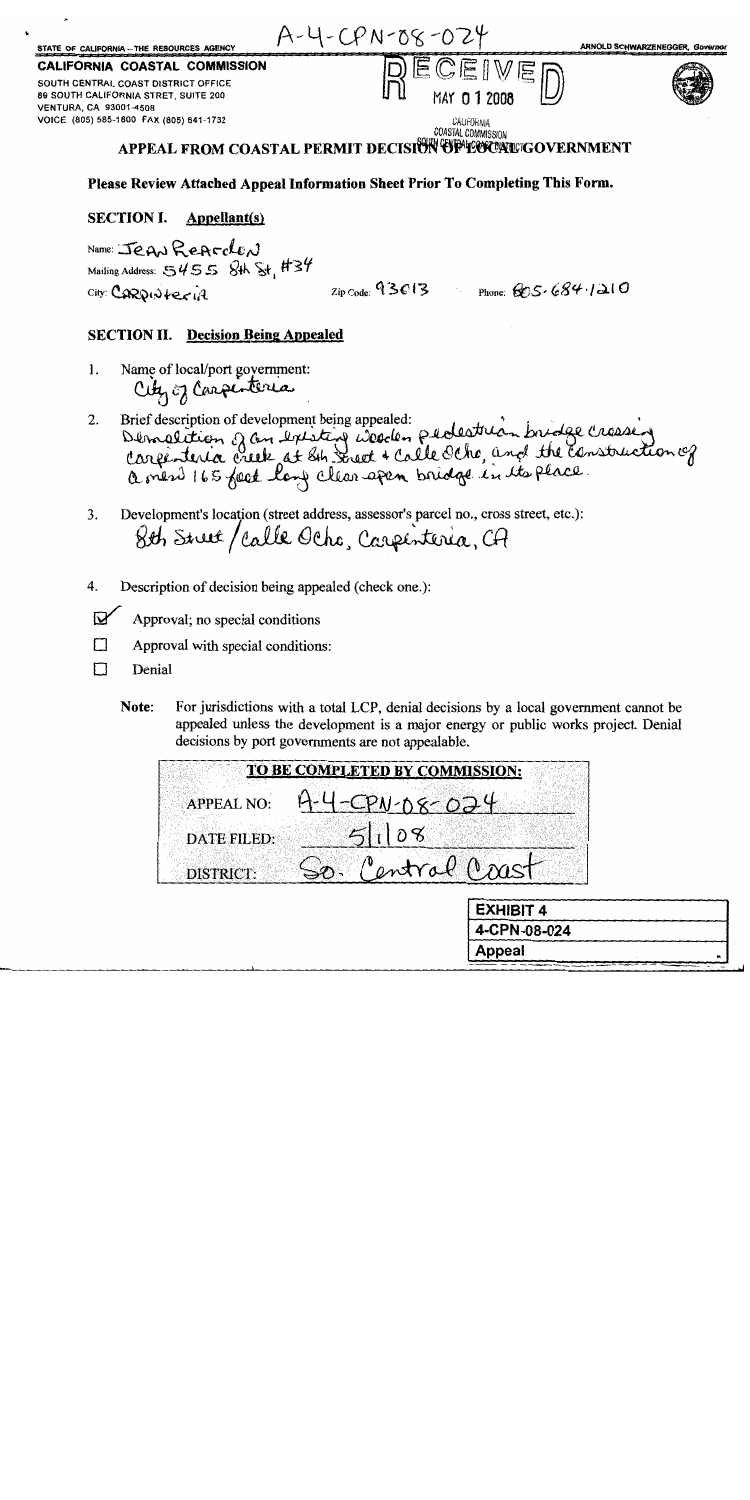# APPEAL FROM COASTAL PERMIT DECISION OF LOCAL GOVERNMENT (Page 2)

- 5. Decision being appealed was made by (check one):
- $\Box$ Planning Director/Zoning Administrator
- $\nabla$ City Council/Board of Supervisors
- $\Box$ **Planning Commission**
- П Other
- Date of local government's decision: 6.

7. Local government's file number (if any):

 $-1385-cVp/CDP$ 

# **SECTION III.** Identification of Other Interested Persons

Give the names and addresses of the following parties. (Use additional paper as necessary.)

Name and mailing address of permit applicant: a.

City of Carpenteria

b. Names and mailing addresses as available of those who testified (either verbally or in writing) at the city/county/port hearing(s). Include other parties which you know to be interested and should receive notice of this appeal.

 $(4)$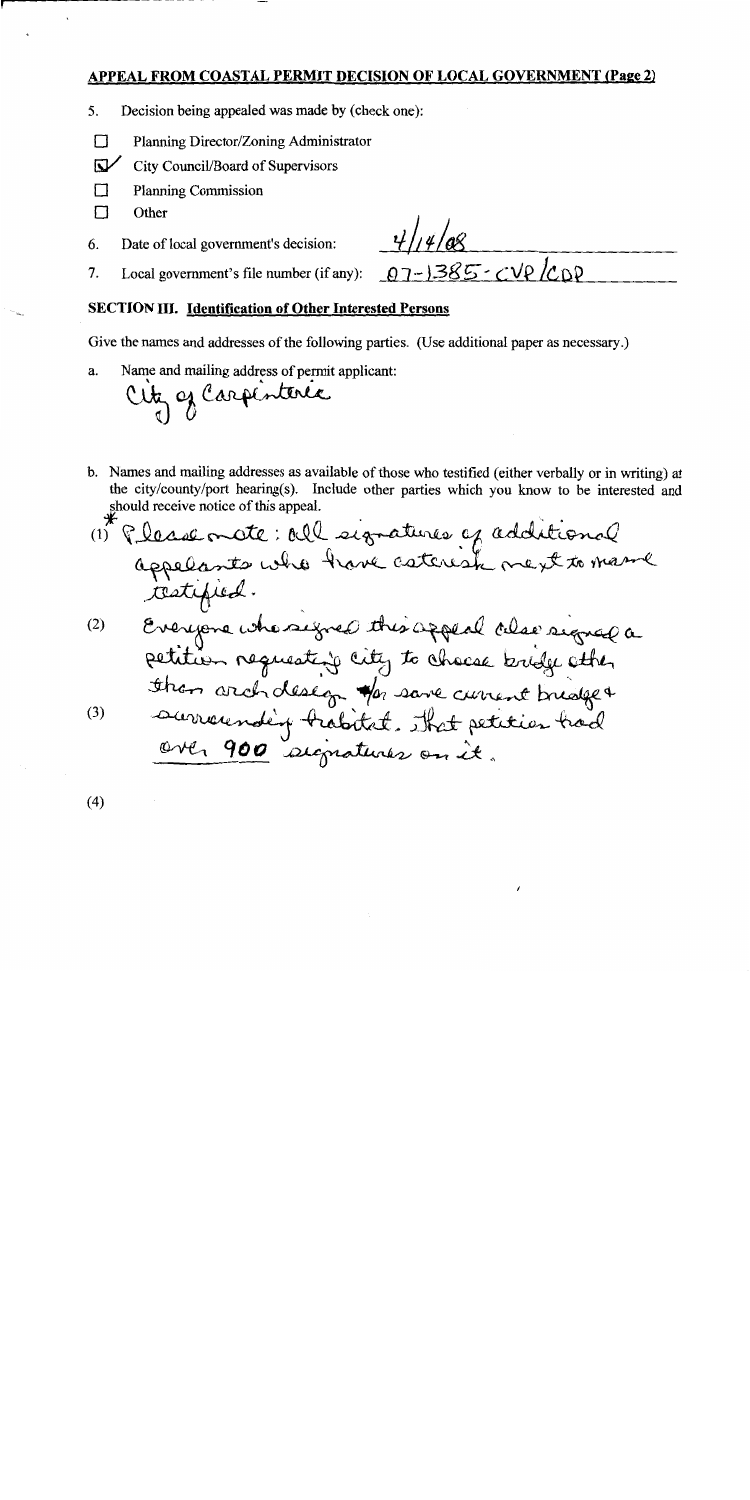# **APPEAL FROM COASTAL PERMIT DECISION OF LOCAL GOVERNMENT (Page 3)**

# **SECTION IV.** Reasons Supporting This Appeal

See attached.

# PLEASE NOTE:

- Appeals of local government coastal permit decisions are limited by a variety of factors and requirements of the Coastal Act. Please review the appeal information sheet for assistance in completing this section.
- State briefly your reasons for this appeal. Include a summary description of Local Coastal Program, Land Use Plan, or Port Master Plan policies and requirements in which you believe the project is inconsistent and the reasons the decision warrants a new hearing. (Use additional paper as necessary.)
- This need not be a complete or exhaustive statement of your reasons of appeal; however, there must be sufficient discussion for staff to determine that the appeal is allowed by law. The appellant, subsequent to filing the appeal, may submit additional information to the staff and/or Commission to support the appeal request.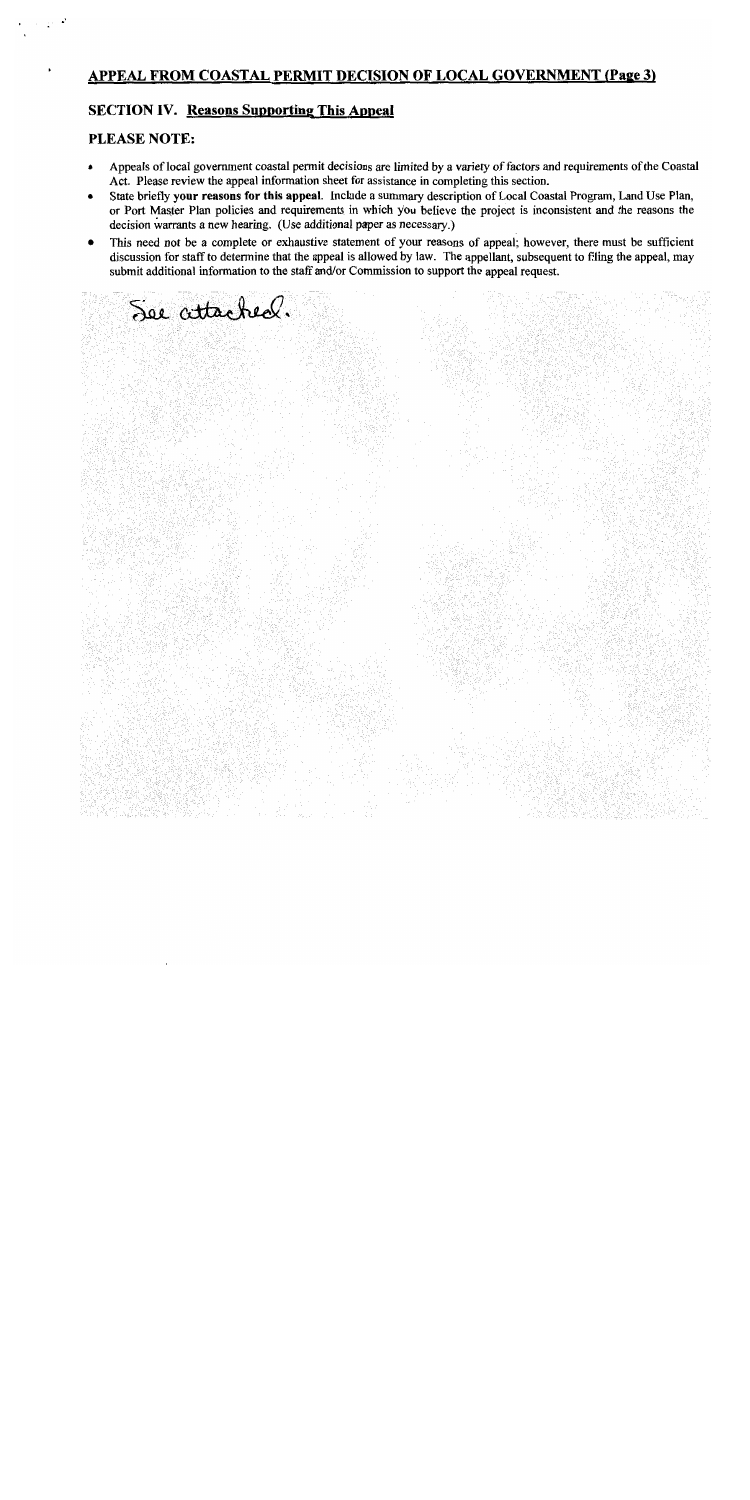The City's approval of the Arch Bridge design for the Carpinteria Creek Footbridge replacement project violates numerous City of Carpinteria General Plan/Local Coastal Plan GP/LCP) (adopted April, 2003) Policies and Implementation Measures (IP).

The Arch Bridge design will:

1. Obstruct views (aesthetics) by placing two 12" diameter pipes overhead of the bridge, a public place.

2. Condition of Approval #8 could allow for the removal of a trunk of a giant specimen sycamore tree. At the 4/14/08 hearing the city's Acting Public Works Director, Mr. Tom Evans, testified that the arches may interfere with the tree trunk, not the bridge deck and rails, and that the City needed to keep the possibility for tree trunk removal "open." Expert testimony at the City's Tree Advisory Board (10/23/07) meeting and oral testimony by Mr. Leland Walmsley, Tree Advisory board member, at the 4/14/08 City Council hearing advised that removal of the southern trunk will undermine the structural integrity of the entire tree, the whole tree would likely die, that tree's roots are "arming" the bank against erosion, and that, in turn, will effect bank stabilization and result in severe erosion on the eastern bank of Carpinteria Creek at the footbridge location. He has further indicated that it would take 100 years for newly planted trees to achieve the canopy of the present tree.

3. Create a public safety hazard by placing critical bridge support structures below the 100-year flood flow level.

An alternative design, the "modified H-Truss" design, was presented as a viable and feasible at the 4/14/08 meeting. That design is also a clear span bridge and will remove piers from the riparian area and would avoid or lessen these impacts and would avoid multiple violations of the City's GP/LCP Objectives, Policies and Implementation Measures (IP). The modified H-Truss design does not have arches that would interfere with the tree trunk. A modified H-truss bridge installation, "JFC Bridge and Concrete," has visited the site and has provided assurances that the tree trunk would not have to be removed for installation.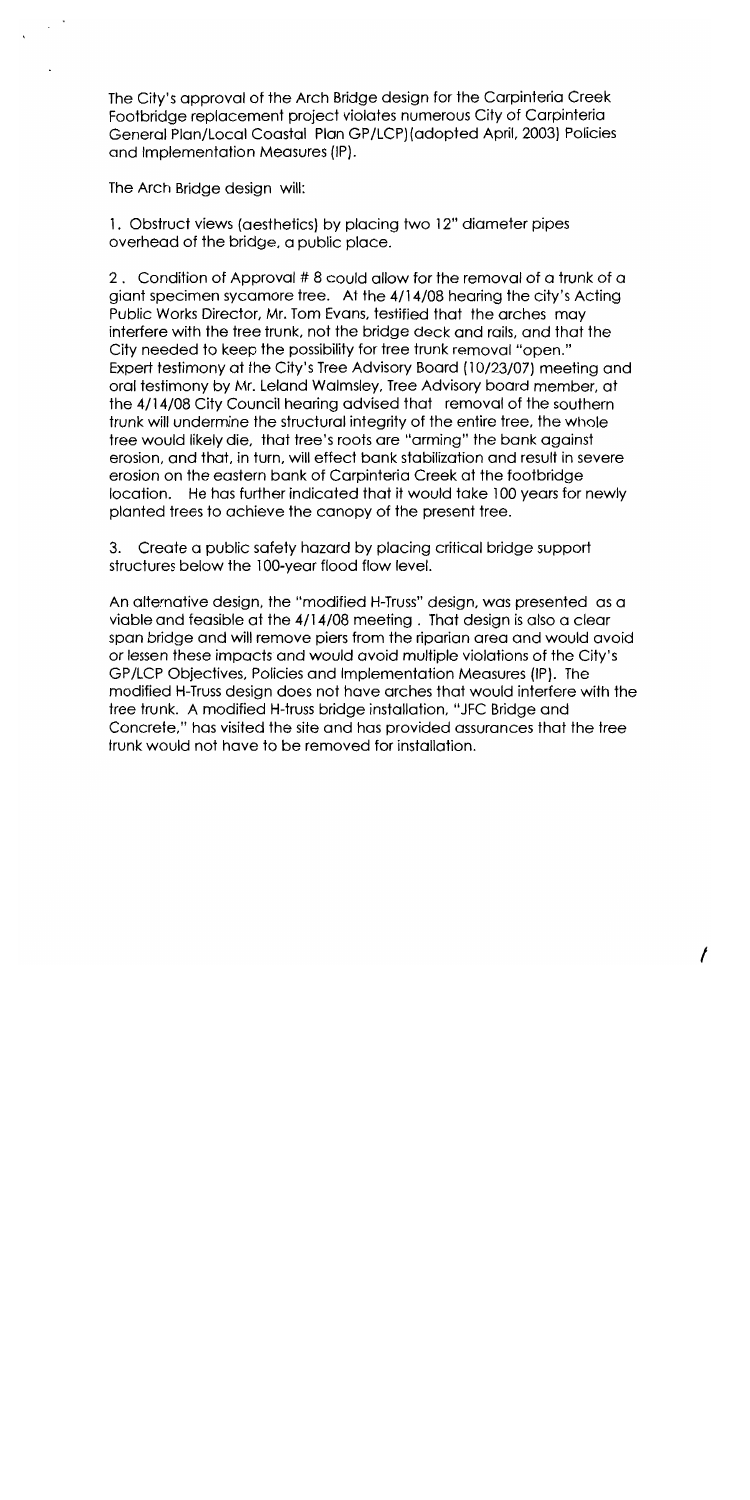# LU-2b. "Requiate all development...to avoid adverse impacts on habitat resources..."

Two bridge replacement options were provided at the city council 4/14/08 meeting. Both were represented as viable and feasible and both were "clear span" designs that would remove support piers form the creek and riparian area. The Arch bridge design was selected by the City Council. That design, however, could allow for the removal of the southern trunk of a giant specimen sycamore tree with full riparian canopy and thermal protection for steelhead trout migration. Per the testimony of the city's Acting Public Works Director at the 4/14/08 meeting it is the placement of the arches that interfere with the southernmost sycamore tree trunk. Expert testimony at that hearing by a member of the city's Tree Advisory Board (TAB) warned that removal of that trunk threatened the structure of the entire tree. Loss of the entire tree would cause severe erosion on the east bank of Carpinteria Creek. The alternative design, the modified H-truss," would not require the removal of the tree trunk.

# Objective CD-12. "Development should fit quietly into the area's natural and introduced landscape, deferring to open spaces, existing natural features and native and sensitive habitats."

The Arch Bridge design would allow removal of existing native plants, further threaten native plants, and remove sensitive habitat and would obstruct public views of the riparian canopy. The Arch Bridge does not fit quietly into the surroundings but imposes a large structure upon the landscape. The modified H-truss design better fits into the open space and better defers to native and sensitive habitats.

# CDS2-a. "Ensure that new intensified land uses within the Downtown remain consistent with the city's "small beach town" image."

The Arch Bridge is a highly engineered structure with 12" diameter pipe supports swooping 17' up in the air. As such, it is significantly different than the existing wooden footbridge. During city public hearings neighbors and citizens testified as to the better consistency of both the existing bridge and the modified H-truss design to the concept of "small town charm." Given that the bridge must be replaced, however, the modified H-truss design appears to be more consistent with "small town charm" because it does not have the large overhead arches. Viewers from the nearest public place (that is, the approaches to the bridge and on the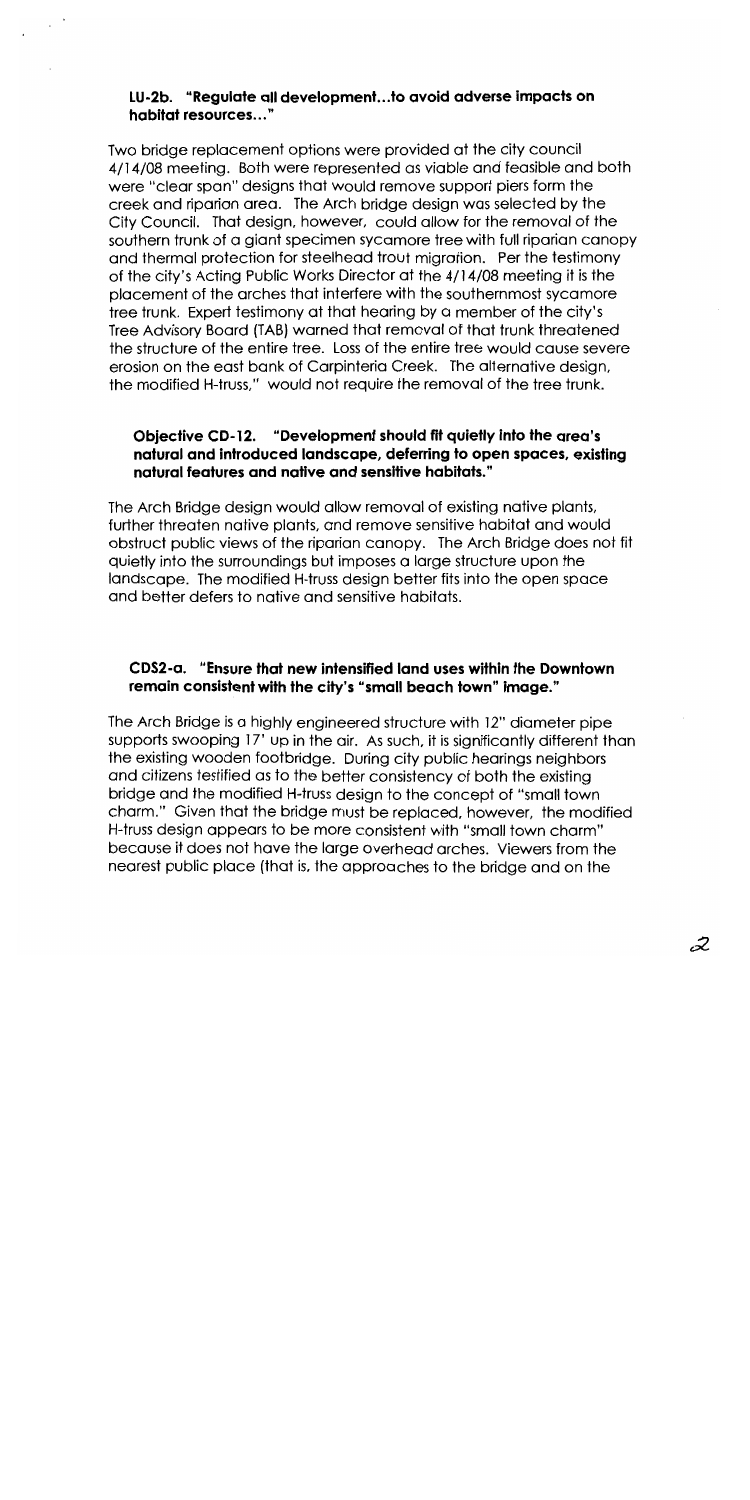bridge itself – very few, if any, viewers will see the bridge from the side unless they are down in the creek bed itself, and there is difficult access, at best down to the creek bed) will see large overhead swooping pipes with the arch bridge and only 48" high top rail chords at the side with openings in the truss structure to view below, with the modified H-truss design.

# C-1b. "The City shall strive to improve...pedestrian over crossings of...the various creeks while respecting their habitat value and sensitivity.

The Arch Bridge design could allow for the removal of habitat value (southernmost sycamore tree trunk) while the modified H-truss design would not.

OSC-1a. "Protect Environmentally Sensitive Habitat Area(s) (ESHA) from development and maintain them as natural open space..."

OSC-1b. "Prohibit....development...that could damage or destroy ESHA."

# OSC-1d. "...Any development on property including ESHAS should be designed and conducted to protect the resources..."

Both the Arch Bridge and the modified H-truss designs will destroy some ESHA related to clearing of ground for installation of concrete abutments. Both designs are "clear span" and will remove piers from the creek. The Arch Bridge design, however, could allow for the removal of a large trunk of a specimen sycamore tree on the east bank. The canopy of this trunk affords riparian habitat and also thermal protection for migratory steelhead trout in the creek waters below. The modified H-truss design does not require sycamore trunk removal and selection of that desian would have avoided these impacts and violation of the above policies.

# OSC-1f. "Protect and restore...native plant communities, and sensitive rare, threatened, or endangered species habitat on Cityowned land to the maximum extent feasible"

This Policy addresses native plant communities, of which riparian sycamore trees are a part, refers to City owned land, and requires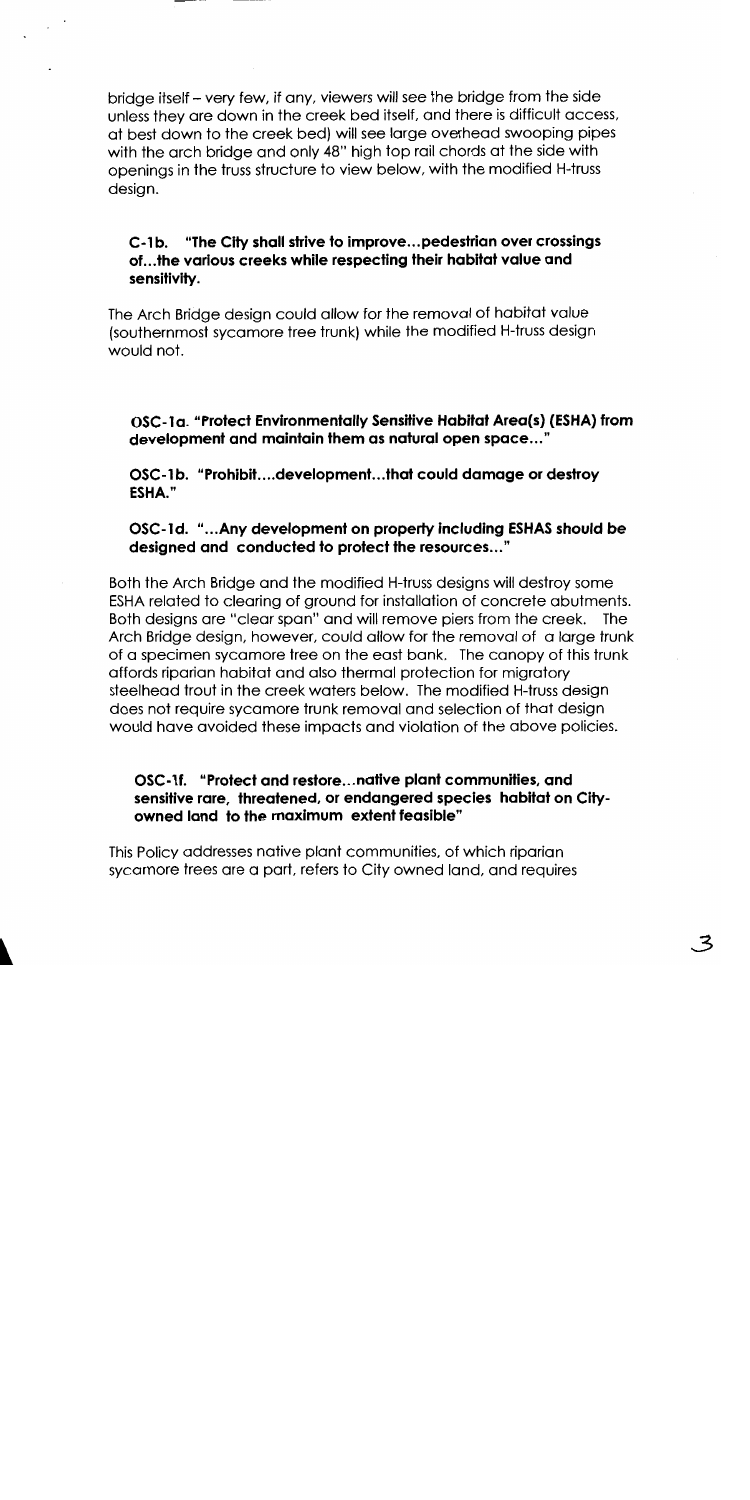maximum protection feasible. The modified H-truss design as presented by staff is a viable and feasible alternative to the Arch Bridge design and would avoid or minimize impacts to ESHA because it would avoid removal of the sycamore tree trunk.

# OSC-IP 2 "Form an Open Space and Conservation Advisory Committee to provide, at the pleasure of the City Council, recommendations concerning preservation and management of local natural resources and habitats. [5-year]"

If the City had formed the required Committee it could have identified natural resources and habitats in this area of Carpinteria Creek and could have reviewed the various plans, as well as the advice of the City's Tree Review Board, and further advised the City council on recommendations related to the design affording the best preservation.

OSC-IP 7 "determine appropriate methods for preservation of sites that include ESHA.....the city should ensure through permit review that development does not result in any significant disruption of habitat identified on a site or on adjacent sites."

OSC-IP 8 "Regulate all development... adjacent to ESHA... to prevent adverse impacts on habitat..."

OSC-IP 9 "Prior to issuance of a development permit, all projects shall be found to in compliance with all applicable habitat protection policies of the General Plan/Local Coastal Plan..."

Selection of the modified H-truss design would have best avoided the disruption of habitat and conflict with the General Plan/Coastal Plan. The H-truss design would have avoided threat of removal of the southernmost sycamore trunk, which includes loss of habitat for migratory birds and loss of thermal protection for migratory steelhead trout in the creek and would have avoided threats to the remaining two sycamore trunks and potential severe erosion of the eastern bank of Carpinteria Creek.

OSC-6a. "Support the preservation of creeks and their corridors as open space, and maintain....riparian habitat to protect the community's water quality, wildlife diversity, aesthetic values, and recreation opportunities."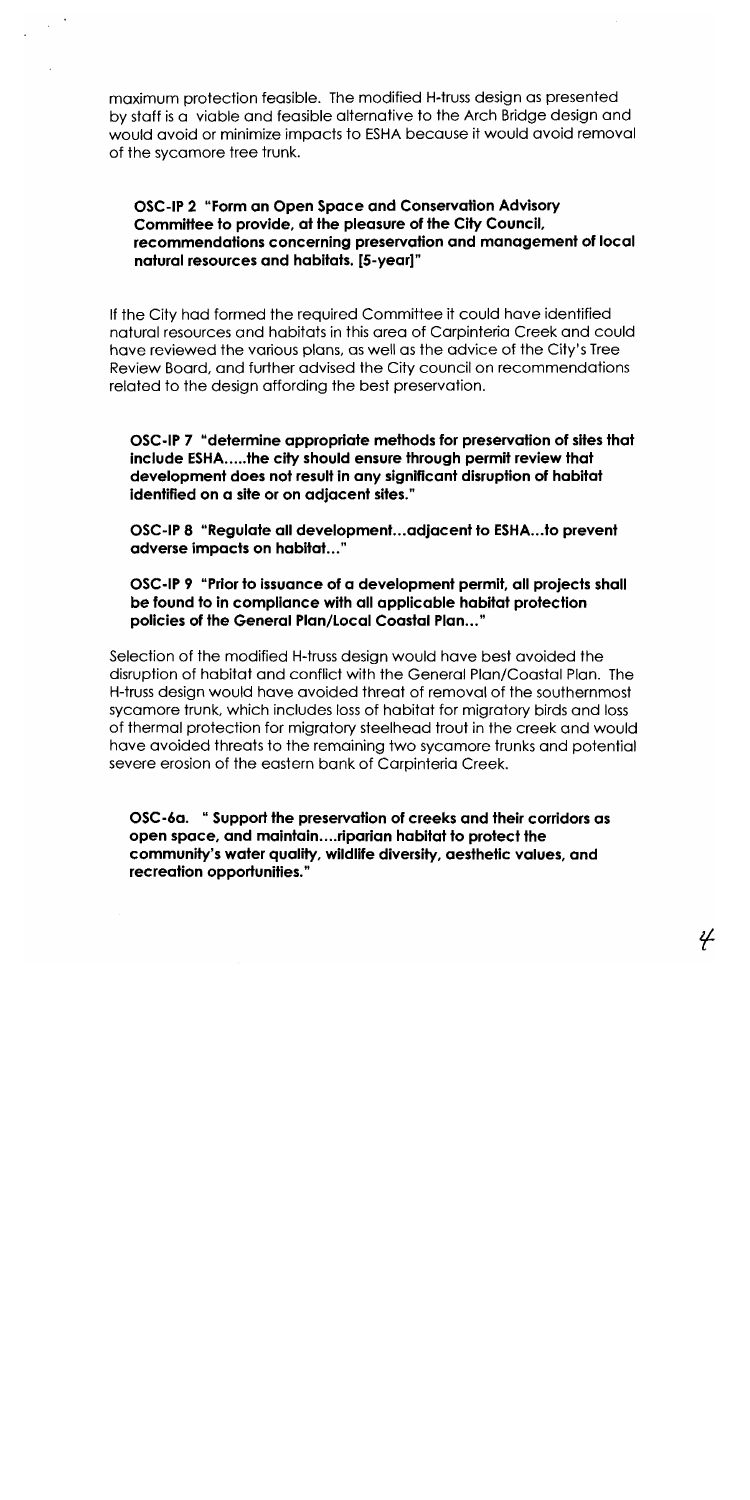OSC-6d. "Carry out and maintain all permitted construction and grading within stream corridors in such a manner so as to minimize impacts on biological resources and water quality such as increased runoff, creek bank erosion, sedimentation, biochemical degradation, or thermal pollution."

The Arch Bridge design approved by the city could allow for the potential removal of the southernmost trunk of the giant specimen sycamore tree on the eastern bank of Carpinteria Creek. Removal of this tree is contrary to the advice of the city's own Tree Review Board, comprised of 2 Arborists and a Landscape Architect. The Board found that removal of the trunk will weaken the root system of the remaining tree trunks and may result in loss of the entire tree which supports the creek bank here against erosion. All of these trunks provide habitat for migratory birds and thermal protection for migratory steelhead trout.

OSC-IP 27 "Prepare and implement a Watershed Management Plan in coordination with the County and Carpinteria Valley Water District with an emphasis on: erosion control, natural waterway restoration and preservation, wildlife habitat restoration, including steelhead runs, and water quality."

Had the City developed such a Plan it could have auided the decision making process between the two design alternatives to select the design that best preserves wildlife habitat including steelhead runs.

# OSC-IP 28 "...All developments shall incorporate the best mitigation measures feasible to minimize impacts to the greatest extent."

The Arch Bridge design could allow for removal of a large specimen sycamore tree trunk. A viable and feasible alternative, the H-truss design, was presented at the 4/14/08 hearing that would have avoided tree trunk removal.

# OSC-IP 29 "...When such activities require removal of riparian plant species, revegetation with local native riparian plants shall be reauired.

If the city determines it needs to remove the southernmost trunk to accommodate the steel arches then the city proposes to replace the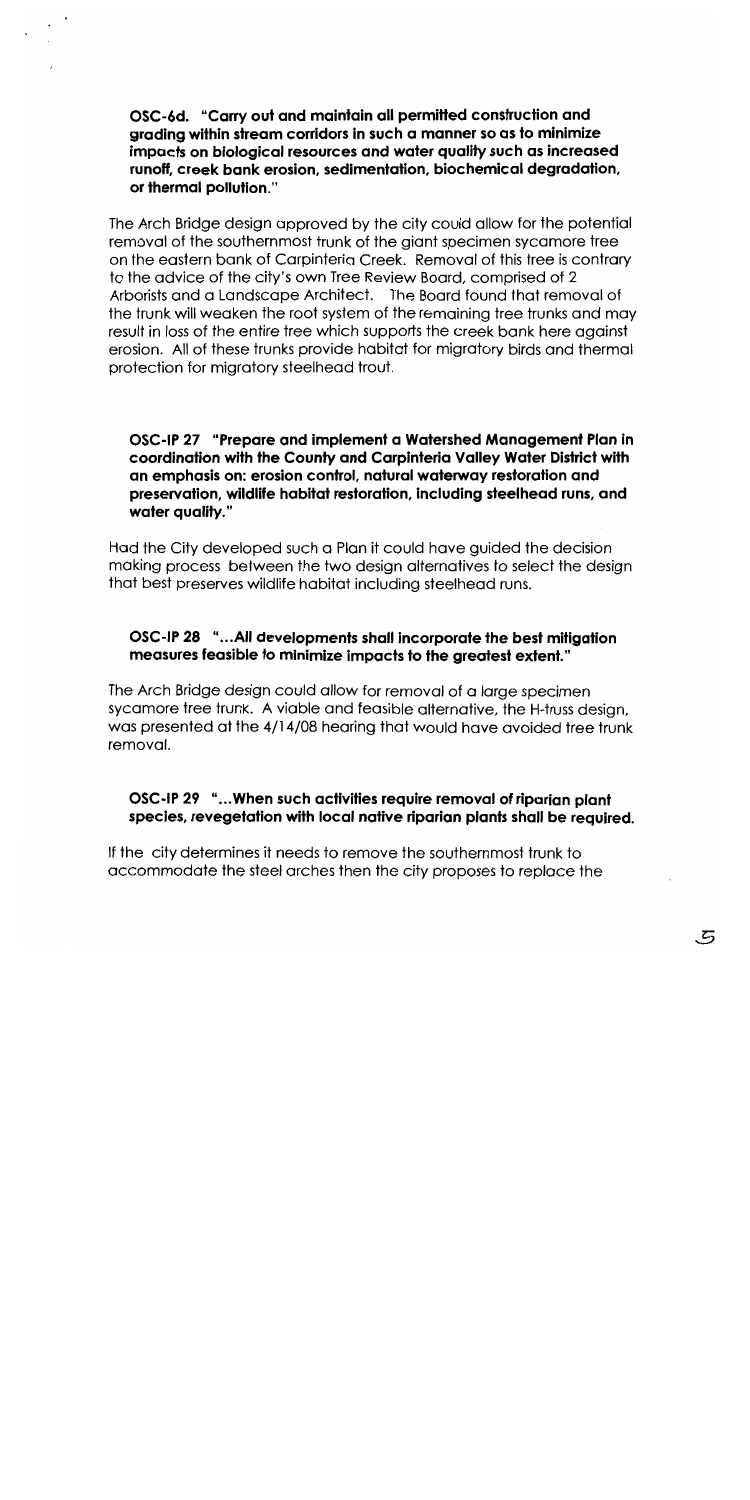sycamore frunk removal with revegetation of small trees. It will likely take 100 years to achieve the full height of the canopy, the full migratory bird habitat, and the full thermal protection for steelhead trout while the modified H-truss design would not remove this section of canopy.

# OSC-IP 34 "Develop an ordinance for the protection of native oak, walnut, sycamore, and other native trees with provisions for the design and siting of structures to minimize impacts... of erosion on native trees.[5-year]"

This IP addresses sycamore trees by name. If the city had developed such a native tree protection ordinance that ordinance could have guided the decision making process to select the bridge design that would avoid potential tree trunk removal.

OSC-13a. "...Design and site new development on or adjacent to...streams...to prevent adverse impacts on these visual resources. New development shall be subject to all of the following measures a. Height and siting restrictions to avoid obstruction of existing views of visual resources from the nearest public area..."

The Arch Bridge design will project 12" diameter rusty pipes 17' in the air over the bridge and obstruct views to the magnificent riparian canopy formed by the giant sycamore from walkers on the footbridge, a public place. The viable and feasible alternative presented, the modified Htruss, would not be supported by arches but by trusses at 48" high above the walking deck. With respect to potential removal of the sycamore tree trunk that is allowed for by the Arch Bridge approval, The city's MND mistakenly asserts that tree removal will open up views but OSC 13a clearly protects views of the riparian canopy.

#### **OSC-IP 59.** "Amend the Zoning Ordinance to include view preservation design standards...[5 year]"

If the city had amended the Zoning Ordinance then design standards may have been in place to preserve views of the riparian canopy and this could have helped guide the selection of bridge design to pick the design with the best preservation of views.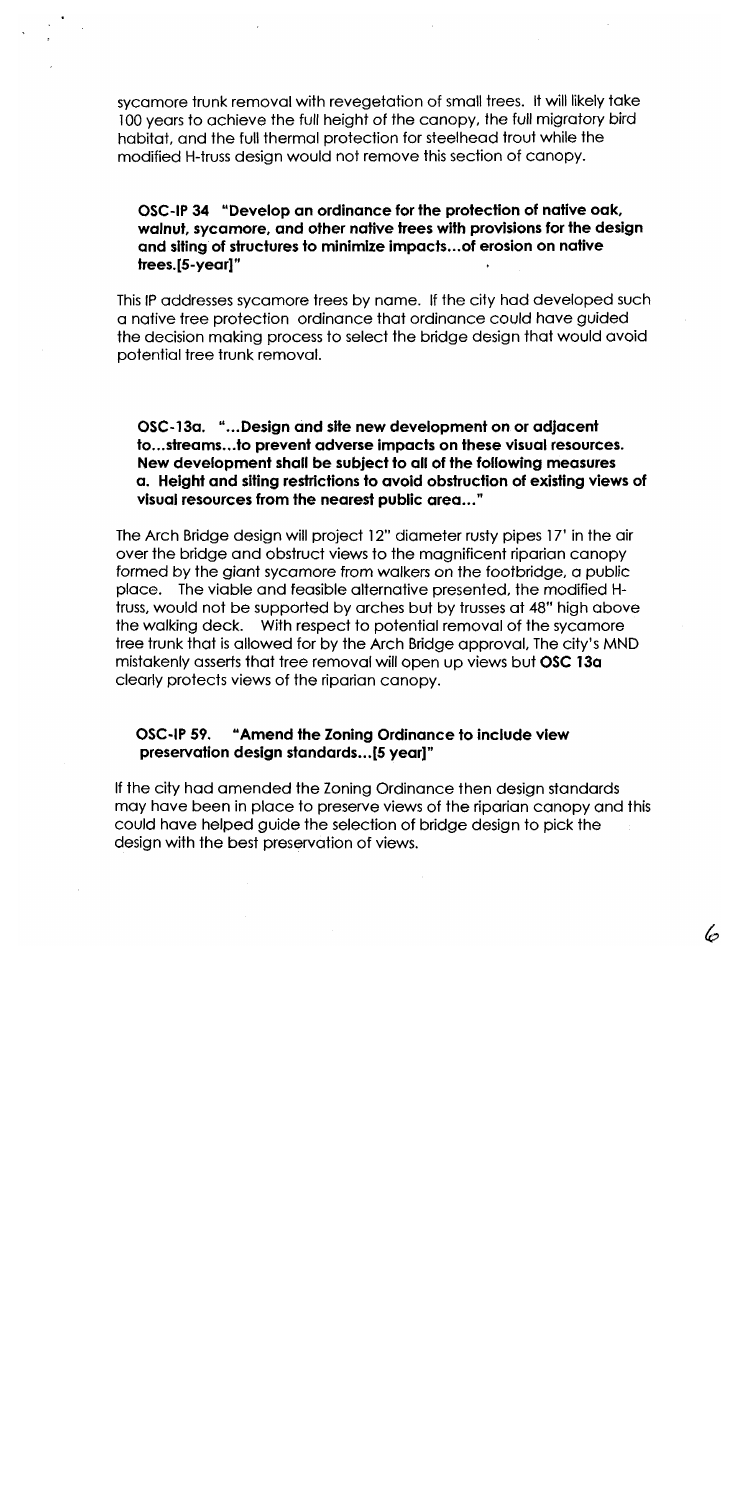S-4a. "All new development proposed in the 100-year floodplain should be discouraged."

S4b. "The development of critical facilities within the 100-year floodplain should be discouraged."

S IP10. "Compliance with the City's Floodplain Management Measures will be required prior to issuance of building permits for any type of individual development project proposed in the 100-year floodplain."

The Arch Bridge design violates the City's stated Floodplain development criteria of 2' clearance above the 100 year flood flow levels in the Flood Overlay District (FH) as it places the ends of the arches that attach to the abutments directly below, not above, the 100 year flood flow level. The modified H-truss design provides for a 2' clearance above the 100 year flood flow level and is in compliance with the FH overlay District criteria.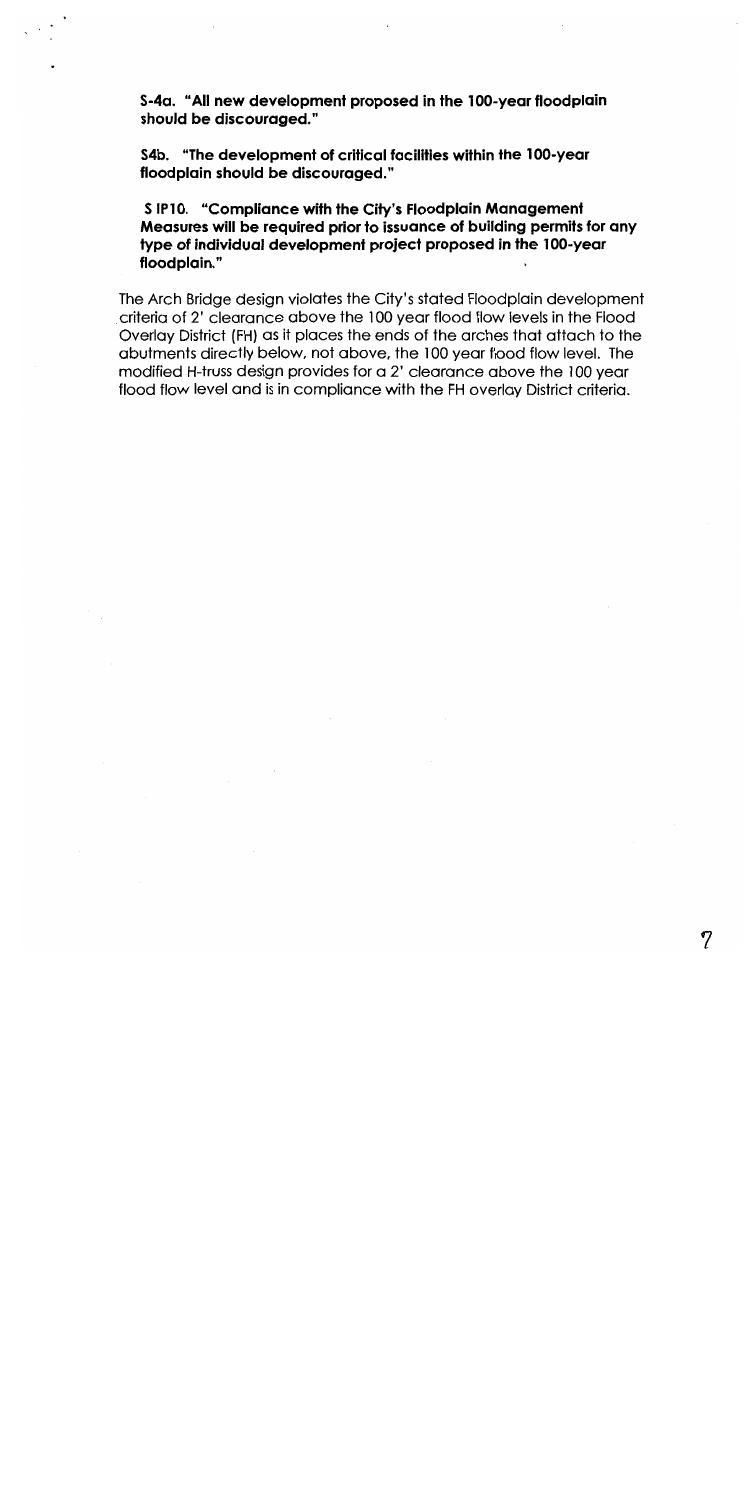# APPEAL FROM COASTAL PERMIT DECISION OF LOCAL GOVERNMENT (Page 4)

# **SECTION V. Certification**

The information and facts stated above are correct to the best of my/our knowledge.

Signature of Appellant(s) or Authorized Agent

Date:

 $4/29/08$ 

Note: If signed by agent, appellant(s) must also sign below.

#### **Section VI. Agent Authorization**

I/We hereby

authorize

to act as my/our representative and to bind me/us in all matters concerning this appeal.

Signature of Appellant(s)

Date: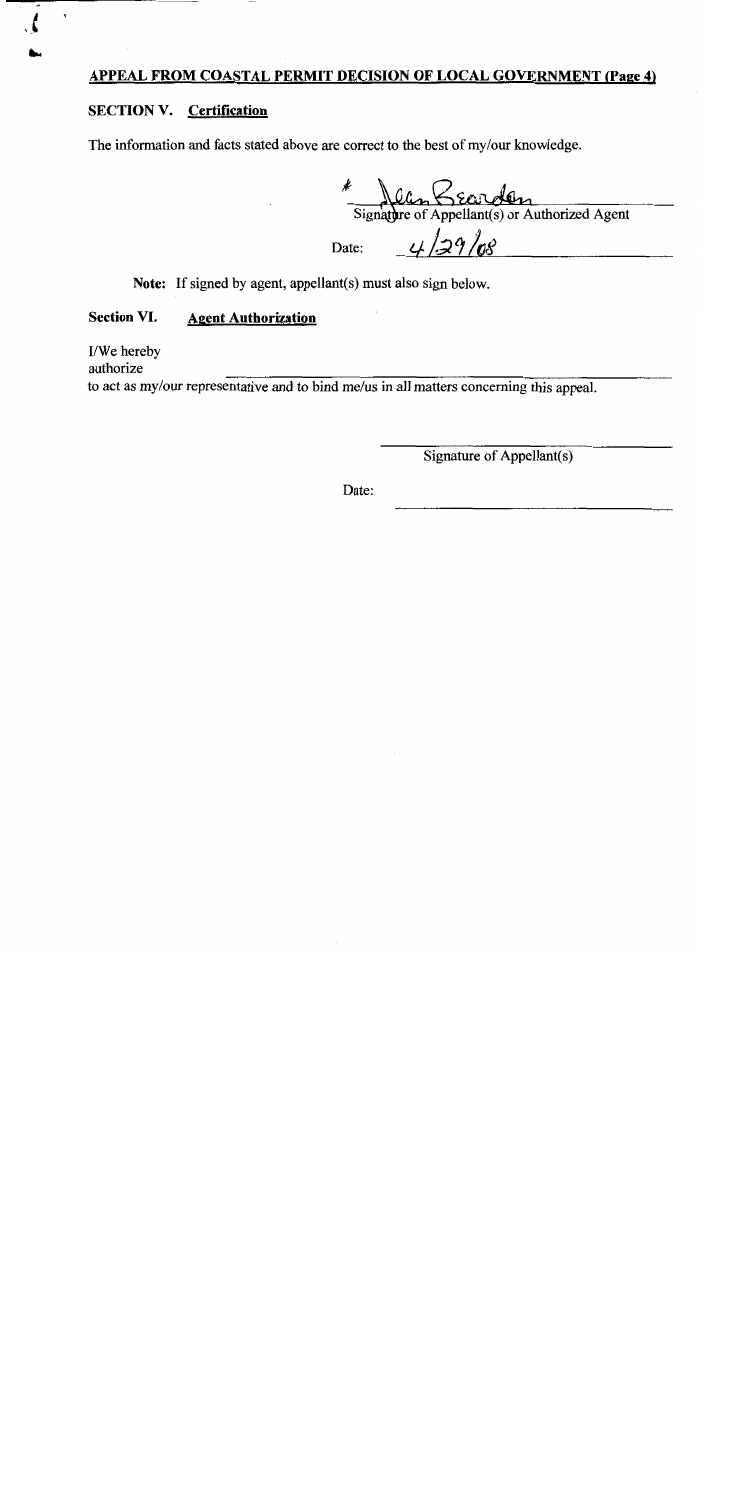Additional Appelant Signatures  $545584557777$ \* DuffyHecht Carpintenia, Ca 93013 \* Lemont d'one  $544634$  H. #8 CARPINTERIA, CA 93613 5528 Canaline Pr<br>Cazenterio CA \* amrich M. Soes 797 arbol Verde St. Carpinetria, CA93013 Carpentina, et 100, Corp. \* Beverly Front 5522 Calle arena carp 93013 \* Chuck Michnary Alons medicines 5522 Calle arme Englands Aut de 19 Senheamdre La , 913, 04 93108 Antivité Sienside 3853 Crescent Dr. S.B. OR 93110<br>\* Sandy Vandeman 5455 8th ST #35 Carp 93013 Sasan Andulson 688 Oak ave. Carp 93013 \* Robert W Harson 1998 Santigues Caymters 93613 \* Fornse Stansen 670 Olive Ave, Carpinterie Meri Campopian 5345 8<sup>4</sup> St Carpintura, Ca  $93013$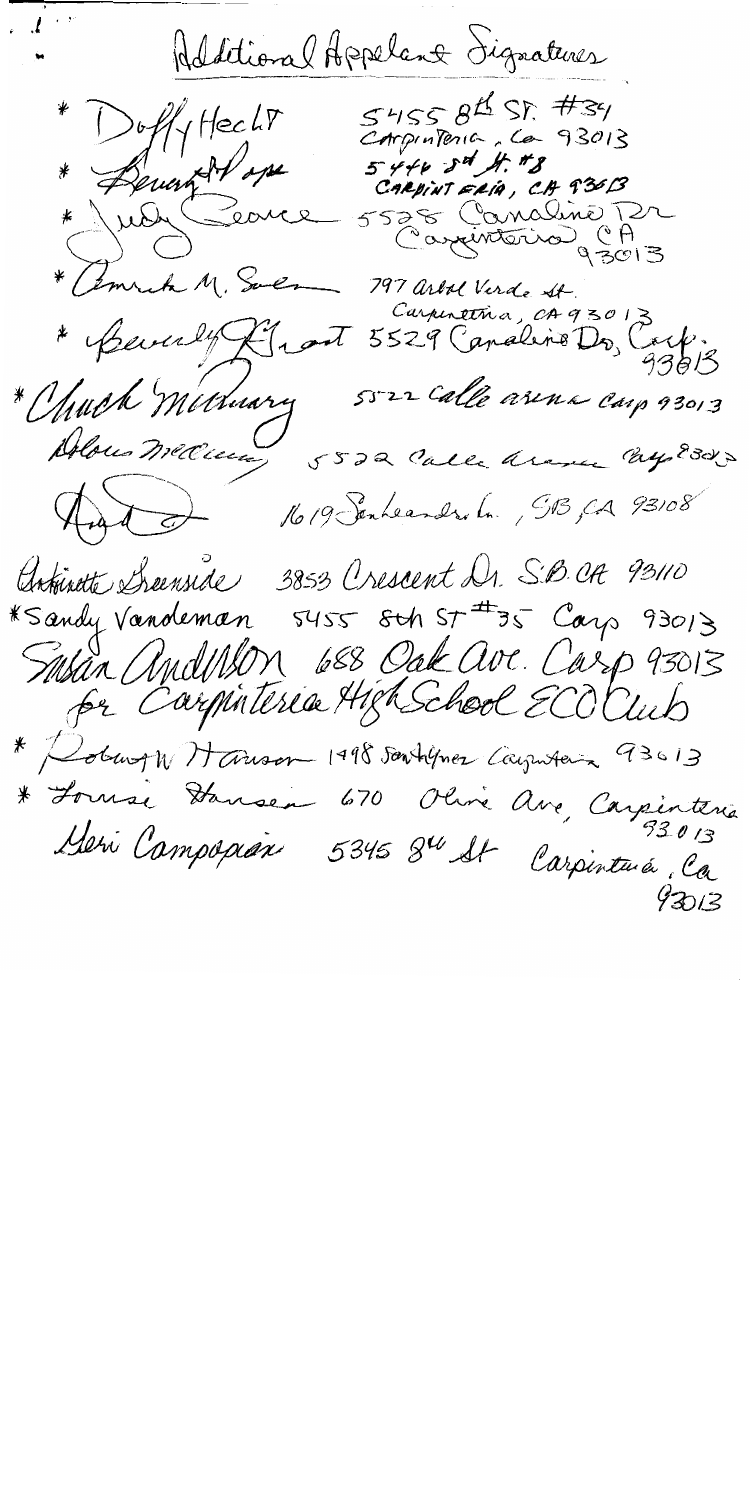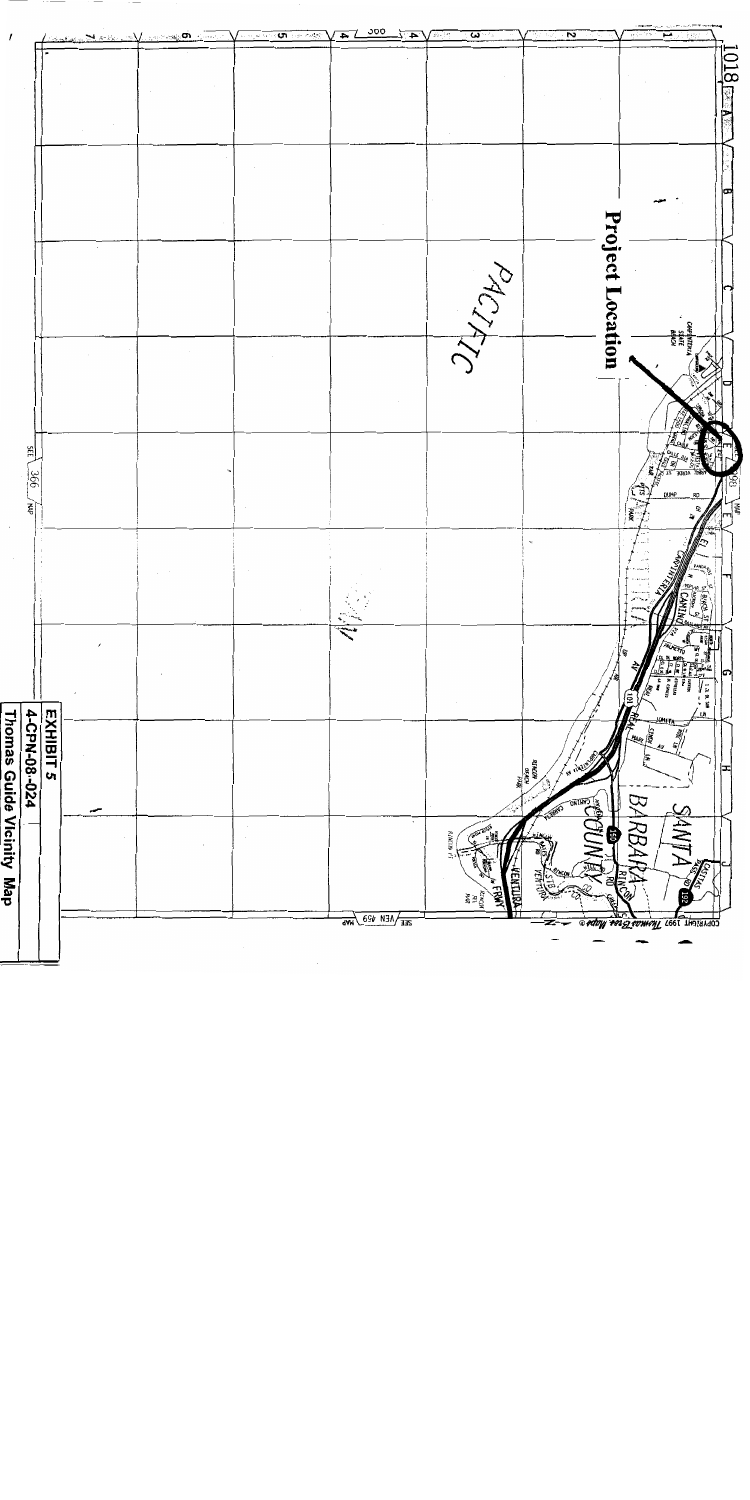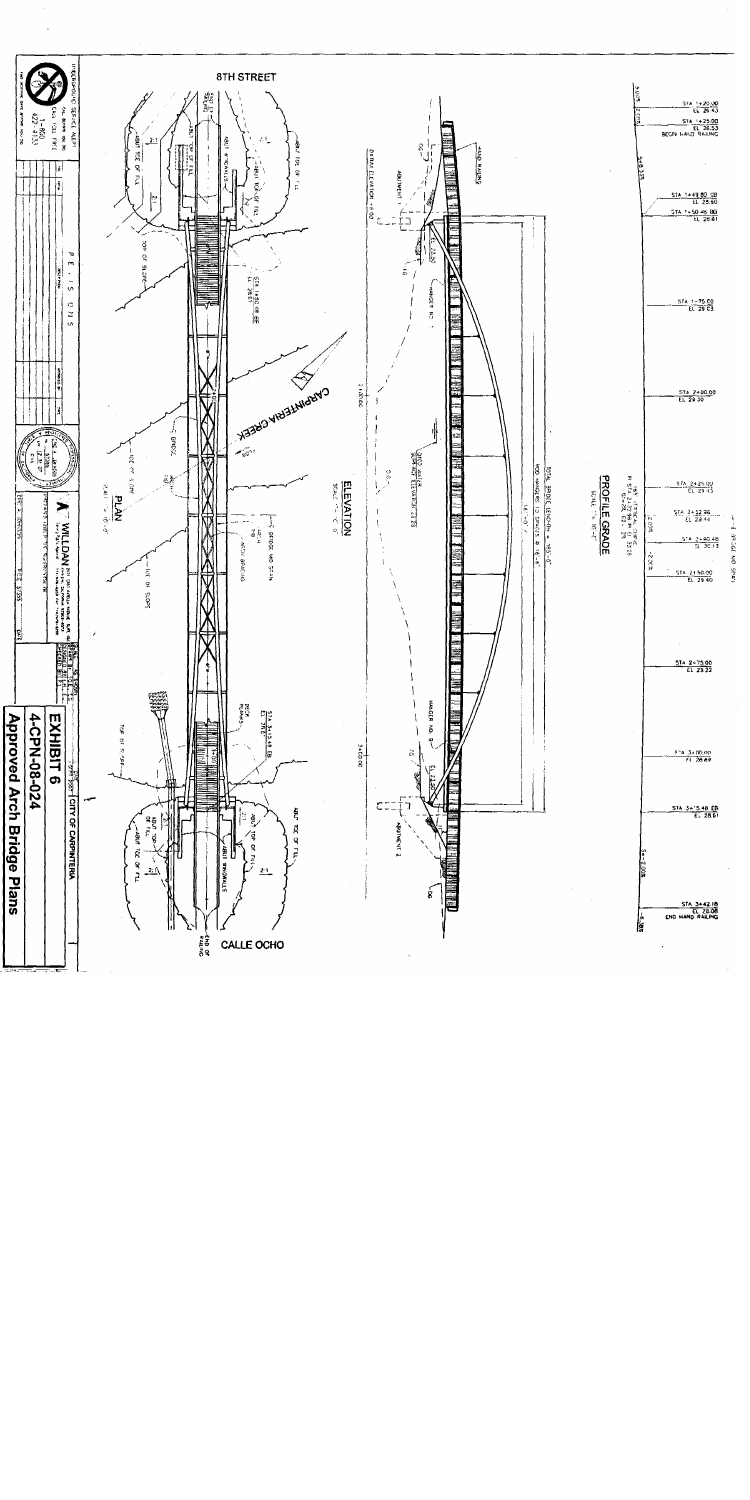